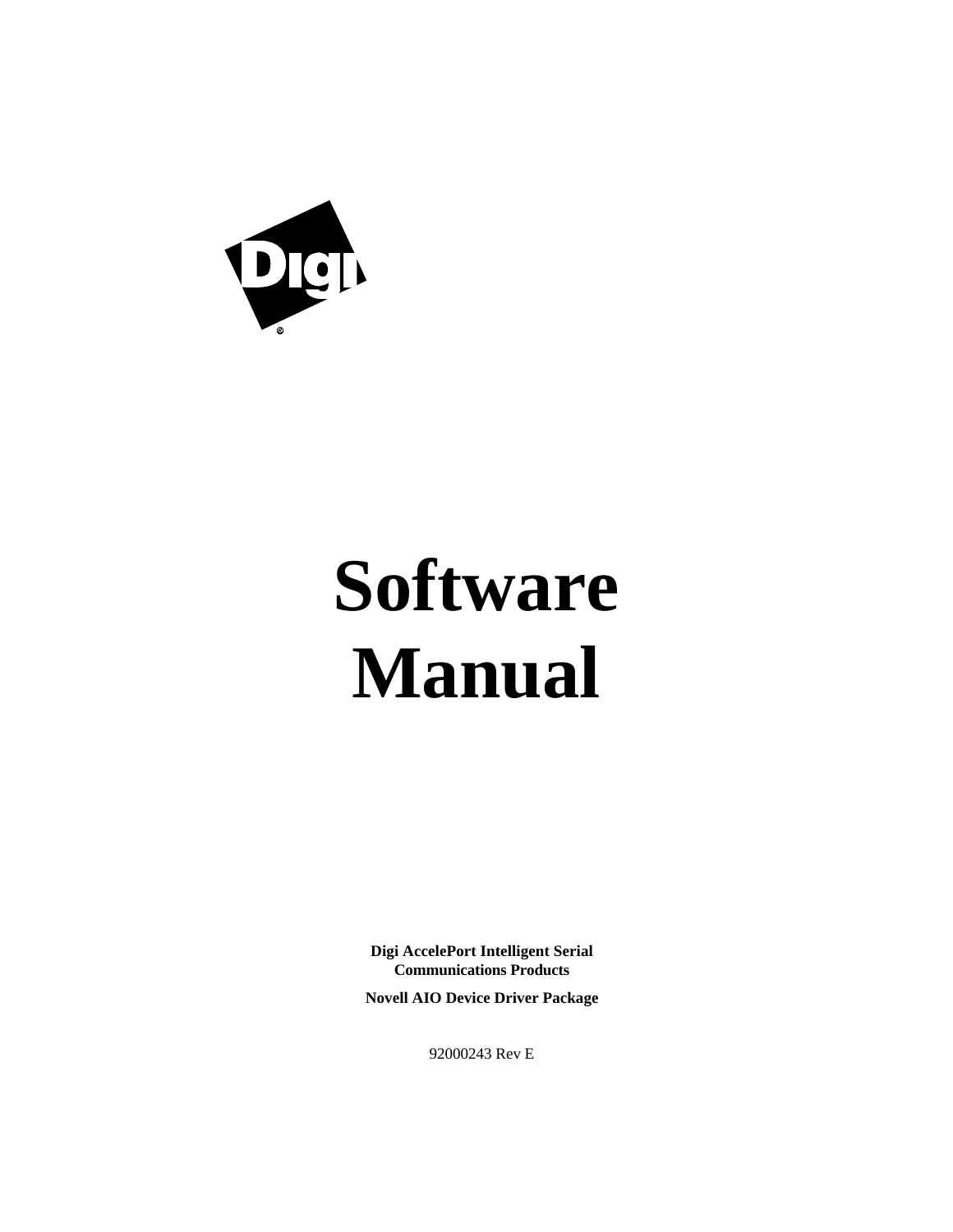The Digi logo  $\mathbf{\Omega}$  is a registered trademark of Digi International Inc.

**AccelePort**™, **C/X**™, **EPC/X**™, **Xem**™, **Xr**™, **EPC/CON-16**™, **C/CON-16**™, **C/CON-8**™, **PORTS/16em**™, **PORTS/8em**™, **PORTS/8emp**™, **Modem/8em**™, **Modem/4em**™, **AccelePort C/X**™, **AccelePort EPC/X**™, **AccelePort Xem**™, **AccelePort Xr**™, **AccelePort Xe**™, **PC/Xe**™, **PC/Xi**™, **MC/Xe**™, **MC/Xi**™, **Avanstar**™, and **T1 Modem Bank**™ are trademarks of Digi International Inc. All other brand and product names are the trademarks of their respective holders.

> © Digi International Inc. 1996-1997 All Rights Reserved

Information in this document is subject to change without notice and does not represent a commitment on the part of Digi International.

Digi provides this document "as is", without warranty of any kind, either expressed or implied, including, but not limited to, the implied warranties of fitness or merchantability for a particular purpose. Digi may make improvements and/or changes in this manual or in the product(s) and/or the program(s) described in this manual at any time.

This product could include technical inaccuracies or typographical errors. Changes are periodically made to the information herein; these changes may be incorporated in new editions of the publication.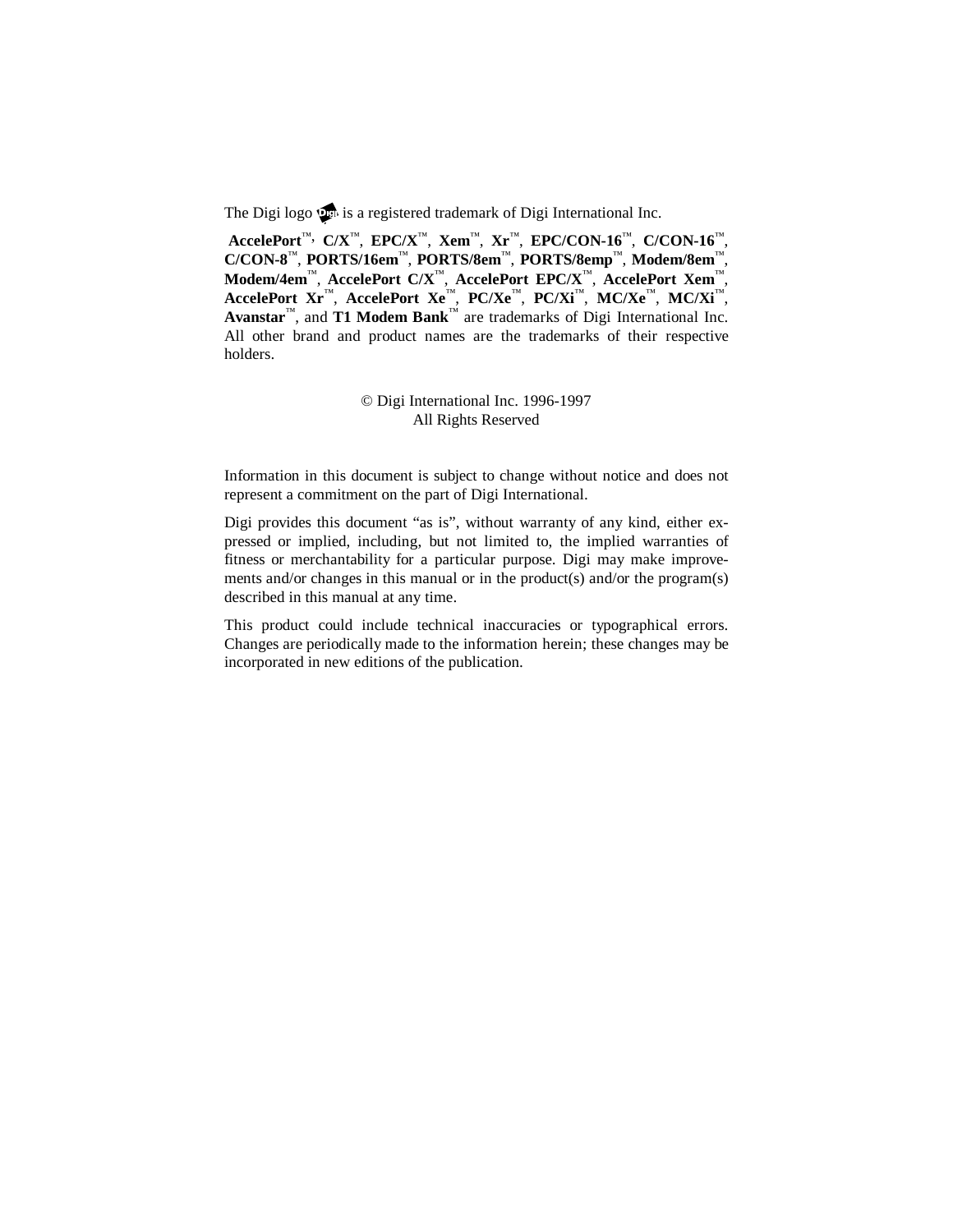# **Table of Contents**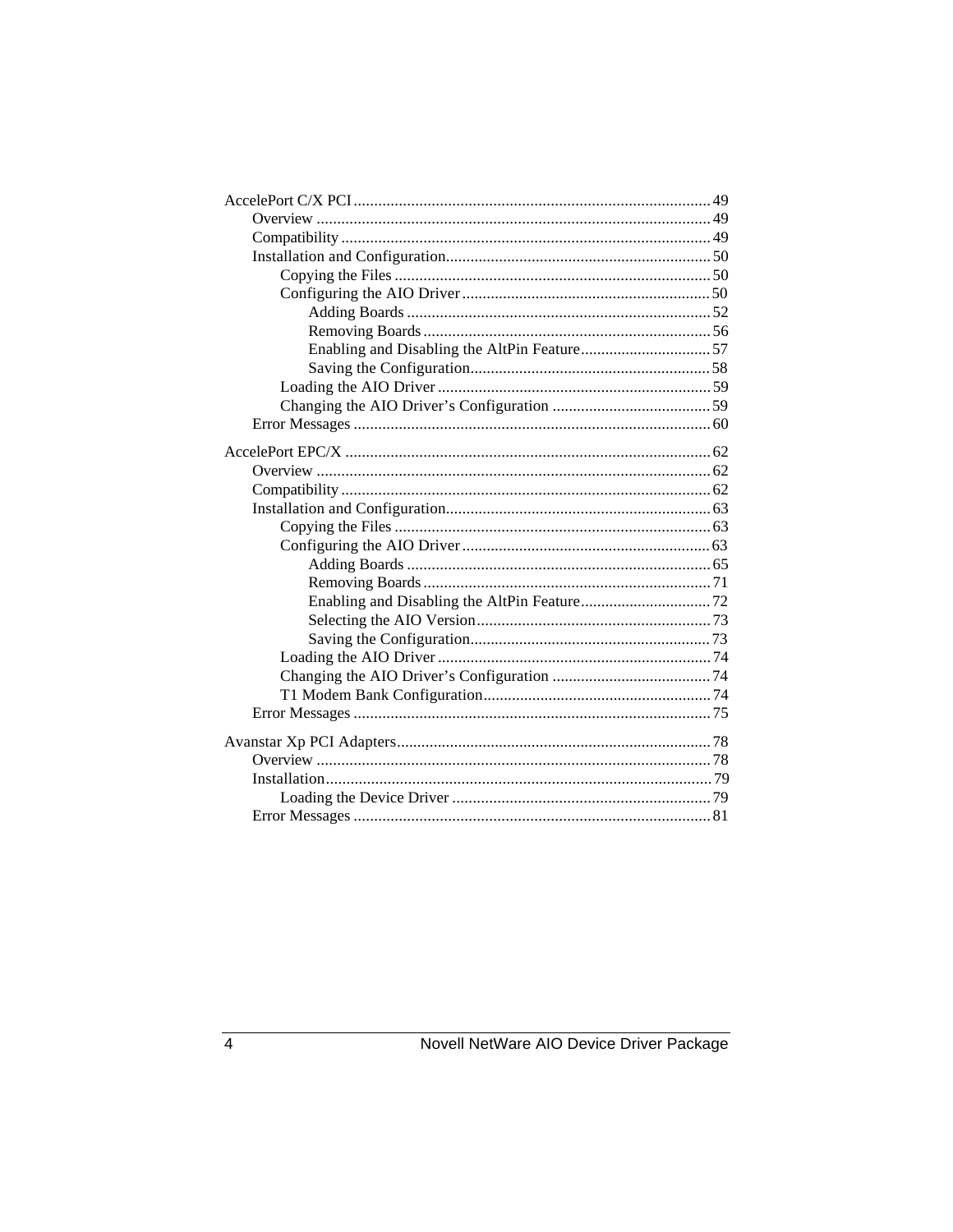# **Introduction**

This manual contains instructions for installing and configuring the Digi device drivers for Novell AIO. The device drivers in this package support the following Digi products:

- AccelePort (Xe, Xr, Xem, C/X, EPC/X)
- PC/Xe, PC/Xi
- Avanstar Xp PCI Adapters

The manual is divided into sections pertaining to each of the major families of Digi intelligent asynchronous communications products: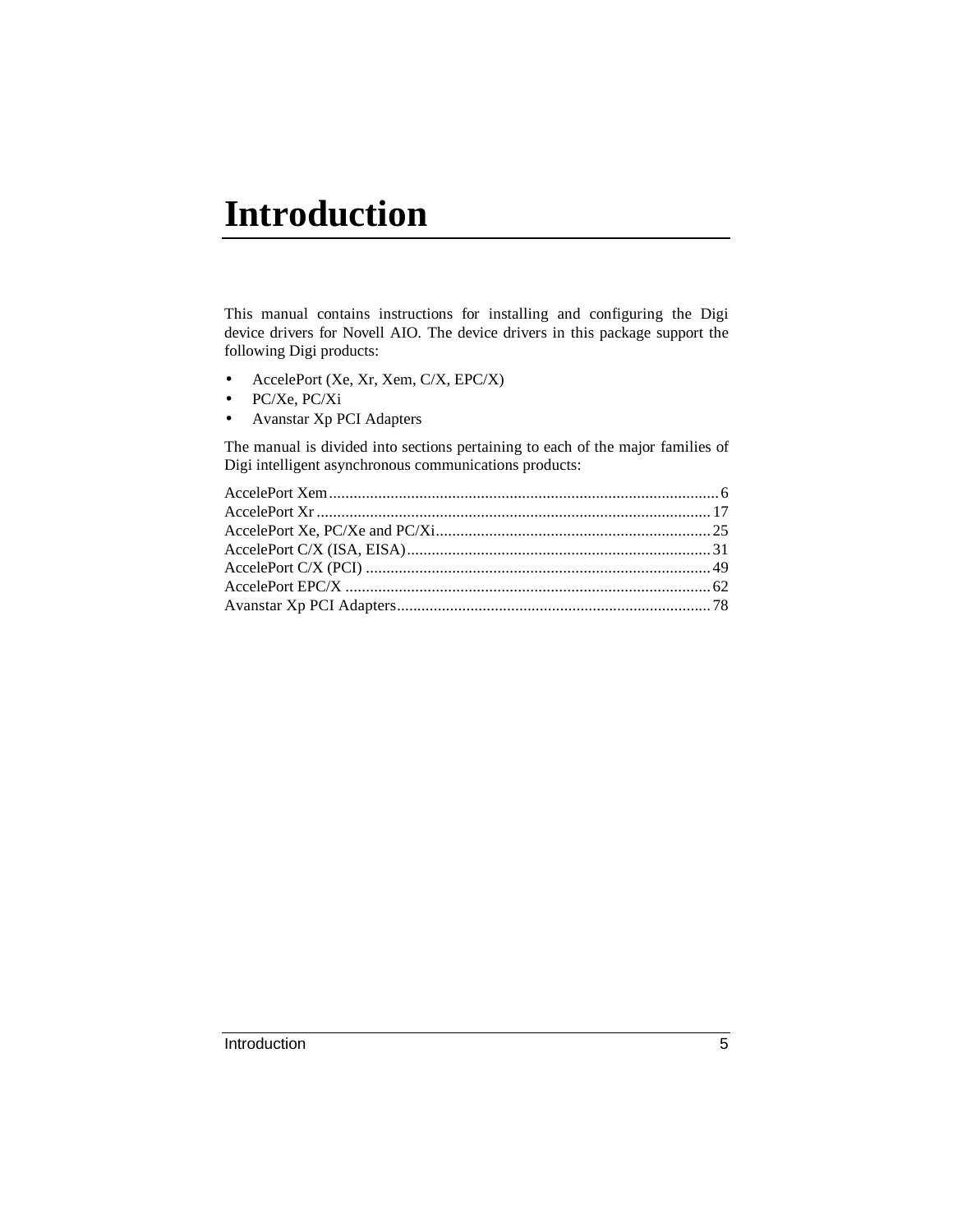## **AccelePort Xem**

### **Overview**

Digi's support for Novell compatible asynchronous applications is provided through a universal driver conforming to the "AIO" (Asynchronous Input/Output) specification. Use the AIO driver when Digi hardware is being installed in the file server (or machine with run-time NetWare).

AIO drivers are loaded on the file server from the system console (or **RCONSOLE**) command line or the **AUTOEXEC.NCF** file. Installation is performed simply by copying the driver files **AIODGXEM.NLM**, **AIODGMEM.NLM**, **AIODGXME.ADI**, **AIODGXMI.ADI** and **AIODGXMP.ADI** from the distribution diskette to the system directory of the file server.

### **Supported Boards**

The following host adapters are supported by this device driver:

- AccelePort Xem EISA (up to 8 boards per system)
- AccelePort Xem ISA (up to 7 boards per system)
- AccelePort Xem PCI (up to 7 boards per system)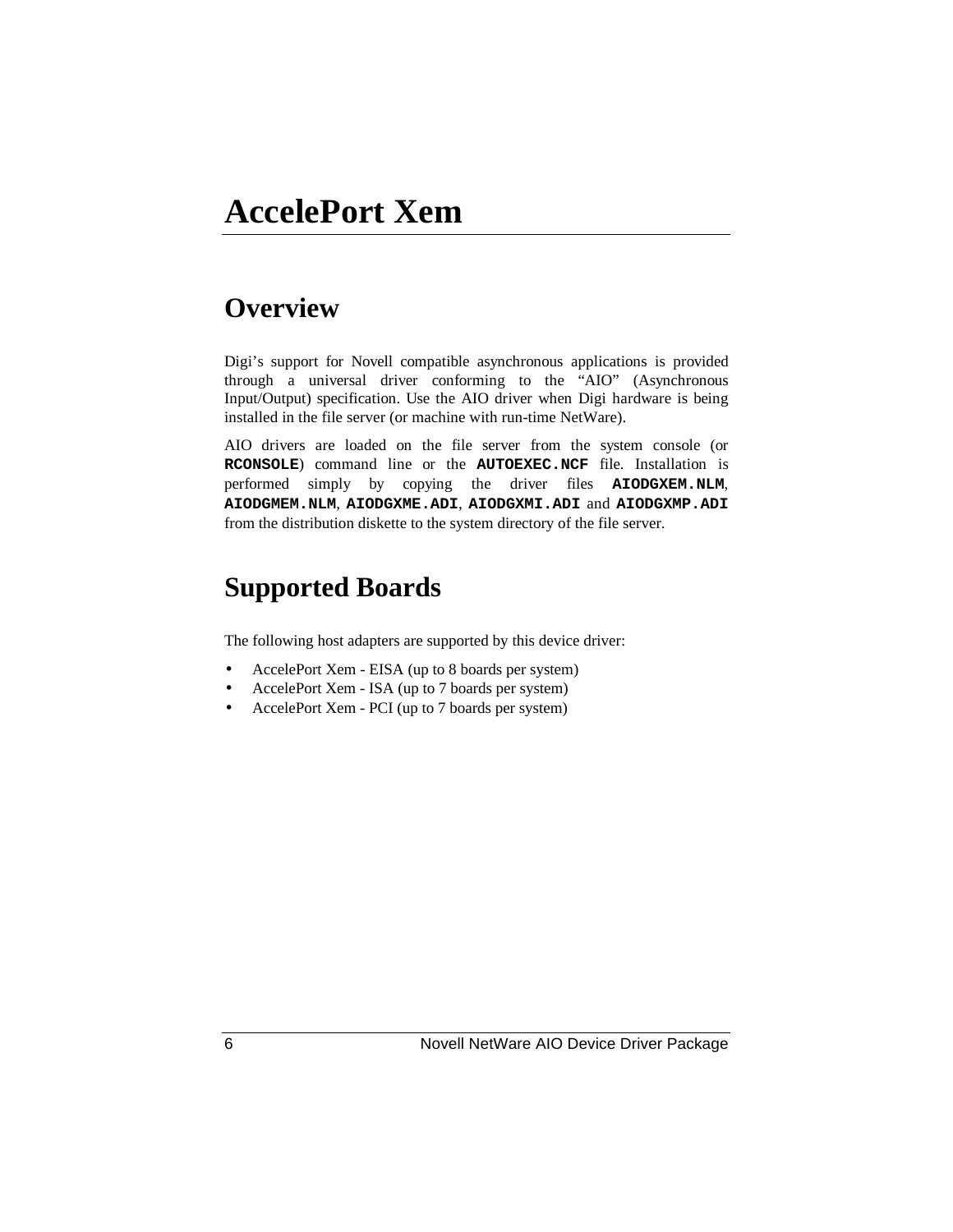### **Unsupported Hardware Features**

This driver uses no interrupts from the AccelePort Xem host adapter.

This driver does not support the ninth (parallel printer) port on PORTS/8emp modules. The driver will report nine serial ports, but the ninth port is unusable since AIO does not provide support for parallel ports.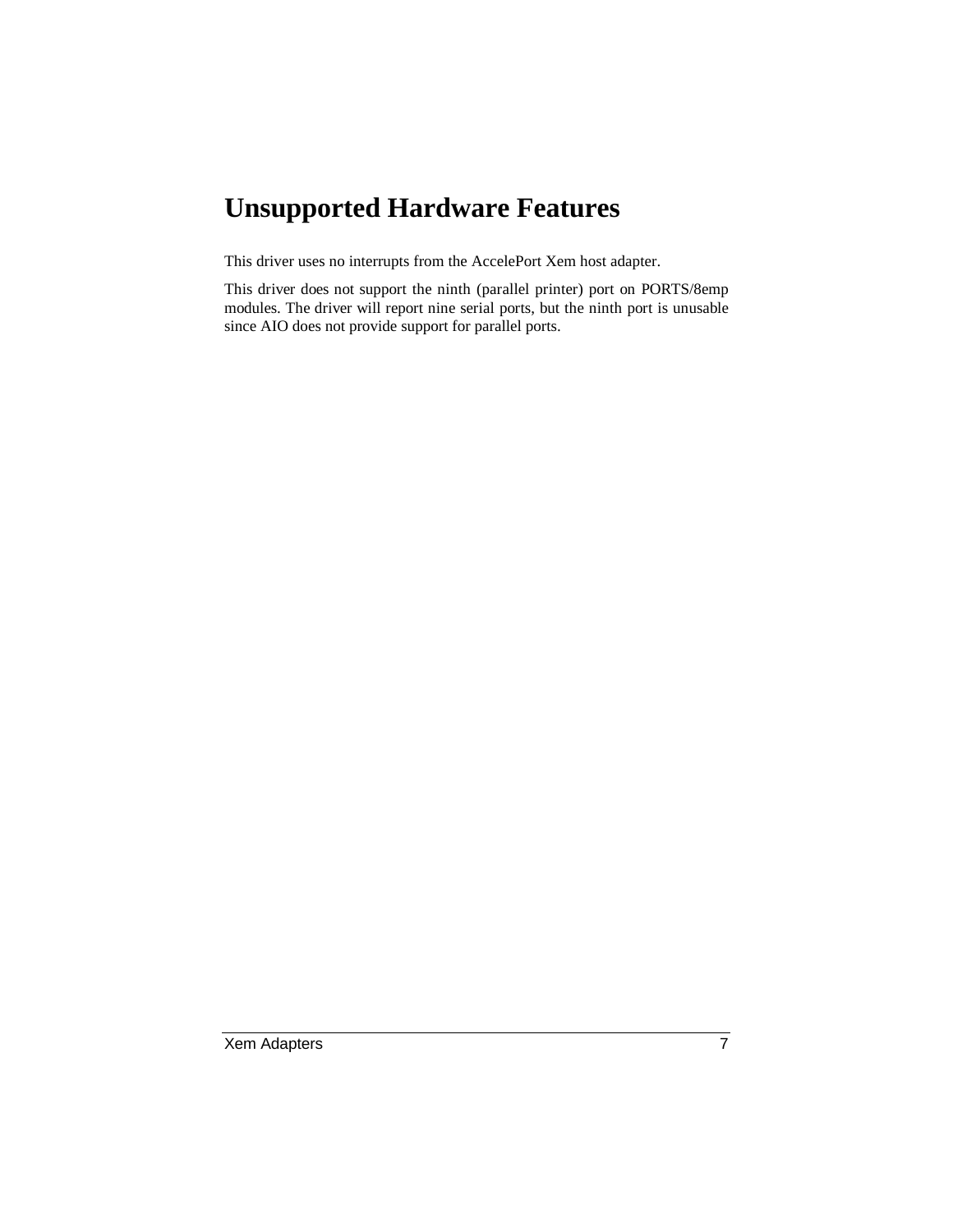### **Installation**

To install the Digi AIO driver, simply copy the relevant files to your file server (although the driver can be loaded from the file server floppy, this will not be a typical way to set-up a system). The Digi AIO driver files (**AIODGXEM.NLM**, **AIODGMEM.NLM**, **AIODGXME.ADI**, **AIODGXMI.ADI** and **AIODGXMP.ADI**) should be copied to the system directory of the file server, typically called **F:\SYSTEM**. Copy the files from a workstation to the file server with the commands:

**COPY A:\XEM\AIODGXEM.NLM F:\SYSTEM COPY A:\XEM\AIODGMEM.NLM F:\SYSTEM COPY A:\XEM\AIODGXME.ADI F:\SYSTEM\AIO COPY A:\XEM\AIODGXMI.ADI F:\SYSTEM\AIO COPY A:\XEM\AIODGXMP.ADI F:\SYSTEM\AIO**

#### **Loading the Device Driver**

If you are running NetWare Connect 2.0, the driver load command line is configured from within the NetWare Connect Console. See the NetWare Connect 2.0 manual for information on installing AIO device drivers. Note that the **AIODGXEM.NLM**, **AIODGMEM.NLM**, **AIODGXME.ADI**, **AIODGXMI.ADI** and **AIODGXMP.ADI** files must be in the **SYS:SYSTEM** directory so that Connect 2.0 can select **AIODGXEM.NLM** as a loadable driver.

If you are running NetWare Connect 1.x, you must load the driver by hand. The user supplies information to the driver through a set of command line parameters at load time. Some or all of the parameters are optional, depending upon the type of board you are using. On ISA and EISA bus servers, the driver must be loaded for each board. On PCI bus servers, the driver must be loaded for each ISA or EISA board, if present, then once for all PCI boards.

8 Novell NetWare AIO Device Driver Package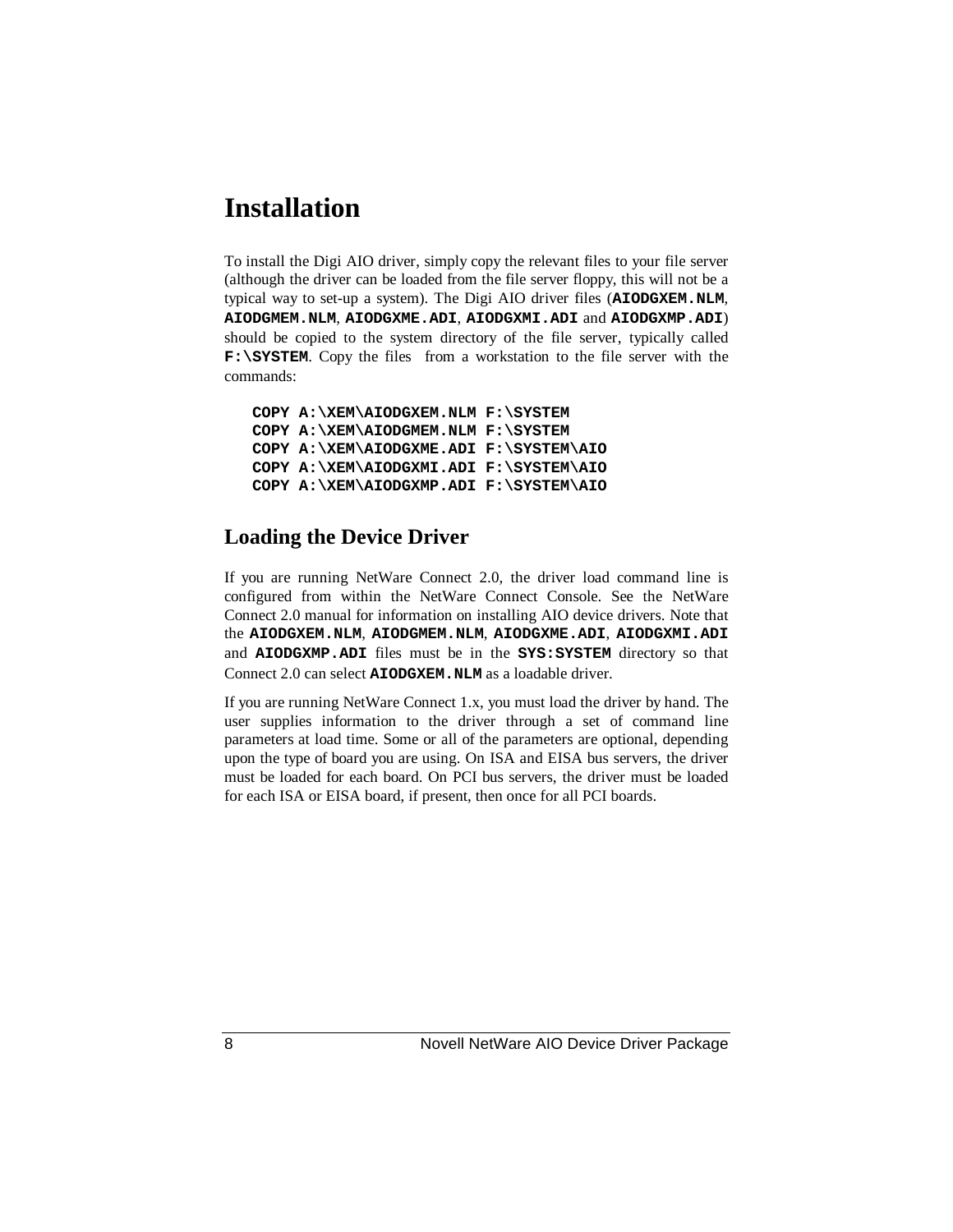The **load** command has the following general syntax:

**load aiodgxem** {*parameters*}

The final form of the command is determined by which board is installed, and the bus type of the computer (EISA, ISA or PCI). The variants of the command syntax follow. Parameters enclosed in brackets [ ] are optional parameters.



In systems with both PCI and ISA or EISA host adapters, the ISA and/or EISA drivers must be loaded *before* the PCI driver.

#### **AccelePort Xem - ISA host adapters in ISA machines:**

**load aiodgxem port=***xxx* **mem=***xxxxx* [**name=***bname*][**node=0**][**altp**[**=***mask*]]

#### **AccelePort Xem - ISA host adapters in EISA machines:**

**load aiodgxem slot=***x* **port=***xxx* **mem=***xxxxx* [**name=***bname*][**node=0**] [**altp**[**=***mask*]]

#### **AccelePort Xem - EISA host adapters in EISA machines:**

**load aiodgxem slot=***x* **mem=***xxxxx* [**name=***bname*][**node=0**][**altp**[**=***mask*]]

#### **AccelePort Xem - PCI host adapters:**

**load aiodgxem** [**altp**[**=***mask*[**,***mask*[**,***mask*[**,***mask*[**,***mask*[**,***mask*[**,***mask*]]]]]]]]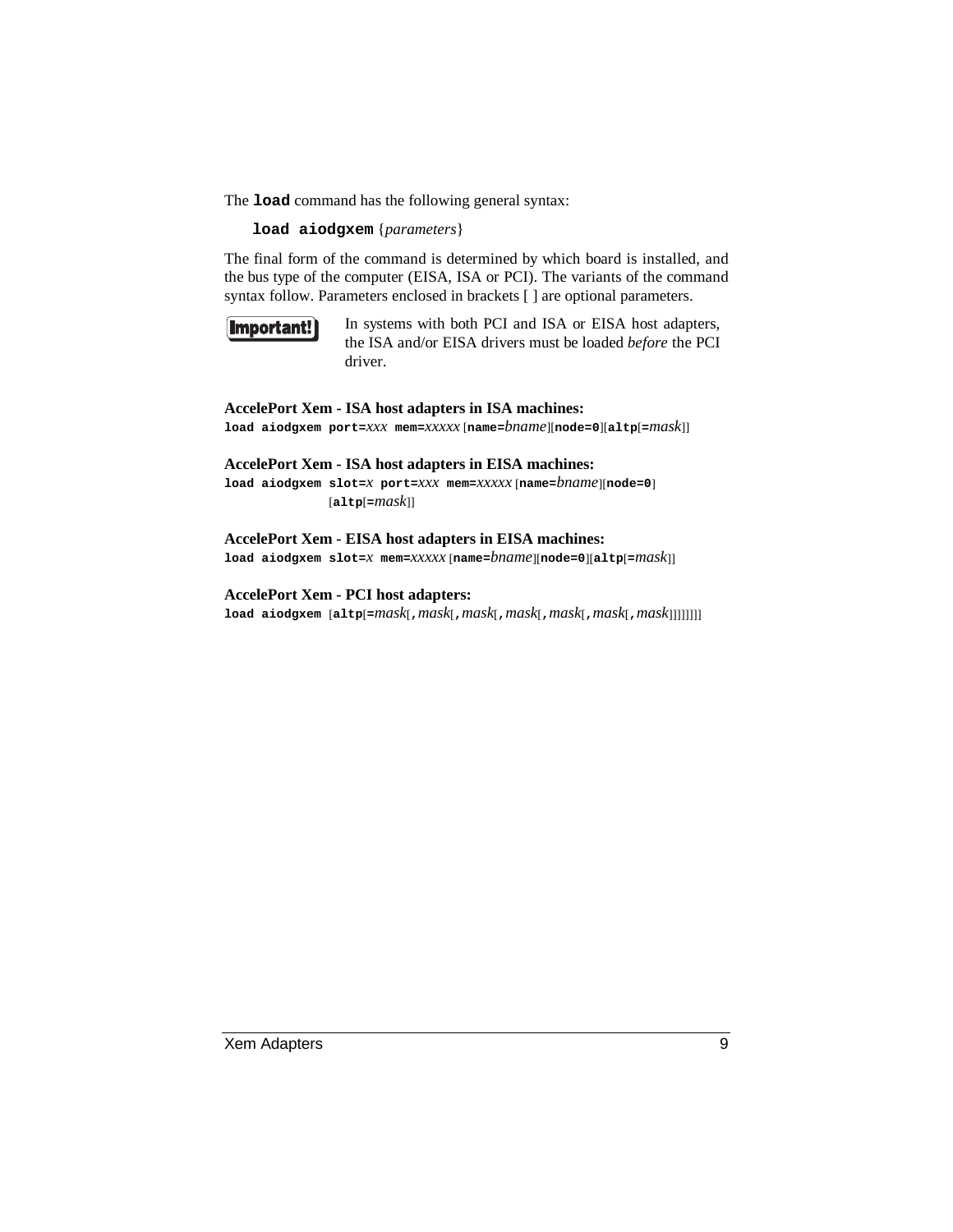**port=***xxx* This parameter is the board's 3 digit hex I/O port address. For example: **port=324**. Valid port addresses are **104**, **114**, **124**, **204**, **224**, **304** and **324** for AccelePort Xem - ISA host adapters (I/O port addresses are not specified for EISA or PCI adapters).

> Each host adapter must have a unique I/O port address, which must not be used by any other device in the system.

- **slot=***x* The host adapter's EISA slot number. For example, **slot=3**.
- **mem=***xxxxx* This parameter is the 5 digit hex starting address of the board's dual-ported memory. For example: **mem=d0000**. The device driver supports the following 32K starting addresses: **80000**, **88000**, **90000**, **98000**, **A0000**, **A8000**, **B0000**, **B8000**, **C0000**, **C8000**, **D0000**, and **D8000**—typically, the addresses from **C0000** to **D8000** will be the only addresses available in your server. AccelePort Xem - ISA and EISA host adapters may share the same memory address, since only one board's memory is turned on at a time.
- **name=***bname*: This parameter is optional and allows you to specify up to a 10 character name to identify the host adapter. *bname* may consist of any combination of alphanumerical characters. If you do not specify a name, one will be assigned by the driver. Following is a list of the board's I/O port addresses or slot numbers and the associated default names and board numbers: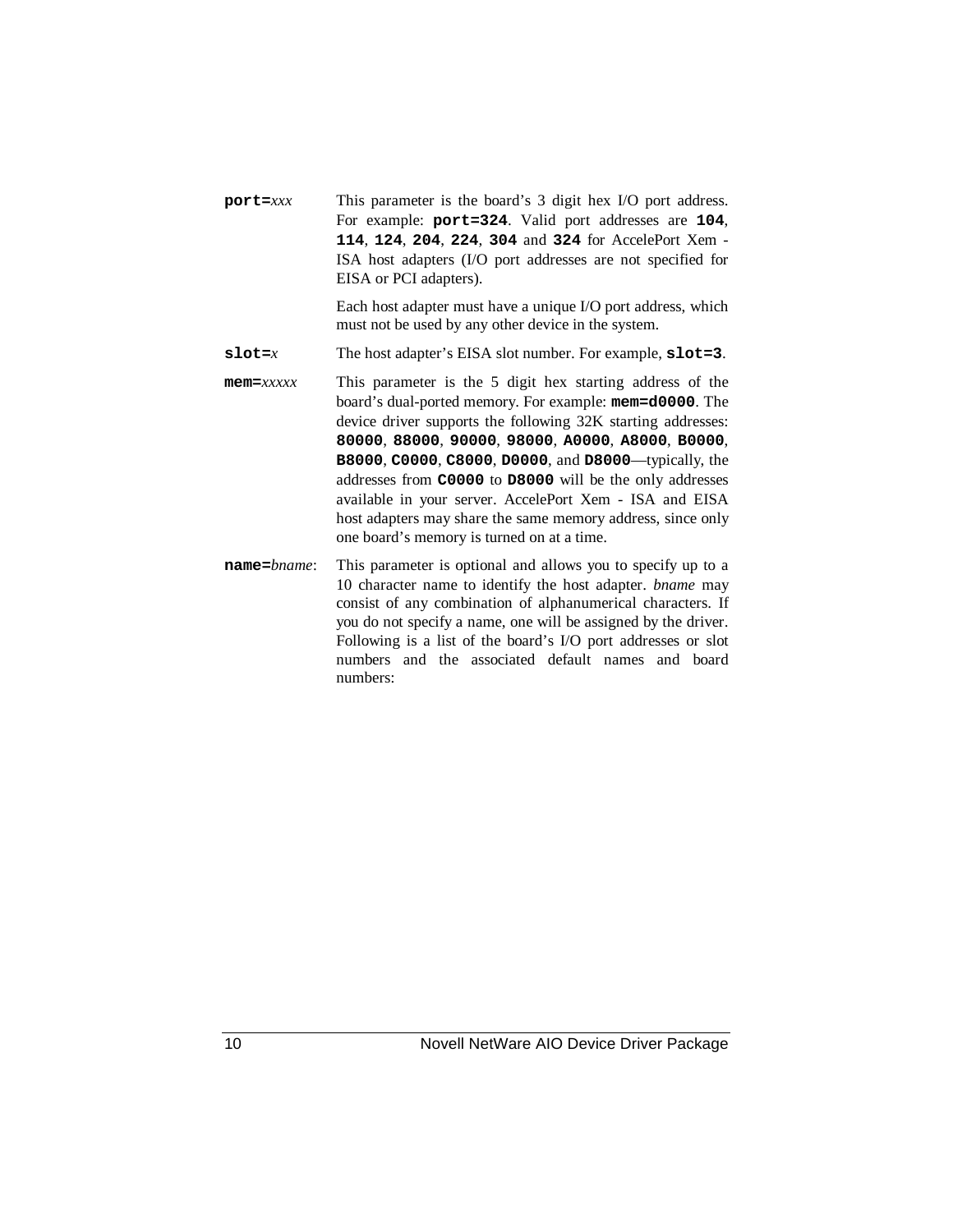For host adapters in ISA machines:

| Port<br><b>Address</b> | <b>Default</b><br><b>Name</b> | Board<br><b>Number</b> |
|------------------------|-------------------------------|------------------------|
| 104h                   | $DigitX$ em $00$              | 0                      |
| 114h                   | DigiXem01                     | 1                      |
| 124h                   | DigiXem02                     | 2                      |
| 204h                   | DigiXem03                     | 3                      |
| 224h                   | DigiXem04                     | 4                      |
| 304h                   | DigiXem05                     | 5                      |
| 324h                   | $DigitX$ em $06$              | 6                      |

For host adapters in EISA machines:

| <b>Slot</b><br><b>Number</b> | <b>Default</b><br><b>Name</b> | Board<br><b>Number</b> |
|------------------------------|-------------------------------|------------------------|
| 1                            | $DigitX$ em $00$              | $_{0}$                 |
| 2                            | DigiXem01                     | 1                      |
| 3                            | DigiXem02                     | 2                      |
| 4                            | DigiXem03                     | 3                      |
| 5                            | DigiXem04                     | 4                      |
| 6                            | DigiXem05                     | 5                      |
| 7                            | DigiXem06                     | 6                      |
| 8                            | DigiXem07                     |                        |

PCI host adapters are numbered in the order in which they were found.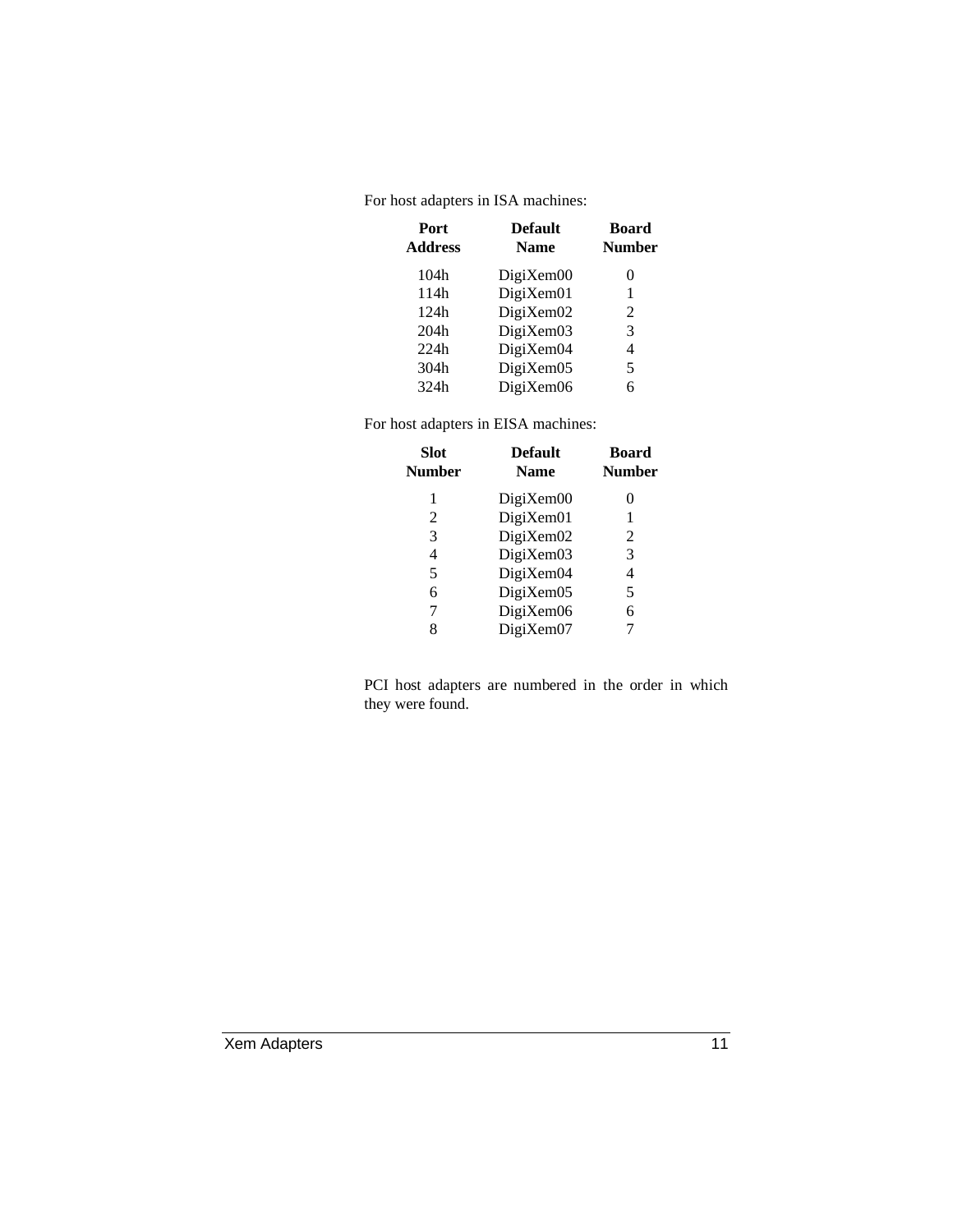- **node=0** The **node=0** parameter informs the driver to assign board numbers sequentially. If this parameter is omitted, the driver will assign board numbers based on the I/O port address as defined above. The parameter is effective only when used in the first **load** command, and determines the method by which subsequently loaded boards will be numbered.
- **altp[=***mask***]**

The standard wiring for Digi PORTS modules equipped with RJ-45 connectors places the modem control lines RI (Ring Indicator) and DCD (Data Carrier Detect) on pins 1 and 10, respectively, which makes them inaccessible to an 8-pin RJ-45 plug. While RI is seldom used, DCD is necessary for most modem applications. To facilitate the use of 8-pin RJ-45 plugs, a software feature called "ALTPIN" has been included with this device driver. When ALTPIN is active, DCD is swapped with DSR (Data Set Ready), which is on pin 1 of an 8-pin RJ-45 plug.

This parameter is optional and allows you specify that you want to activate the driver's ALTPIN option. When this parameter is entered as just "**altp**", all ports on the board will operate with the ALTPIN option active. When entered as "**altp=***mask*" the driver uses the hex mask to determine which ports will use the ALTPIN feature. For example :

#### **altp=f0**



This will activate ALTPIN on ports 5-8. The mask can be up to 16 hex digits long to activate ALTPIN on up to 64 ports.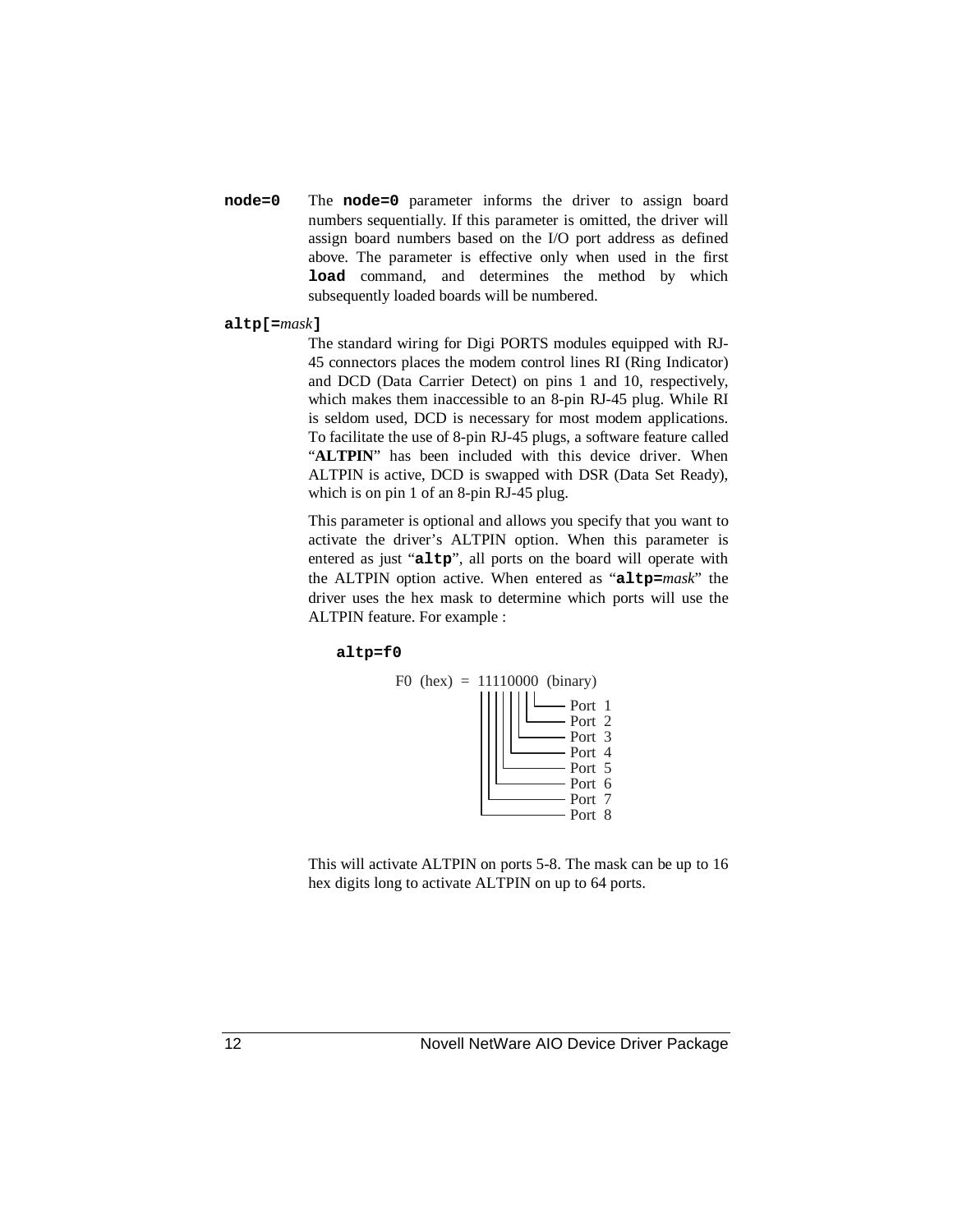### **Error Messages**

The following error messages may occur while the driver is parsing the parameters.

**\*Usage Error: AIODGXEM port=XXXX mem=XXXXX [name=***bname***][node=0]. \*Usage Error: AIODGXEM slot=X [port=XXXX] mem=XXXXX [name=***bname***] [node=0].**

These errors will appear if you load the driver with no parameters on ISA and EISA bus servers, respectively.

**\*Usage Error: First parameter not 'port='.**

The driver expects the first parameter to be **port=***xxx* on ISA machines, but this was not the case.

**\*Usage Error: First parameter not 'slot='.**

The driver expects the first parameter to be  $slot=x$  on EISA machines, but this was not the case.

**\*Error: This is a Micro Channel system. Please use AIODGMXM.NLM.**

This message will appear if an attempt is made to load the driver on a Micro Channel system. A separate driver, **AIODGMXM.NLM** is required for Micro Channel systems.

**\*Error: Invalid Port Address 0x310.**

This message indicates that an invalid port address was specified.

**\*Error: Port Address 0x304 is already supported.**

This message indicates that the driver is already supporting an AccelePort Xem host adapter at this port address.

**\*Error: Invalid Slot 10.**

This message indicates that an invalid slot number was specified while loading the driver on an EISA computer (slots 1-8 are valid).

**\*Error: Slot 2 is already supported.**

This message indicates that the driver is already supporting an AccelePort Xem host adapter in this slot on an EISA computer.

**\*Usage Error: Second parameter not 'mem='**

The driver expects the second parameter to be **mem=***xxxxx* in ISA machines, but this was not the case. The driver also expects this to be the second parameter in EISA machines if the **port=** parameter was not the second parameter (when using an AccelePort Xem - EISA host adapter).

#### **\*Usage Error: Third parameter not 'mem='**

The driver expects the third parameter to be **mem=***xxxxx* in EISA machines when the **port=** parameter is the second parameter (specified for AccelePort Xem host adapters).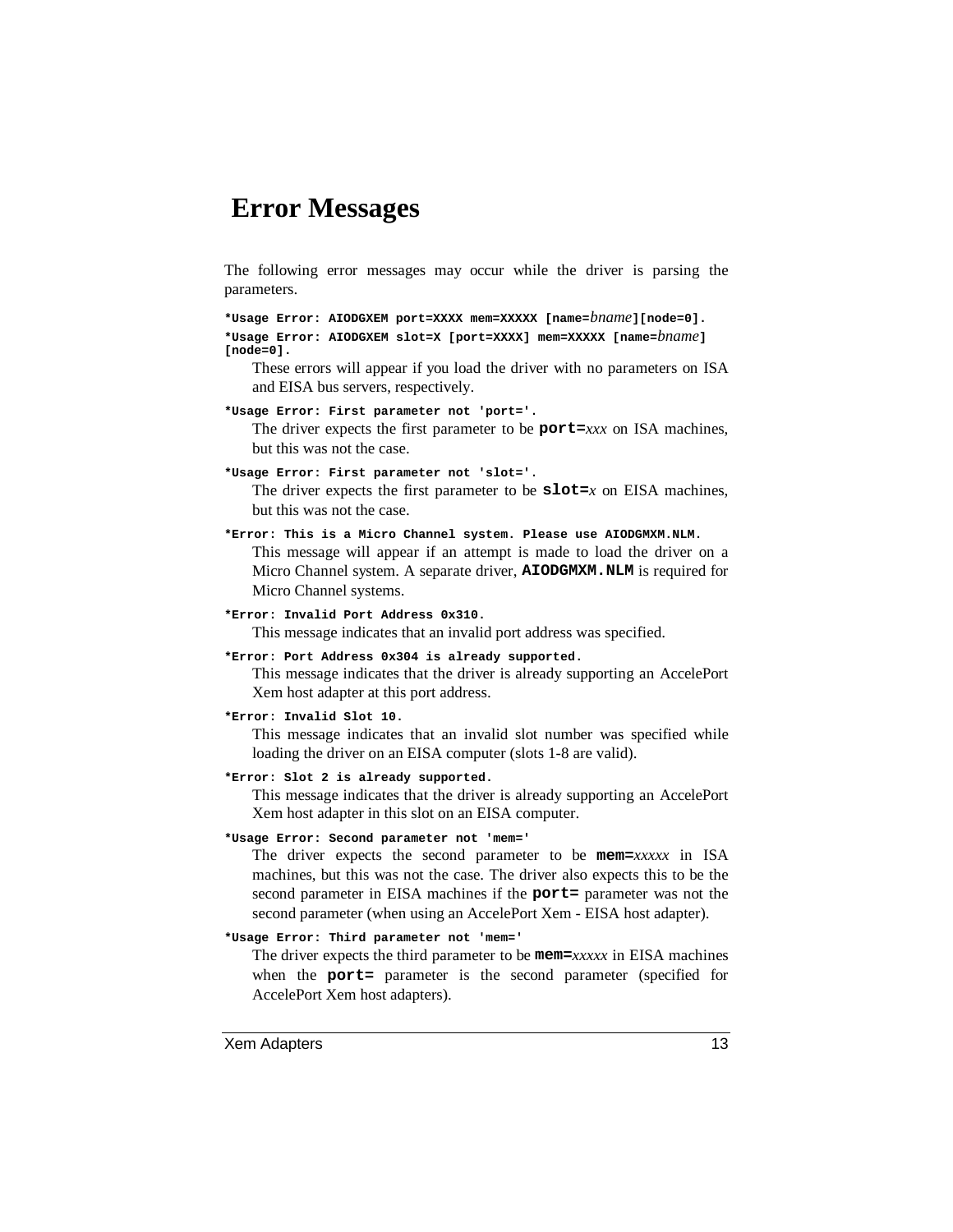```
*Error: Invalid Memory Address 0xF0000.
```
This message indicates that an invalid memory address was specified.

**\*Error: AllocateResourceTag failed.**

This message indicates that the driver could not allocate resources from NetWare. Unload unnecessary NLMs and reload the driver.

**\*Error: AIORegisterDriverA failed.**

This message indicates that NetWare failed to permit registration of the driver.

**\*Error: AllocateSemiPermMemory returns NULL.**

This message indicates that the driver's request to allocate memory failed. Unload unnecessary NLMs and reload the driver.

**\*Error: ISA/EISA boards must be loaded before PCI boards!**

Once PCI support is loaded, you cannot load support for an ISA or EISA board. Unload the driver. Load all ISA and EISA boards, then reload PCI support.

#### **\*AIODGXEM Xem PCI support has already been loaded.**

You only need to load the driver once to support all PCI Xem host adapters in the system.

- **\*No PCI BIOS entry point found.** The driver cannot locate the PCI BIOS. Fatal error.
- **\*No usable PCI boards found.**

No functioning PCI Xem host adapters were found.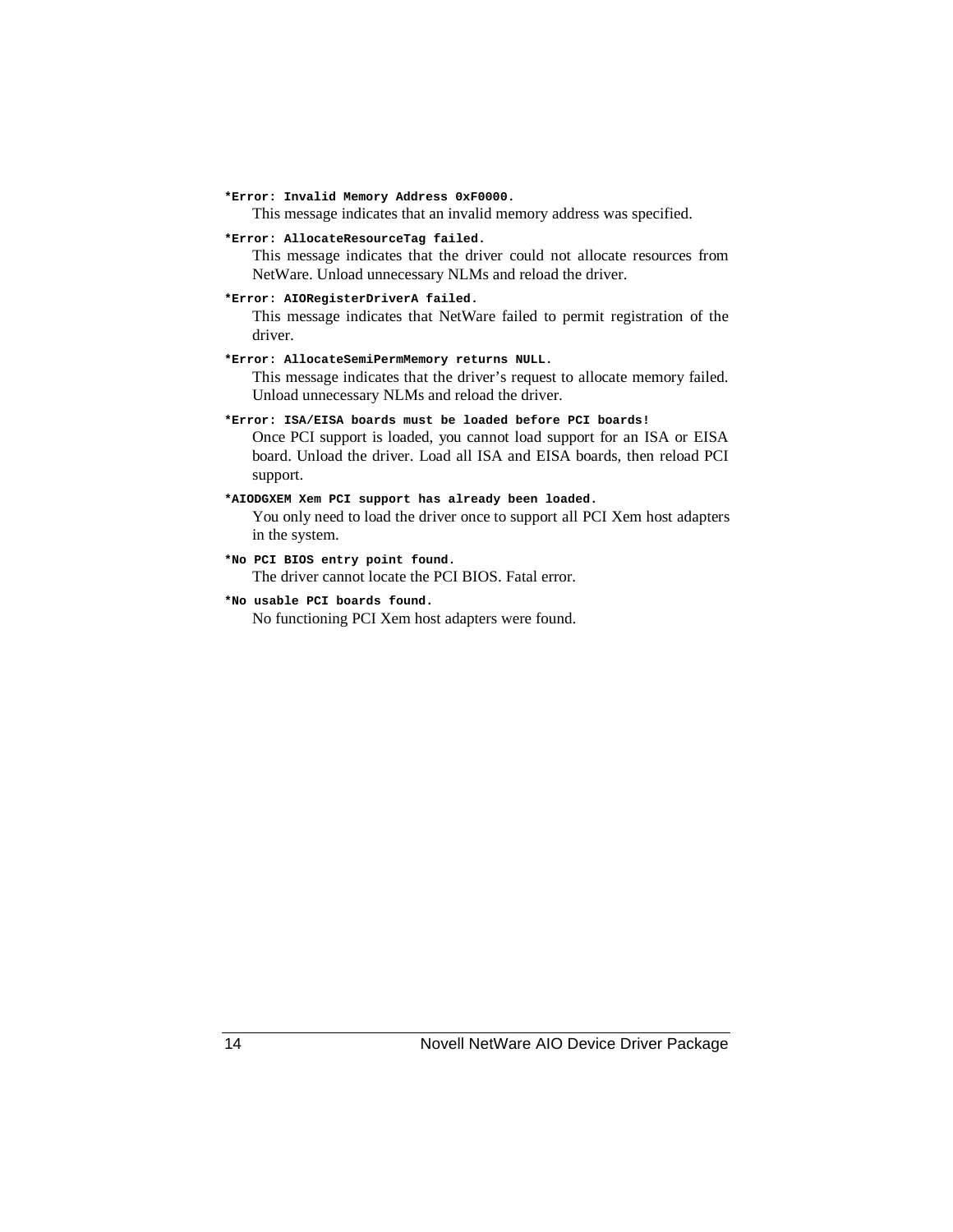The following error messages may occur while the driver is performing some initial tests on the AccelePort Xem host adapter.

#### **Board 4: Port 304 Mem D0000**

**\*Error: This is not an Xem host adapter**

This message indicates that a board was found, but it is not an Xem host adapter.

#### **Board 4: Port 304 Mem D0000 Failed Hardware Registration.**

This message indicates that NetWare failed to accept the driver's attempt to register the board's hardware resources.

#### **Board 4: Port 304 Mem D0000 Port 304 not found.**

This message indicates that the driver could not find a board with port 304h. Check to insure that you have specified the correct I/O port or that you have properly configured the board's port address.

#### **Board 4: Port 304 Mem D0000 Hardware Reset Fails.**

This message indicates that the driver could not place the board into a reset state. This is most likely the result of an I/O port address conflict or a faulty board. Be sure that there are no other I/O ports in your system at the indicated I/O port address.

#### **Board 4: Port 304 Mem D0000 Memory not found error** *x***.**

This message indicates that the driver could not find the board's memory. *x* indicates the number of memory errors found in a 256 byte block.

#### **Board 4: Port 304 Mem D0000 Memory error** *x***.**

This message indicates that the driver has found the board's memory, but it appears to be faulty. *x* indicates the number of errors found in a 256 byte block.

#### **Board 4: Port 304 Mem D0000 Memory fails disable.**

This message indicates that the board's memory could not be disabled. This could be the result of a memory overlap with some other memory in the system, or a faulty board. Ensure that no memory conflict exists.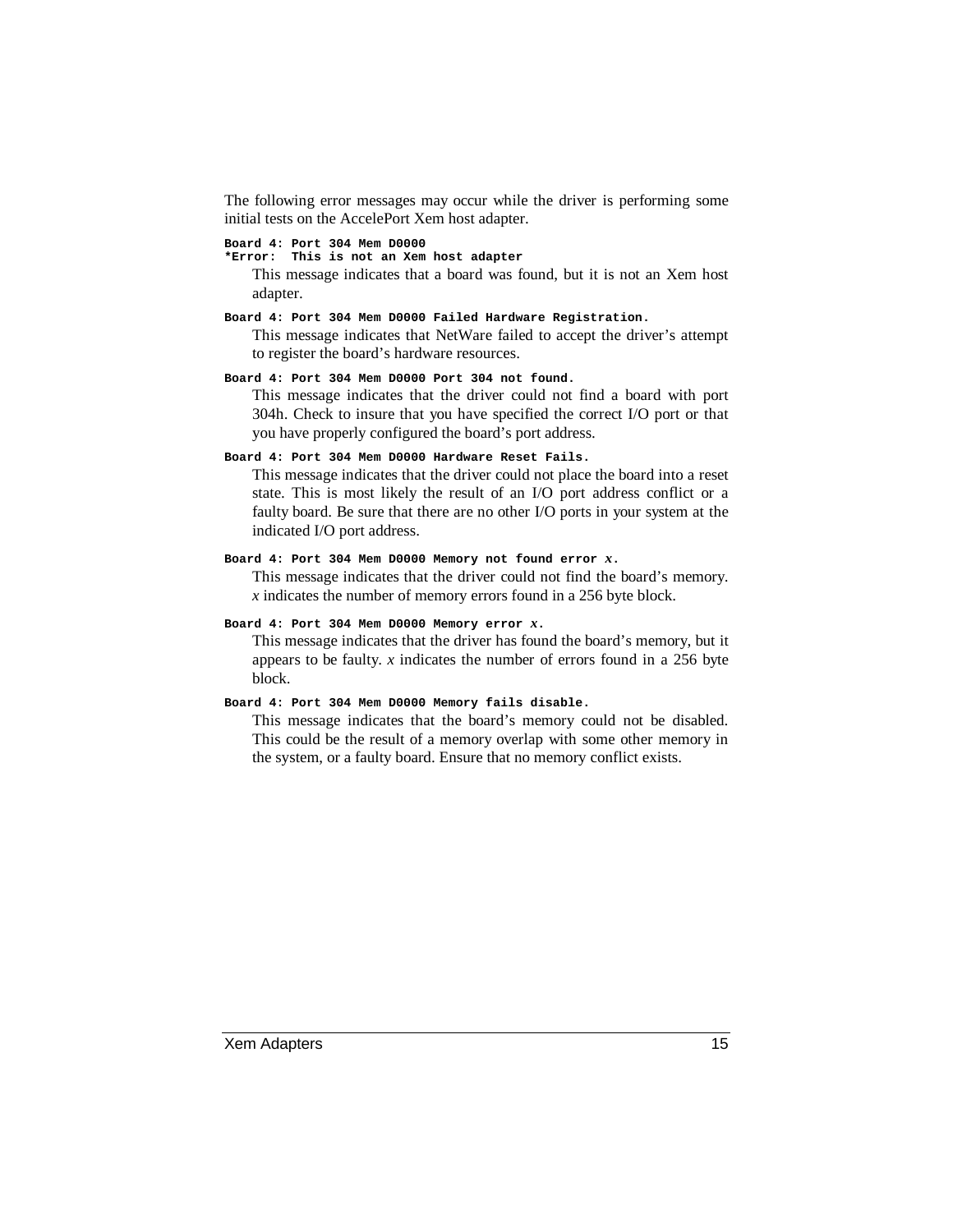The following messages may occur during the driver's attempt to initialize the board.

- **Board 4: Port 304 Mem D0000 BIOS fails initialization.** This message indicates that the host adapter's on-board BIOS did not initialize properly.
- **Board 4: Port 304 Mem D0000 FEPOS fails initialization.** This message indicates that the on-board operating system did not initialize successfully.
- **Board 4: Port 304 Mem D0000 FEPOS finds 0 ports.** This message indicates that the on-board operating system initialized successfully, but found no ports. Check to see that the PORTS modules are connected to the AccelePort Xem host adapter.
- **Board 4: Port 304 Mem D0000 Command failure during Initialization.** This message indicates that the on-board operating system encountered a failure during initialization of the asynchronous channels.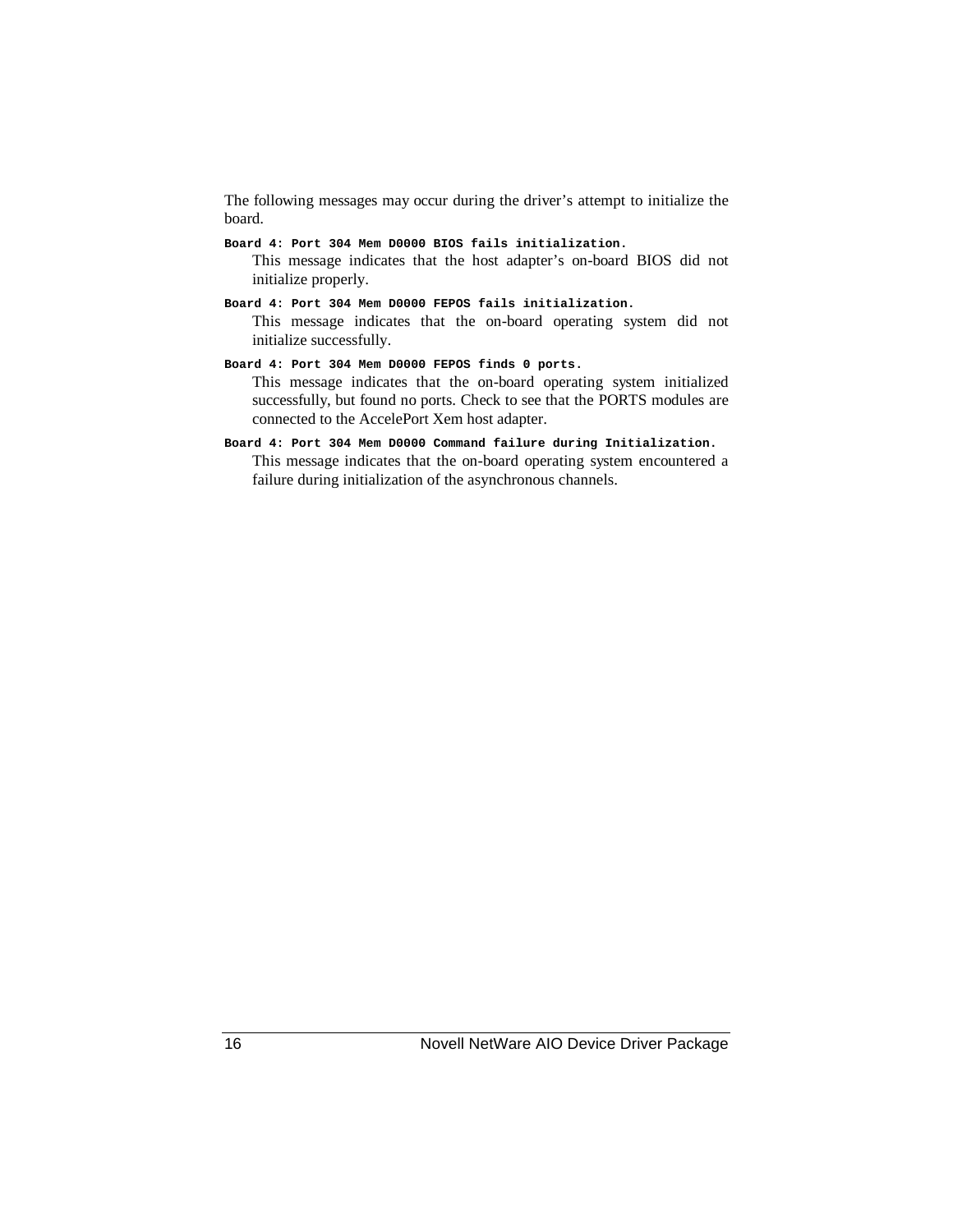# **AccelePort Xr**

### **Overview**

Digi's support for Novell compatible asynchronous applications is provided through a universal driver conforming to the "AIO" (Asynchronous Input/Output) specification. Use the AIO driver when Digi hardware is being installed in the file server (or machine with run-time NetWare).

AIO drivers are loaded on the file server from the system console (or **RCONSOLE**) command line or the **AUTOEXEC.NCF** file. Installation is performed simply by copying the driver files **AIODGXR.NLM**, **AIODGMEM.NLM**, **AIODGXRI.ADI** and **AIODGXRP.ADI** from the distribution diskette to the system directory of the file server.

### **Supported Boards**

The following host adapters are supported by this device driver:

- AccelePort Xr ISA (up to 7 boards per system)
- AccelePort Xr PCI (up to 7 boards per system)

### **Unsupported Hardware Features**

This driver uses no interrupts from the AccelePort Xr host adapter.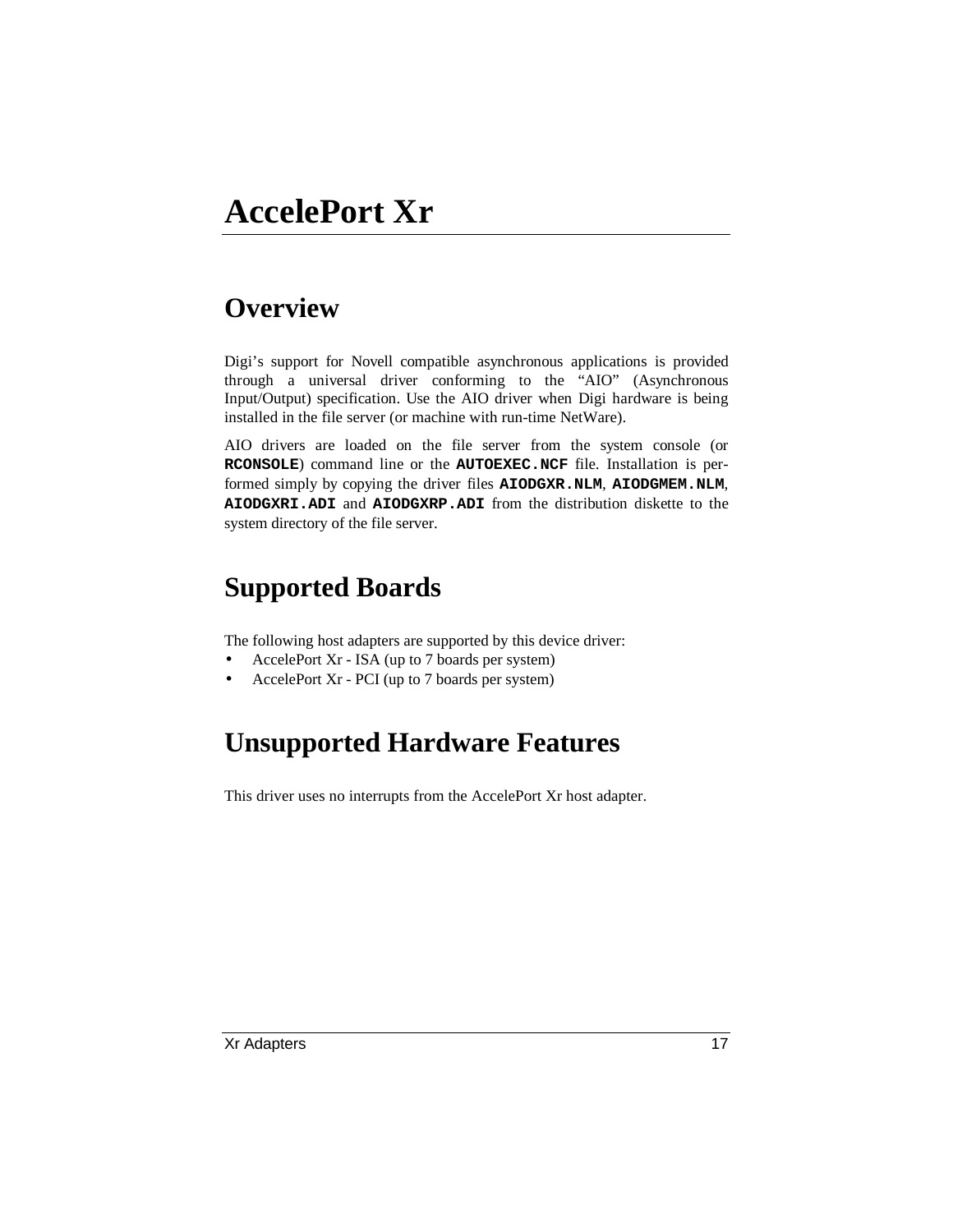### **Installation**

To install the Digi AIO driver, simply copy the relevant files to your file server (although the driver can be loaded from the file server floppy, this will not be a typical way to set-up a system). The Digi AIO driver files (**AIODGXR.NLM**, **AIODGMEM.NLM**, **AIODGXRI.ADI** and **AIODGXRP.ADI**) should be copied to the system directory of the file server, typically called **F:\SYSTEM**. Copy the files from a workstation to the file server with the commands:

```
COPY A:\XR\AIODGXR.NLM F:\SYSTEM
COPY A:\XR\AIODGMEM.NLM F:\SYSTEM
COPY A:\XR\AIODGXRI.ADI F:\SYSTEM\AIO
COPY A:\XR\AIODGXRP.ADI F:\SYSTEM\AIO
```
#### **Loading the Device Driver**

If you are running NetWare Connect 2.0, the driver load command line is configured from within the NetWare Connect Console. See the NetWare Connect 2.0 manual for information on installing AIO device drivers. Note that **AIODGXR.NLM**, **AIODGMEM.NLM**, **AIODGXRI.ADI** and **AIODGXRP.ADI** must be in the **SYS:SYSTEM** directory so that Connect 2.0 can select **AIODGXR.NLM** as a loadable driver.

If you are running NetWare Connect 1.x, you must load the driver by hand. The user supplies information to the driver through a set of command line parameters at load time. Some or all of the parameters are optional, depending upon the type of board you are using. On ISA bus servers, the driver must be loaded for each board. On PCI bus servers, the driver must be loaded for each ISA board, if present, then once for all PCI boards.

The **load** command has the following general syntax:

**load aiodgxr** {*parameters*}

The final form of the command is determined by which board is installed, and the bus type of the computer (ISA or PCI). The variants of the command syntax follow. Parameters enclosed in brackets [ ] are optional parameters.



In systems with both PCI and ISA host adapters, the ISA drivers must be loaded *before* the PCI driver.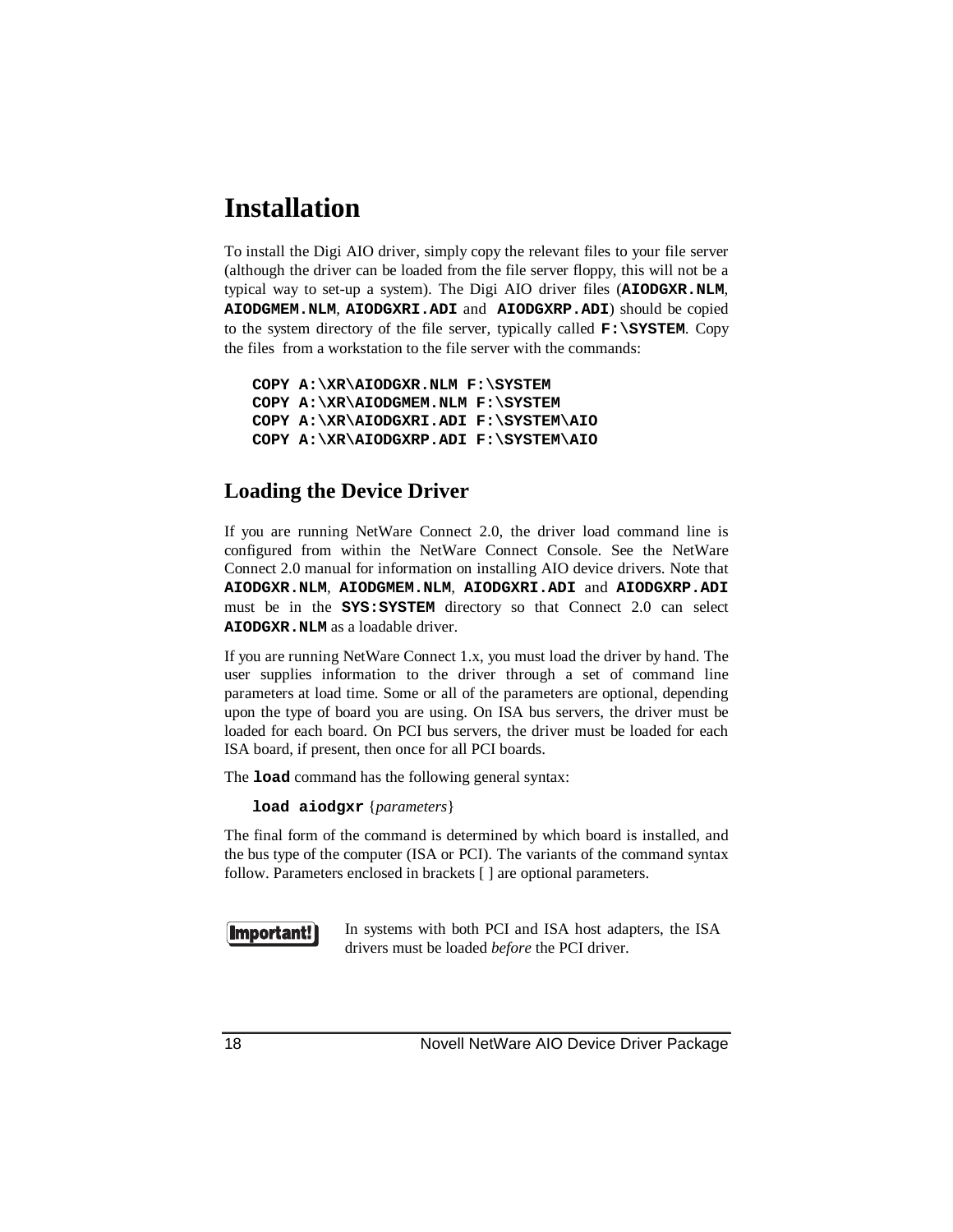#### **AccelePort Xr - ISA boards:**

**load aiodgxr port=***xxx* **mem=***xxxxx* [**name=***bname*][**node=0**][**altp**[**=***mask*]] [**fastbaud**]

#### **AccelePort Xr - PCI boards (load** *after* **ISA boards):**

- **load aiodgxr** [**altp**[**=***mask*[**,***mask*[**,***mask*[**,***mask*[**,***mask*[**,***mask*[**,***mask*]]]]]]]] [**fastbaud**]
- **port=***xxx* This parameter is the board's 3 digit hex I/O port address. For example: **port=324**. Valid port addresses are **104**, **114**, **124**, **204**, **224**, **304** and **324** for ISA adapters.

Each adapter must have a unique I/O port address, which must not be used by any other device in the system.

- **mem=***xxxxx* This parameter is the 5 digit hex starting address of the board's dual-ported memory. For example: **mem=d0000**. The device driver supports the following 32K starting addresses: **80000**, **88000**, **90000**, **98000**, **A0000**, **A8000**, **B0000**, **B8000**, **C0000**, **C8000**, **D0000**, and **D8000**—typically, the addresses from **C0000** to **D8000** will be the only addresses available in your server. AccelePort Xr - ISA adapters may share the same memory address, since only one board's memory is turned on at a time.
- **name=***bname*: This parameter is optional and allows you to specify up to a 10 character name to identify the host adapter. *bname* may consist of any combination of alphanumerical characters. If you do not specify a name, one will be assigned by the driver. Following is a list of the board's I/O port addresses or slot numbers and the associated default names and board numbers:

| <b>Port Address</b> | <b>Default Name</b> | <b>Board Number</b> |
|---------------------|---------------------|---------------------|
| 104h                | DigitXr00           | 0                   |
| 114h                | DigiXr01            |                     |
| 124h                | DigiXr02            | 2                   |
| 204h                | DigiXr03            | 3                   |
| 224h                | DigiXr04            | 4                   |
| 304h                | DigiXr05            | 5                   |
| 324h                | DigiXr06            | 6                   |
|                     |                     |                     |

PCI adapters are numbered in the order in which they were found.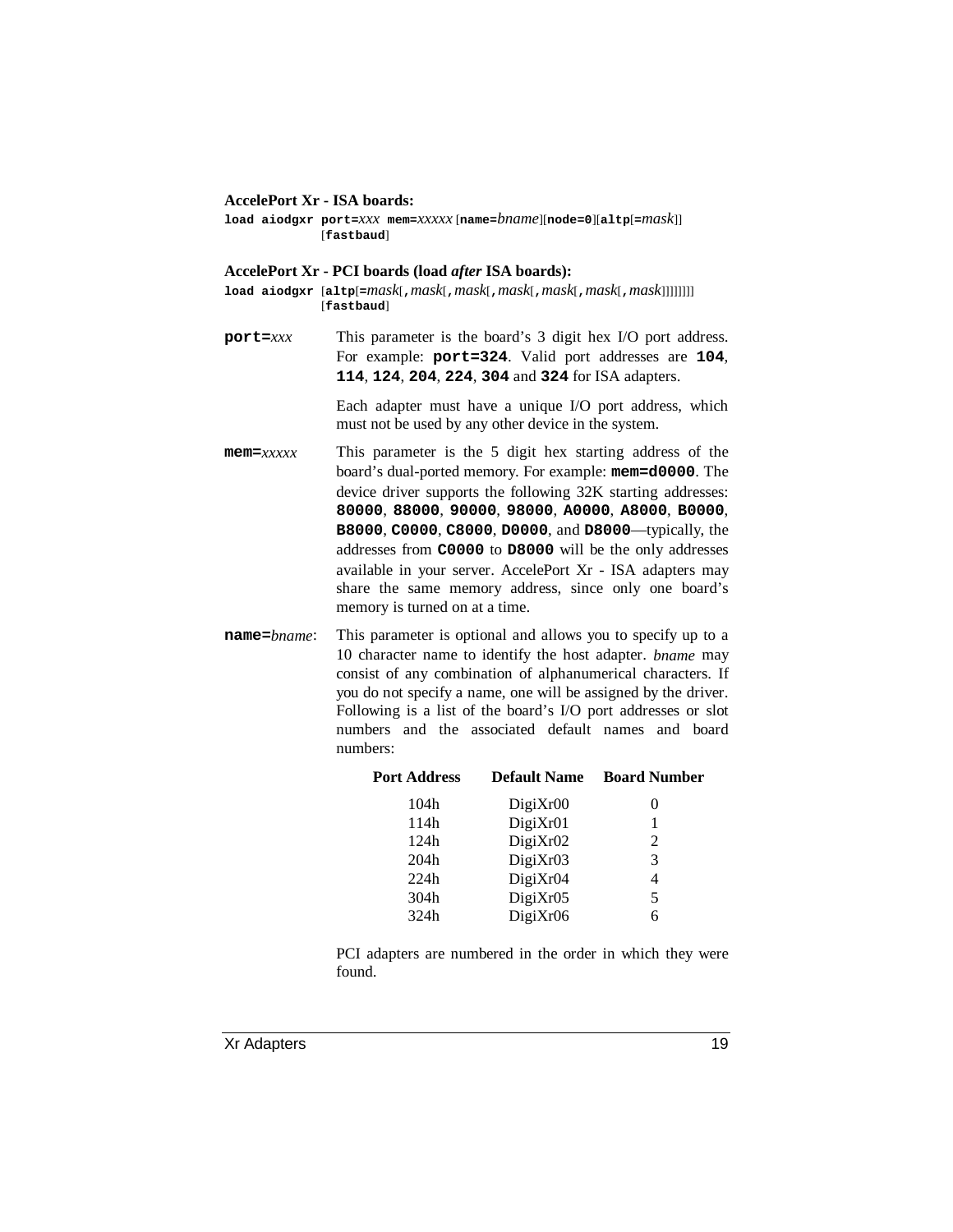**node=0** This parameter must be used if you are using **AIO.NLM** version 1.0.2 or earlier. These versions of AIO need sequential board numbers based on the load order of the driver. (The first board loaded will be assigned #0, the second board will be assigned #1 and so on.) Using the **node=0** parameter informs the driver to assign board numbers sequentially. If this parameter is omitted, the driver will assign board numbers based on the I/O port address as defined above. The parameter is effective only when used in the first **load** command, and determines the method by which subsequently loaded boards will be numbered.

#### **altp[=***mask***]**

The standard wiring for Digi Xr adapters equipped with RJ-45 connectors places the modem control lines RI (Ring Indicator) and DCD (Data Carrier Detect) on pins 1 and 10, respectively, which makes them inaccessible to an 8-pin RJ-45 plug. While RI is seldom used, DCD is necessary for most modem applications. To facilitate the use of 8-pin RJ-45 plugs, a software feature called "ALTPIN" has been included with this device driver. When ALTPIN is active, DCD is swapped with DSR (Data Set Ready), which is on pin 1 of an 8-pin RJ-45 plug.

This parameter is optional and allows you specify that you want to activate the driver's ALTPIN option. When this parameter is entered as just "**altp**", all ports on the board will operate with the ALTPIN option active. When entered as "**altp=***mask*" the driver uses the hex mask to determine which ports will use the ALTPIN feature. For example :

#### **altp=f0**



This will activate ALTPIN on ports 5-8. The mask can be up to 16 hex digits long to activate ALTPIN on up to 64 ports.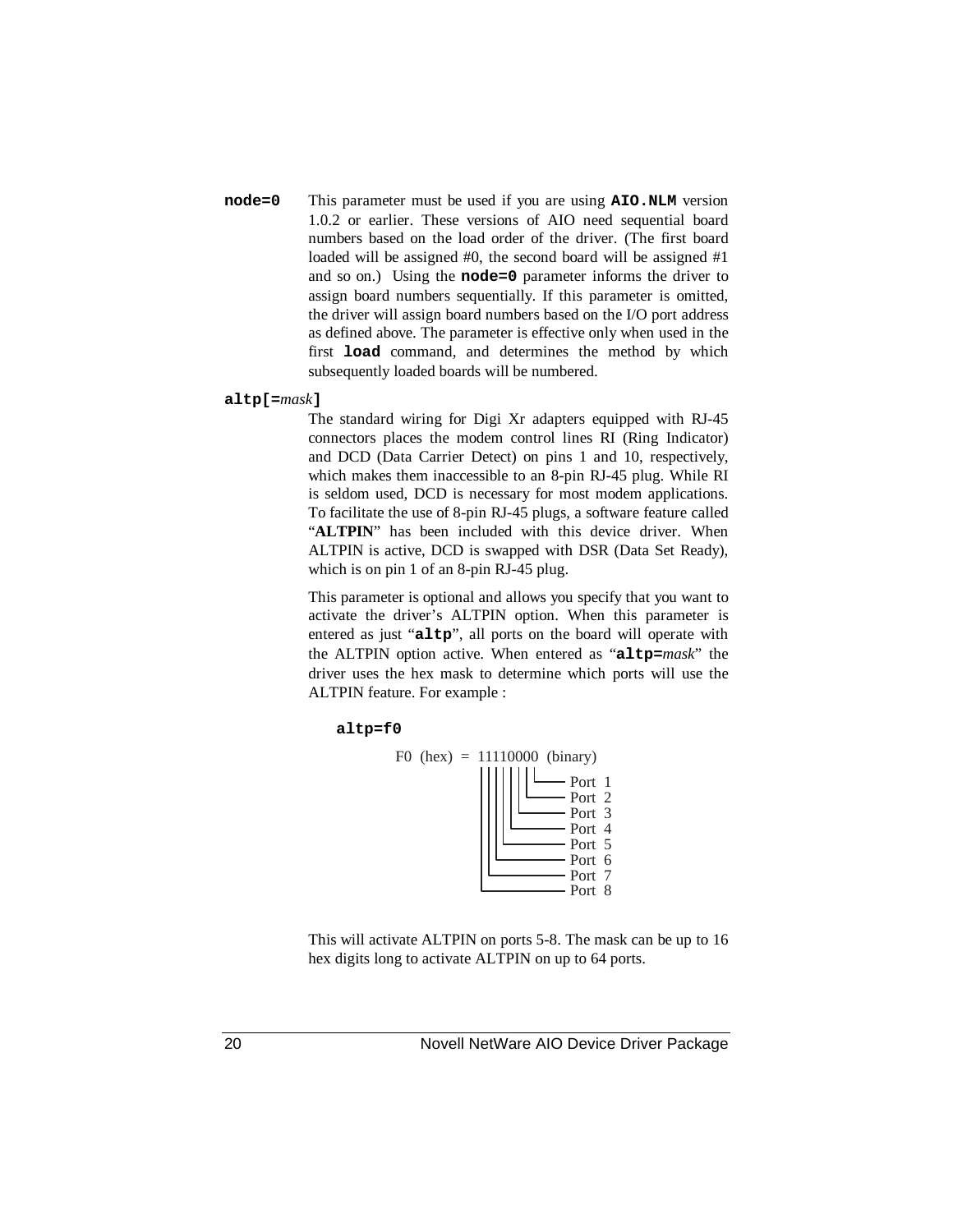**fastbaud** To operate an AccelePort Xr adapter at 230K baud, include the **fastbaud** parameter and set the port's baud rate to 300. **fastbaud** maps 300 baud to 230K baud.

> To operate the adapter at 460K baud, include the **fastbaud** parameter and set the port's baud rate to 600. **fastbaud** maps 600 baud to 460K baud.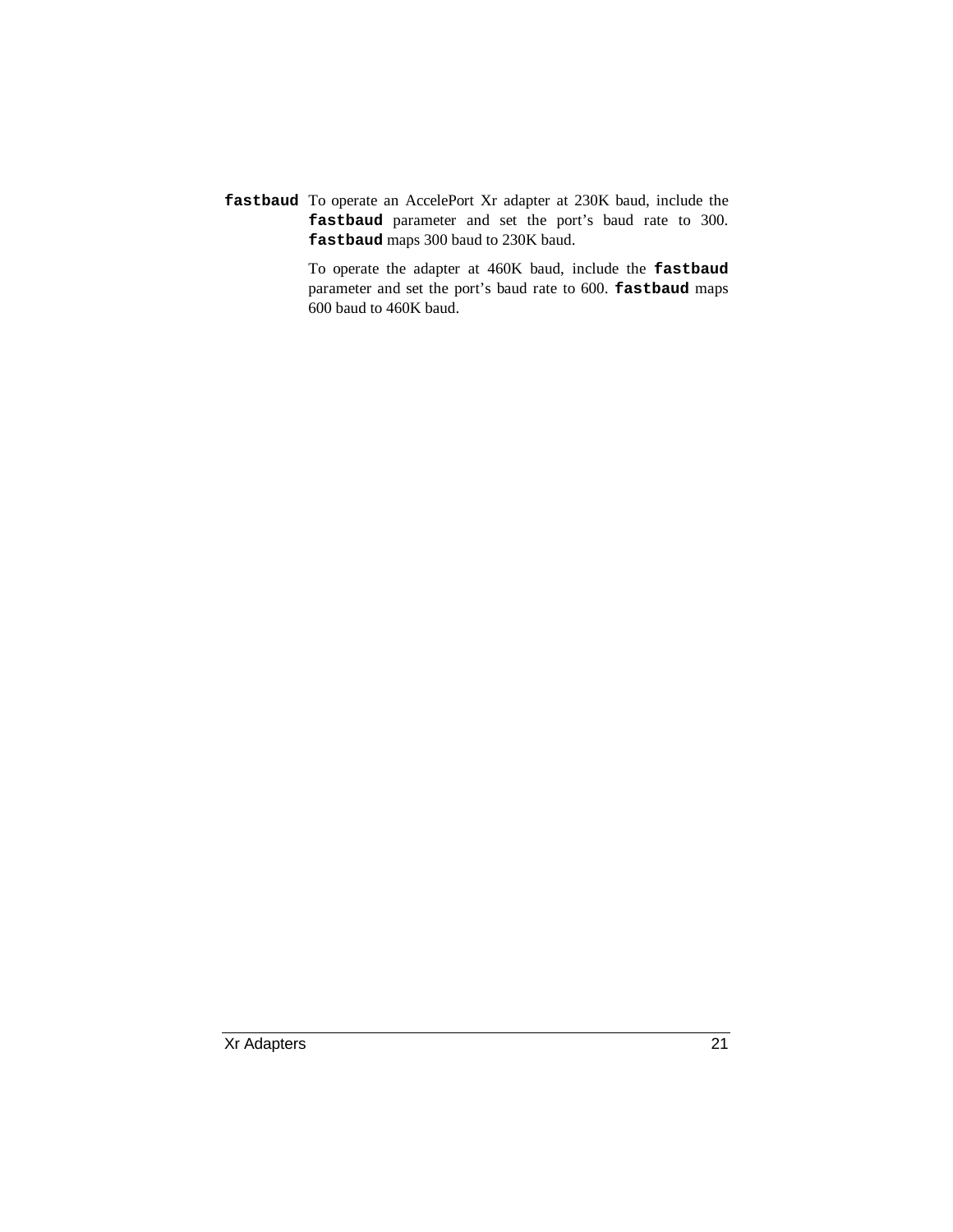### **Error Messages**

The following error messages may occur while the driver is parsing the parameters.

- **\*Usage Error: AIODGXR port=XXXX mem=XXXXX [name=***bname***][node=0].** This error will appear if you load the driver with no parameters on an ISA bus server.
- **\*Usage Error: First parameter not 'port='.**

The driver expects the first parameter to be **port=***xxx* on ISA machines, but this was not the case.

- **\*Error: Invalid Port Address 0x310.** This message indicates that an invalid port address was specified.
- **\*Error: Port Address 0x304 is already supported.**

This message indicates that the driver is already supporting an AccelePort Xr adapter at this port address.

**\*Usage Error: Second parameter not 'mem='**

The driver expects the second parameter to be **mem=***xxxxx* in ISA machines, but this was not the case.

- **\*Error: Invalid Memory Address 0xF0000.** This message indicates that an invalid memory address was specified.
- **\*Error: AllocateResourceTag failed.**

This message indicates that the driver could not allocate resources from NetWare. Unload unnecessary NLMs and reload the driver.

**\*Error: AIORegisterDriverA failed.**

This message indicates that NetWare failed to permit registration of the driver.

**\*Error: AllocateSemiPermMemory returns NULL.**

This message indicates that the driver's request to allocate memory failed. Unload unnecessary NLMs and reload the driver.

**\*Error: ISA boards must be loaded before PCI boards!**

Once PCI support is loaded, you cannot load support for an ISA board. Unload the driver. Load all ISA boards, then reload PCI support.

- **\*AIODGXEM Xr PCI support has already been loaded.** You only need to load the driver once to support all PCI Xr host adapters in the system.
- **\*No PCI BIOS entry point found.** The driver cannot locate the PCI BIOS. Fatal error.
- **\*No usable PCI boards found.** No functioning PCI Xr host adapters were found.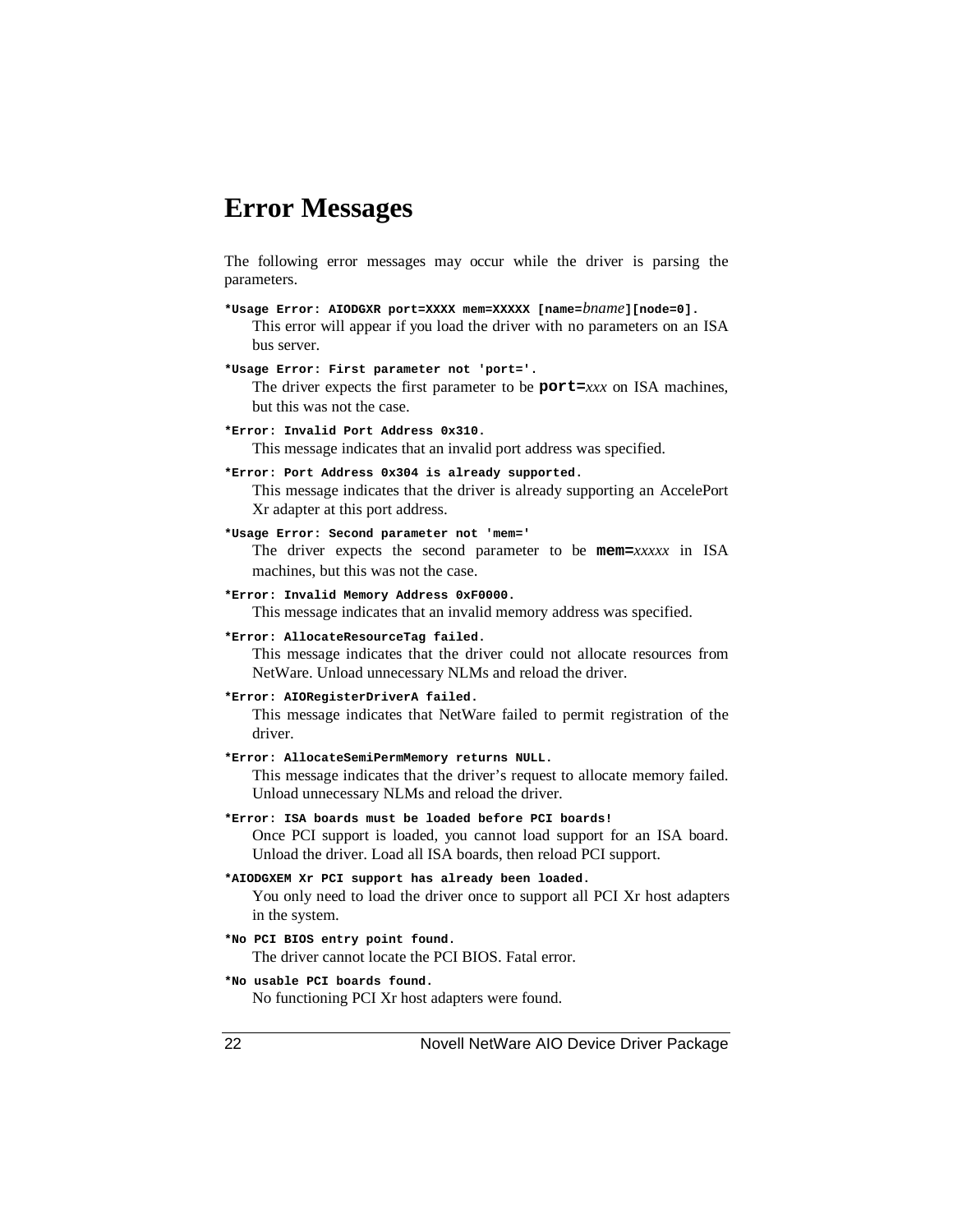The following error messages may occur while the driver is performing some initial tests on the AccelePort Xr host adapter.

#### **Board 4: Port 304 Mem D0000**

**\*Error: This is not an Xr host adapter**

This message indicates that a board was found, but it is not an Xr adapter.

#### **Board 4: Port 304 Mem D0000 Failed Hardware Registration.**

This message indicates that NetWare failed to accept the driver's attempt to register the board's hardware resources.

#### **Board 4: Port 304 Mem D0000 Port 304 not found.**

This message indicates that the driver could not find a board with port 304h. Check to insure that you have specified the correct I/O port or that you have properly configured the board's port address.

#### **Board 4: Port 304 Mem D0000 Hardware Reset Fails.**

This message indicates that the driver could not place the board into a reset state. This is most likely the result of an I/O port address conflict or a faulty board. Be sure that there are no other I/O ports in your system at the indicated I/O port address.

#### **Board 4: Port 304 Mem D0000 Memory not found error** *x***.**

This message indicates that the driver could not find the board's memory. *x* indicates the number of memory errors found in a 256 byte block.

#### **Board 4: Port 304 Mem D0000 Memory error** *x***.**

This message indicates that the driver has found the board's memory, but it appears to be faulty. *x* indicates the number of errors found in a 256 byte block.

#### **Board 4: Port 304 Mem D0000 Memory fails disable.**

This message indicates that the board's memory could not be disabled. This could be the result of a memory overlap with some other memory in the system, or a faulty board. Ensure that no memory conflict exists.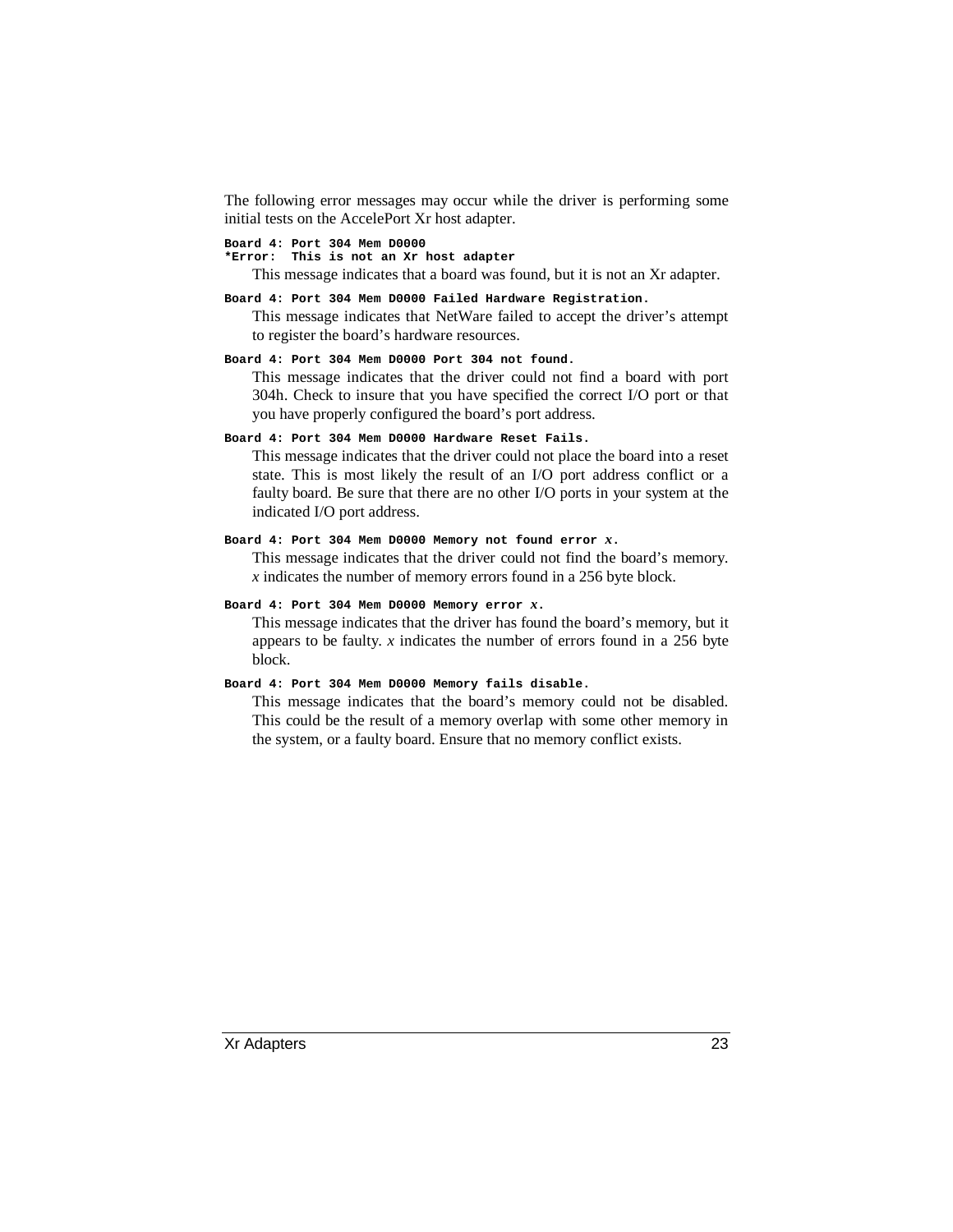The following messages may occur during the driver's attempt to initialize the board.

- **Board 4: Port 304 Mem D0000 BIOS fails initialization.** This message indicates that the host adapter's on-board BIOS did not initialize properly.
- **Board 4: Port 304 Mem D0000 FEPOS fails initialization.** This message indicates that the on-board operating system did not initialize successfully.
- **Board 4: Port 304 Mem D0000 FEPOS finds 0 ports.** This message indicates that the on-board operating system initialized successfully, but found no ports.
- **Board 4: Port 304 Mem D0000 Command failure during Initialization.** This message indicates that the on-board operating system encountered a failure during initialization of the asynchronous channels.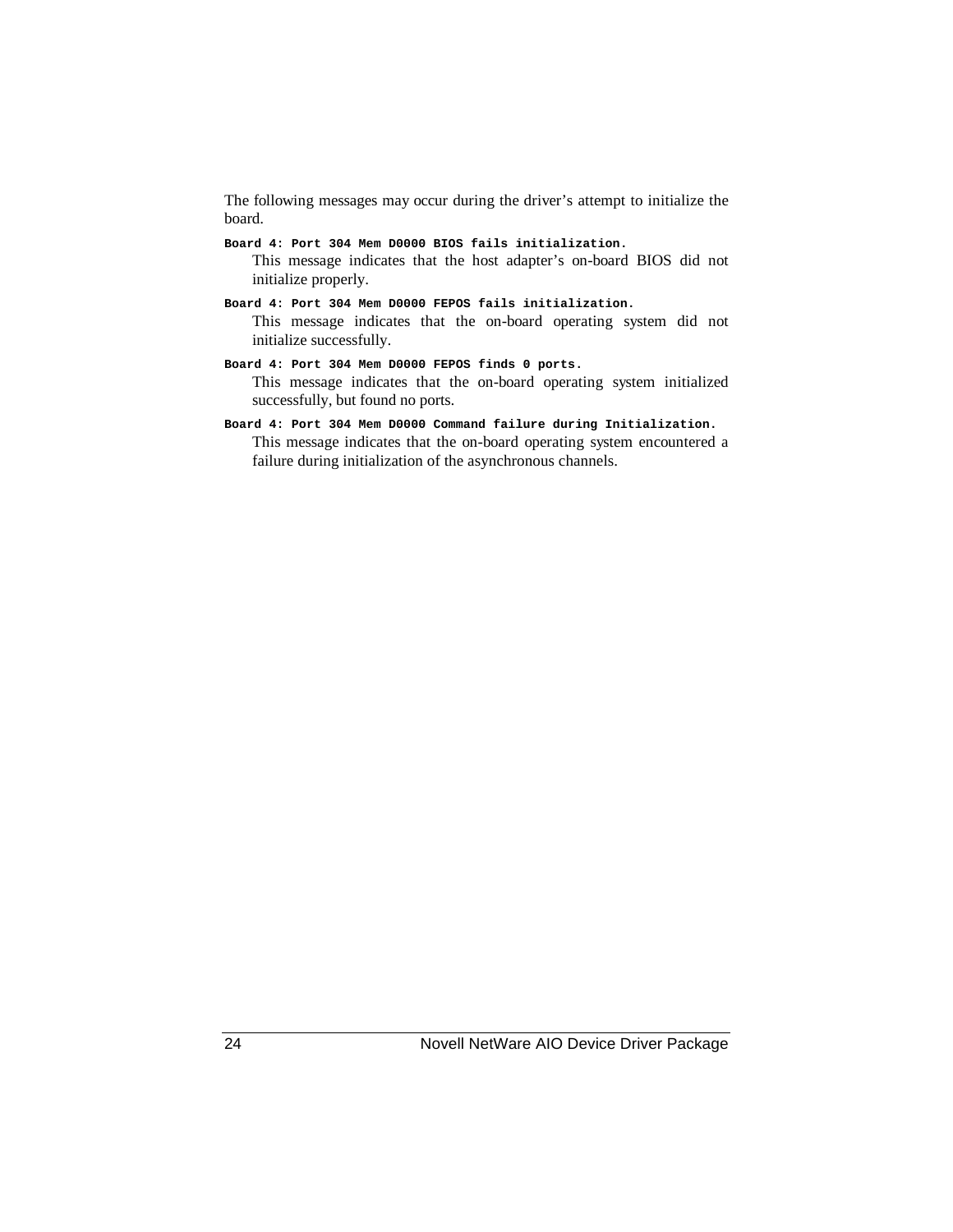# **AccelePort Xe, PC/Xe and PC/Xi**

### **Overview**

Digi's support for Novell compatible asynchronous applications is provided through a universal driver conforming to the "AIO" (Asynchronous Input/Output) specification. Use the AIO driver when Digi hardware is being installed in the file server.

AIO drivers are loaded on the file server from the system console (or **RCONSOLE**) command line or the **AUTOEXEC.NCF** file. Installation is performed simply by copying the driver files **AIODGXI.NLM**, **AIODGMEM.NLM** and **AIODGXI.ADI** from the distribution diskette to the system directory of the file server.

The driver will support up to seven AccelePort Xe - ISA, PC/Xe and/or PC/Xi boards on ISA and EISA bus servers. AccelePort Xe - ISA, PC/Xe and PC/Xi boards may be configured to use the same memory address space ("stacked") or may be configured for unique addresses.



PC/Xi boards must be configured for 64K of dual ported memory. Refer to the PC/Xi *Installation Guide* for information on configuring the PC/Xi board's memory.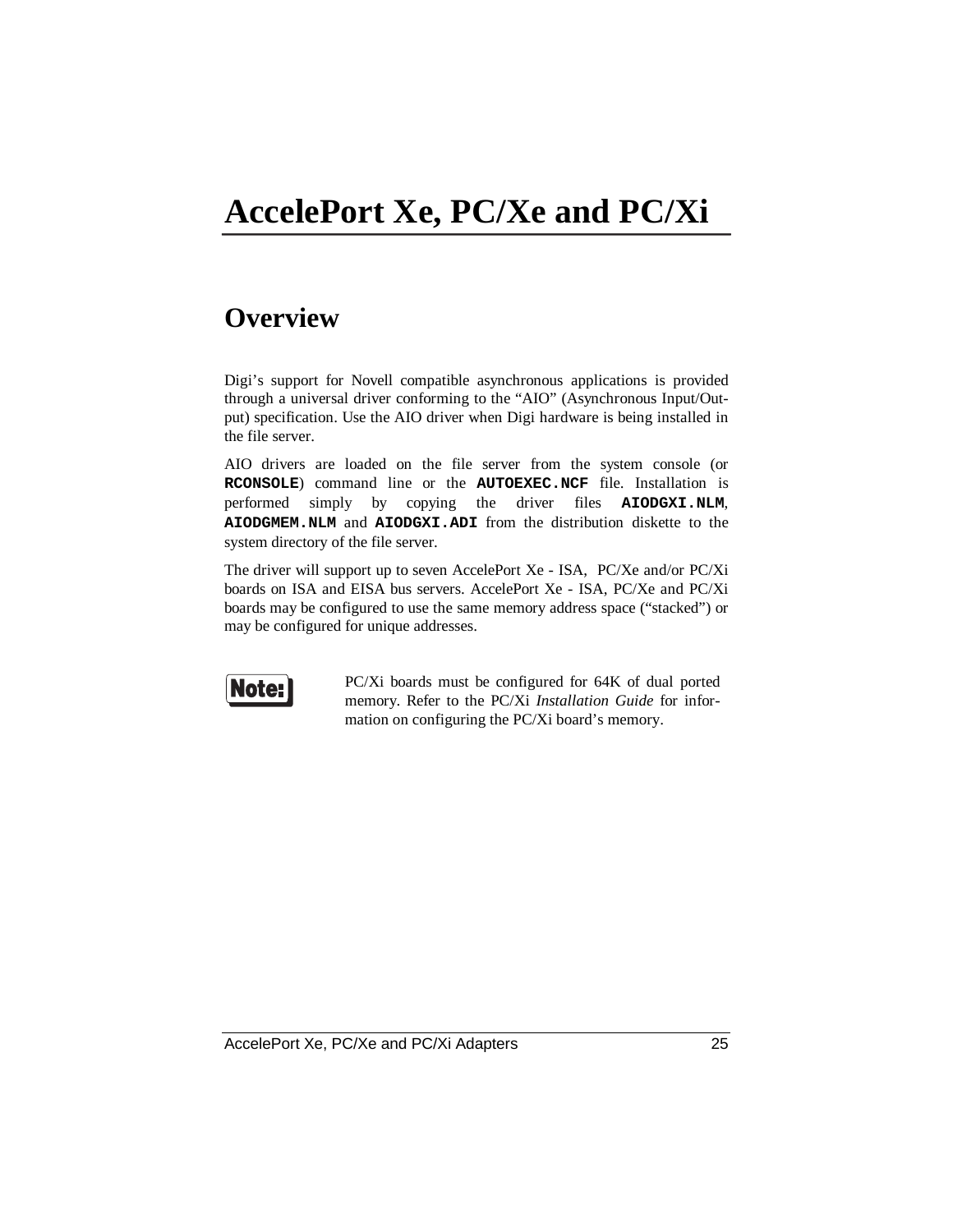### **Installation**

To install the Digi AIO driver, simply copy the relevant files to your file server (although the driver can be loaded from the file server floppy, this will not be a typical way to set-up a system). The Digi AIO driver files (**AIODGXI.ADI**, **AIODGXI.NLM** and **AIODGMEM.NLM**) should be copied from the **\NETWARE\AIO** directory of the distribution diskette to the system directory of the file server, typically called **F:\SYSTEM**. Copy the files from a workstation to the file server with the commands:

**COPY A:\XALL\AIODGXI.ADI F:\SYSTEM\AIO COPY A:\XALL\AIODGXI.NLM F:\SYSTEM COPY A:\XALL\AIODGMEM.NLM F:\SYSTEM**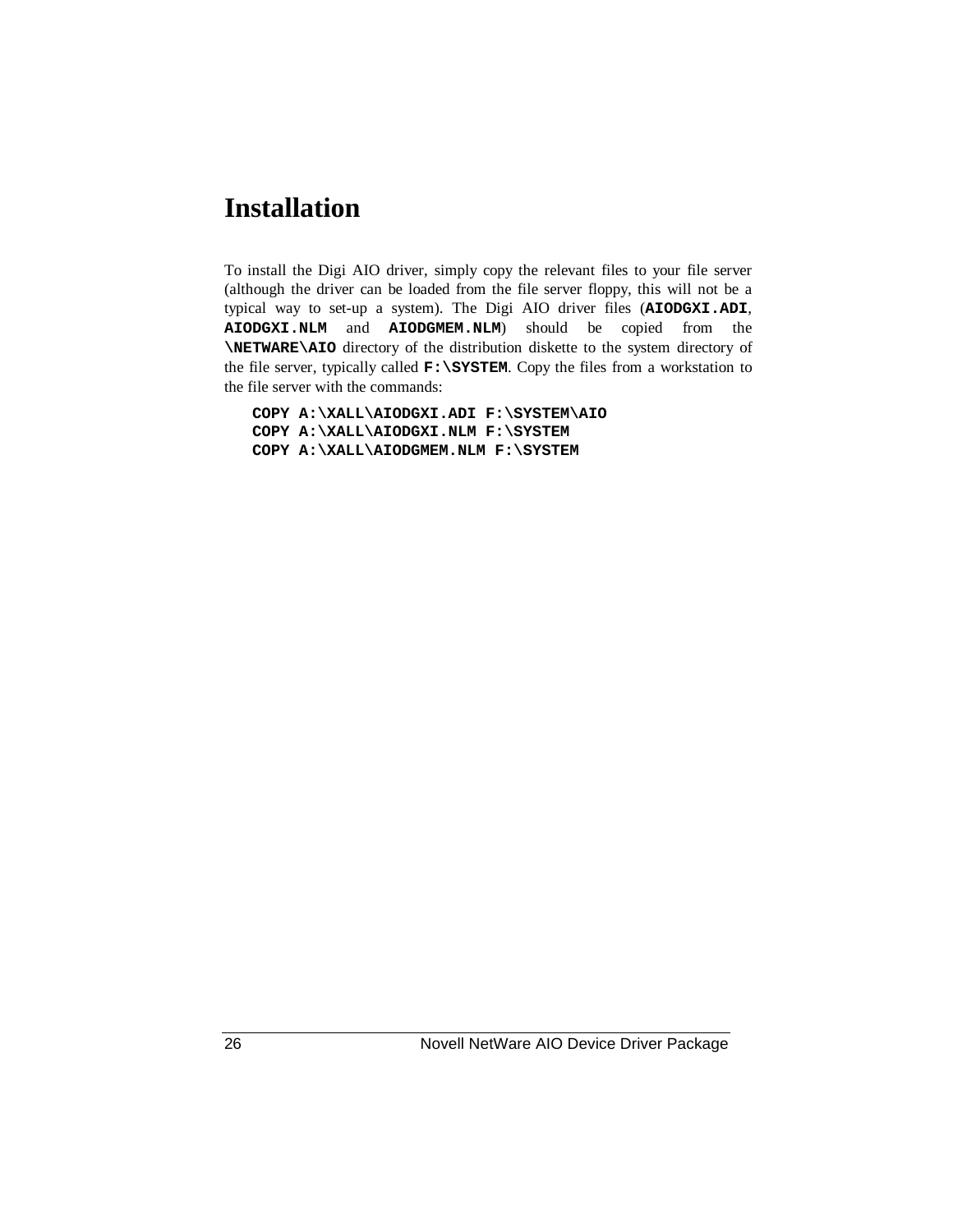#### **Loading the Device Driver**

#### **NetWare Connect 2.0**

If you are running NetWare Connect 2.0, the driver load command line is configured from within the NetWare Connect Console. See the NetWare Connect 2.0 manual for information on installing AIO device drivers. Note that the **AIODGXI.ADI**, **AIODGXI.NLM** and **AIODGMEM.NLM** files must be in the SYS: SYSTEM directory so that Connect 2.0 can select **AIODGXI.NLM** as a loadable driver.

#### **NetWare Connect 1.x or 2.0**

If you are running NetWare Connect 1.x, you must load the driver by hand (if desired, this may also be done under NetWare Connect 2.0). The user supplies information to the driver through a set of command line parameters at load time. Some or all of the parameters are optional, depending upon the type of board you are using. The driver must be loaded for each board. The **load** command has the following general syntax:

#### **load aiodgxi** {*parameters*}

The final form of the command is determined by which board is installed, and the bus type of the computer (ISA or EISA). The command syntax is shown below. Parameters enclosed in brackets [ ] are optional parameters.

AccelePort Xe - ISA, PC/Xe and PC/Xi boards may be installed in either ISA or EISA platforms. In either case, the driver must be loaded for each board you wish to support. The syntax for loading the driver is as follows:

#### **load aiodgxi port=***xxx* **mem=***xxxxx* **[name=***bname***] [node=0]**

*Note: The above is a single command, and must be entered on one command line.*

#### **port=***xxx*

This parameter is the board's 3 digit hex I/O port address. For example: **port=320**. Valid port addresses are **100**, **110**, **120**, **200**, **220**, **300** and **320**.

Each board must have a unique I/O port address, which must not be used by any other device in the system, including other Digi products.

All AccelePort Xe - ISA, PC/Xe and PC/Xi boards may share the same memory addresses, since only one board's memory is turned on at a time.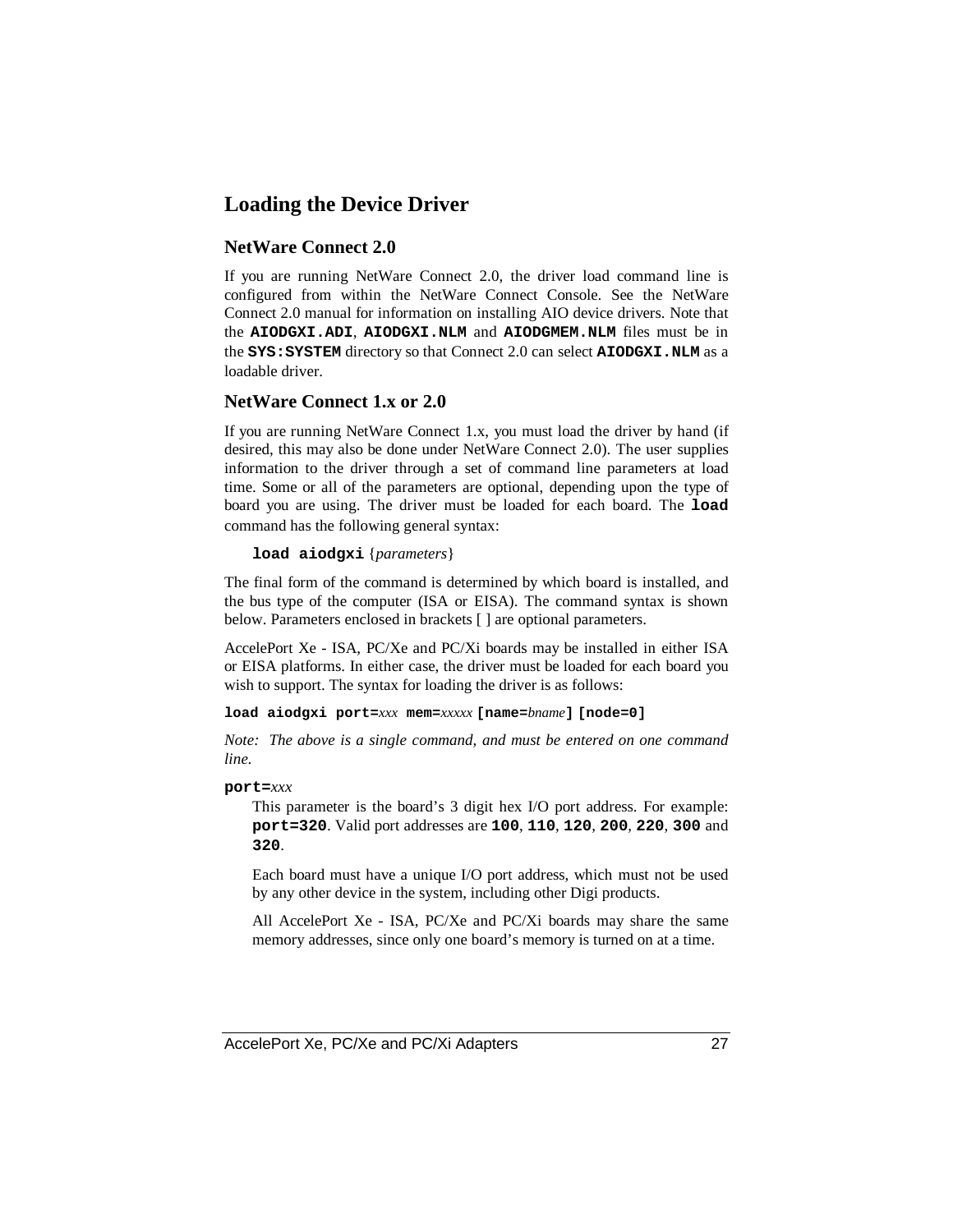#### **name=***bname*:

This parameter is optional and allows you to specify up to a 10 character name to identify the board. *bname* may consist of any combination of alphanumeric characters. If you do not specify a name, one will be assigned by the driver. Following is a list of the I/O port addresses and the associated default names and board numbers.

| Port<br><b>Address</b> | <b>Default</b><br><b>Name</b> | <b>Board</b><br><b>Number</b> |
|------------------------|-------------------------------|-------------------------------|
| 100h                   | DigiXi00                      | 0                             |
| 110h                   | DigiXi01                      | 1                             |
| 120h                   | DigiXi02                      | 2                             |
| 200 <sub>h</sub>       | DigiXi03                      | 3                             |
| 220h                   | DigiXi04                      | 4                             |
| 300h                   | DigiXi05                      | 5                             |
| 320h                   | DigiXi06                      | 6                             |

#### **node=0**

This parameter must be used if you are using **AIO.NLM** version 1.0.2 or earlier. These versions of AIO need sequential board numbers based on the load order of the driver. (The first board loaded will be assigned #0, the second board will be assigned #1 and so on.) Using the **node=0** parameter informs the driver to assign board numbers sequentially. If this parameter is excluded, the driver will assign board numbers based on the I/O port address as defined above. The **node=0** parameter is only effective when it is in the *first* **load aiodgxi** command.

The **node=0** parameter must also be used when running Cheyenne FaxServe which requires ports to be numbered sequentially.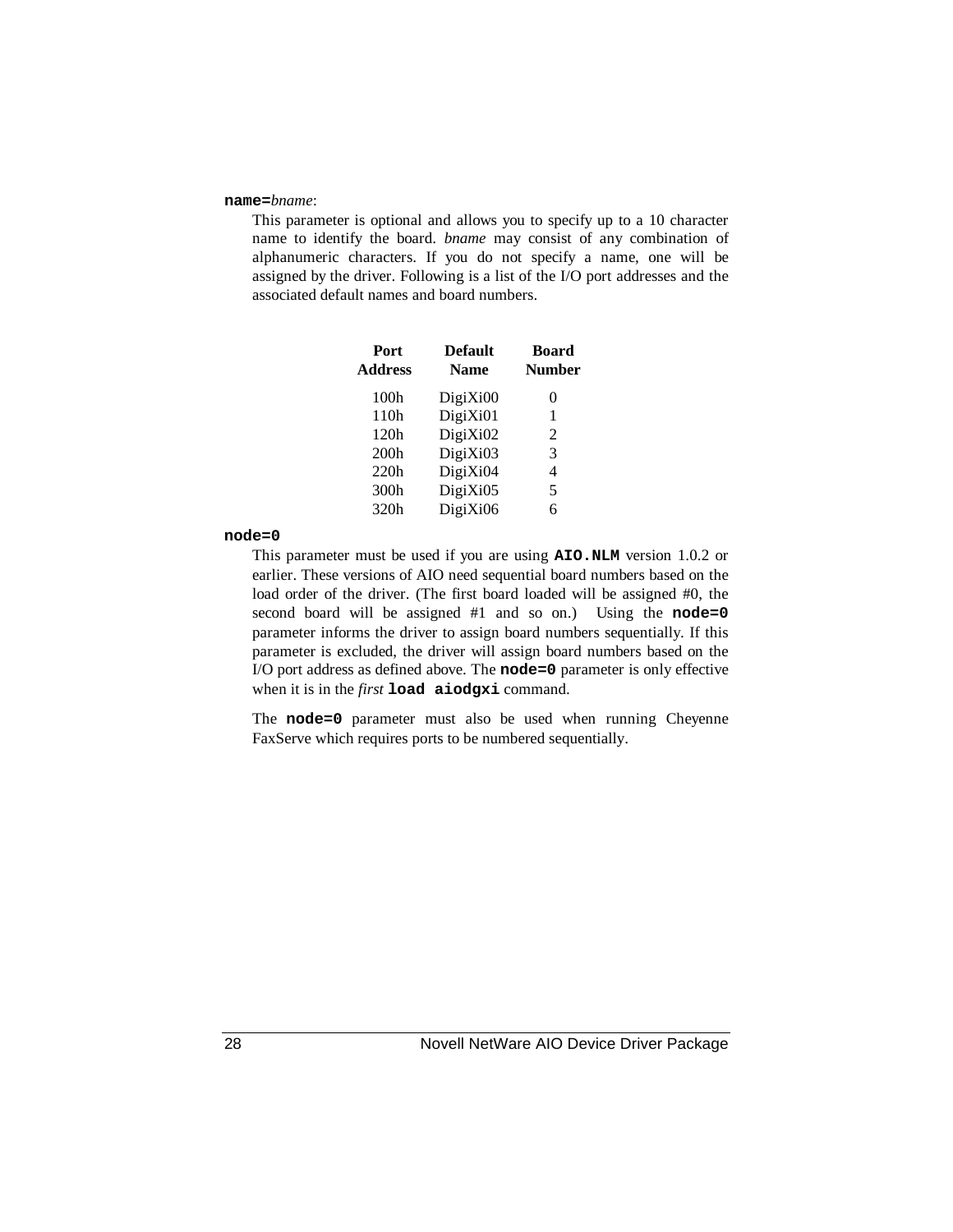### **Error Messages**

The following error messages may occur while the driver is parsing the parameters.

- **\*Usage Error: AIODGXI port=XXXX mem=XXXXX [name=***bname***].** This error will appear if you load the driver with no parameters on ISA and EISA bus servers.
- **\*Usage Error: First parameter not 'port='.** The driver expects the first parameter to be **port=xxx**, but this was not the case.
- **\*Error: This is a Micro Channel system. Please use AIODGMXI.NLM.** This message will appear if an attempt is made to load the driver on a Micro Channel system. A separate driver, **AIODGMXI.NLM** is required for Micro Channel systems.
- **\*Error: Invalid Port Address 0x310.** This message indicates that an invalid port address was specified.
- **\*Error: Port Address 0x320 is already supported.** This message indicates that the driver is already supporting a board at this port address.
- **\*Usage Error: Second parameter not 'mem='** The driver expects the second parameter to be **mem=xxxxx**, but this was not the case.
- **\*Error: Invalid Memory Address 0xF0000.** This message indicates that an invalid memory address was specified.

The following error messages may occur while the driver is performing some initial tests on the board.

**Board 4: Port 220 Mem D0000 Port 220 not found.**

This message indicates that the driver could not find a board with port 220h. Check to insure that you have specified the correct I/O port or that you have properly configured the board's port address.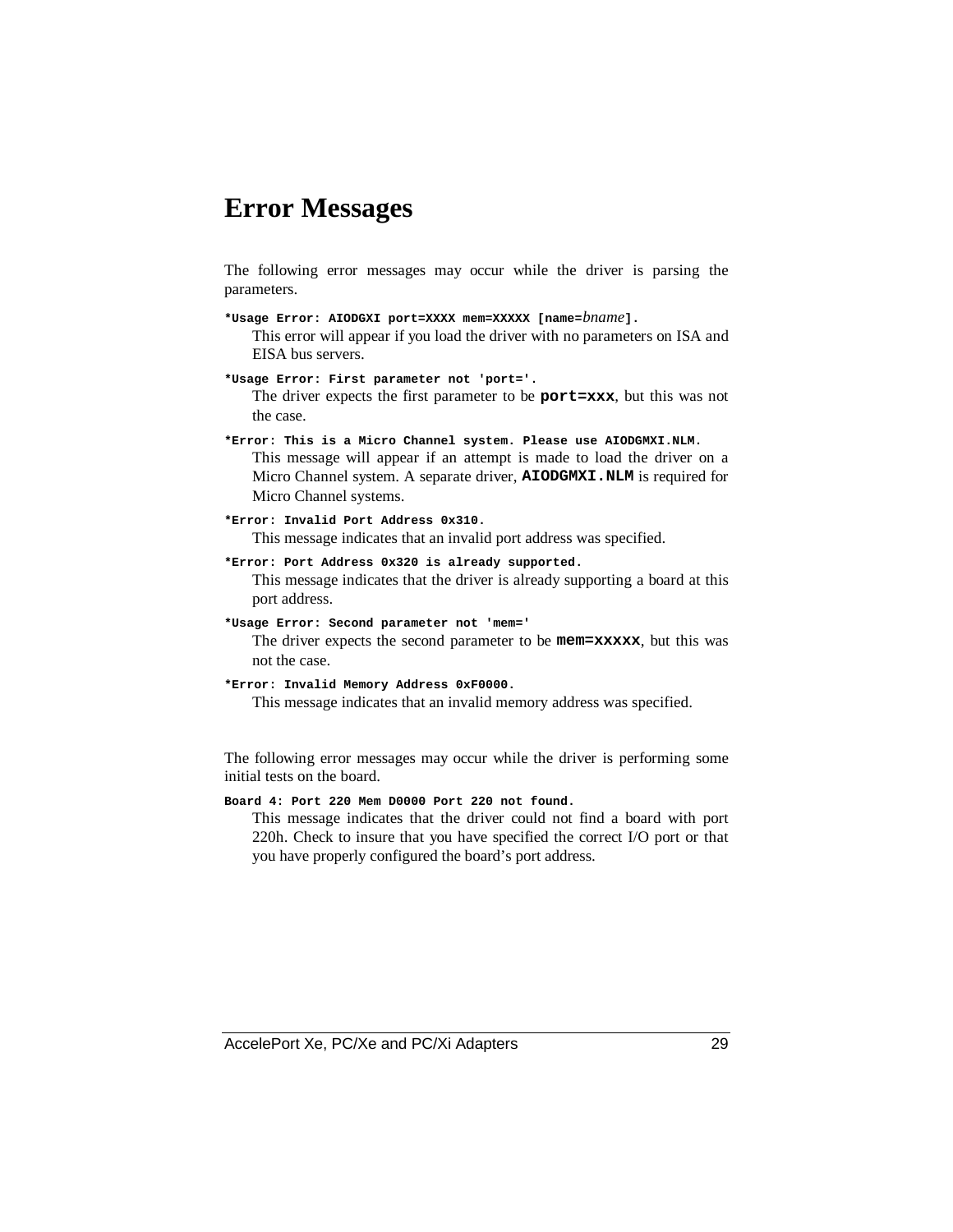#### **Board 4: Port 220 Mem D0000 Hardware Reset Fails.**

This message indicates that the driver could not place the board into a reset state. This is most likely the result of an I/O port address conflict or a faulty board. Be sure that there are no other I/O ports in your system at the indicated I/O port address.

#### **Board 4: Port 220 Mem D0000 Memory not found error** *x***.**

This message indicates that the driver could not find the board's memory. *x* indicates the number of memory errors found in a 256 byte block.

#### **Board 4: Port 220 Mem D0000 Memory error** *x***.**

This message indicates that the driver has found the board's memory, but it appears to be faulty. *x* indicates the number of errors found in a 256 byte block.

The following messages may occur during the driver's attempt to initialize the board.

- **Board 4: Port 220 Mem D0000 BIOS fails initialization.** This message indicates that the board's on-board BIOS did not initialize properly.
- **Board 4: Port 220 Mem D0000 BIOS passes init but reports 0 ports.** This message indicates that the BIOS initialized successfully, but could not find any of the asynchronous channels.
- **Board 4: Port 220 Mem D0000 NMI Fails during FEPOS code move.** This message indicates a failure during transfer of the on-board operating system code.
- **Board 4: Port 220 Mem D0000 NMI Fails during FEPOS execution.** This message indicates a failure during startup of the on-board operating system.
- **Board 4: Port 220 Mem D0000 FEPOS Fails Initialization.** This message indicates that the on-board operating system did not initialize successfully.
- **Board 4: Port 220 Mem D0000 Command failure during Initialization.** This message indicates that the on-board operating system encountered a failure during initialization of the asynchronous channels.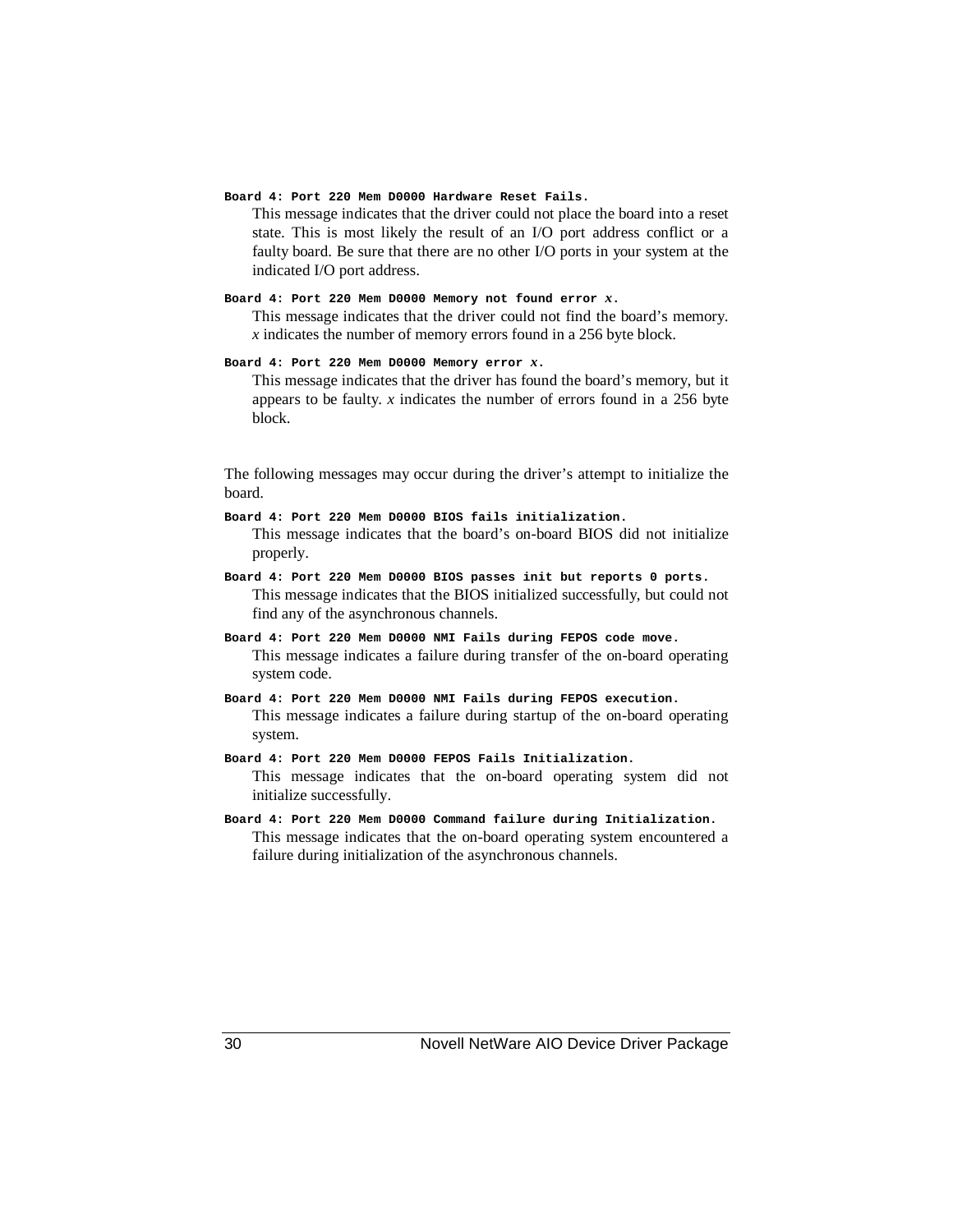# **AccelePort C/X (ISA, EISA)**

### **Overview**

Digi's support for Novell compatible asynchronous applications is provided through a universal driver conforming to the "AIO" (Asynchronous Input/Output) specification. Use the AIO driver when Digi hardware is being installed in the file server (or machine with run-time NetWare).

AIO drivers are loaded on the file server from the system console (or **RCONSOLE**) command line or the **AUTOEXEC.NCF** file. Installation is performed simply by copying the driver files **AIODGCX.NLM**, **AIODGMEM.NLM**, **AIOCXCFG.NLM**, **AIODGCX.ADI** and **AIOCXDTA.NLM** from the distribution diskette to the system directory of the file server.

### **Compatibility**

Digi's AIO driver supports the ISA and EISA versions of the Digi C/X system and therefore can be used on both platforms.

The driver will support up to four C/X host adapters on ISA and EISA bus servers. These host adapters may be configured to use the same memory address ("stacked") or may be configured for unique addresses.

Concentrators may be connected locally (direct wiring), or remotely (via highspeed synchronous modems). This driver supports one modem pair per synchronous line, and the modems must be installed between the host adapter and the first concentrator (i.e. local and remote concentrators may not be combined on a single synchronous line).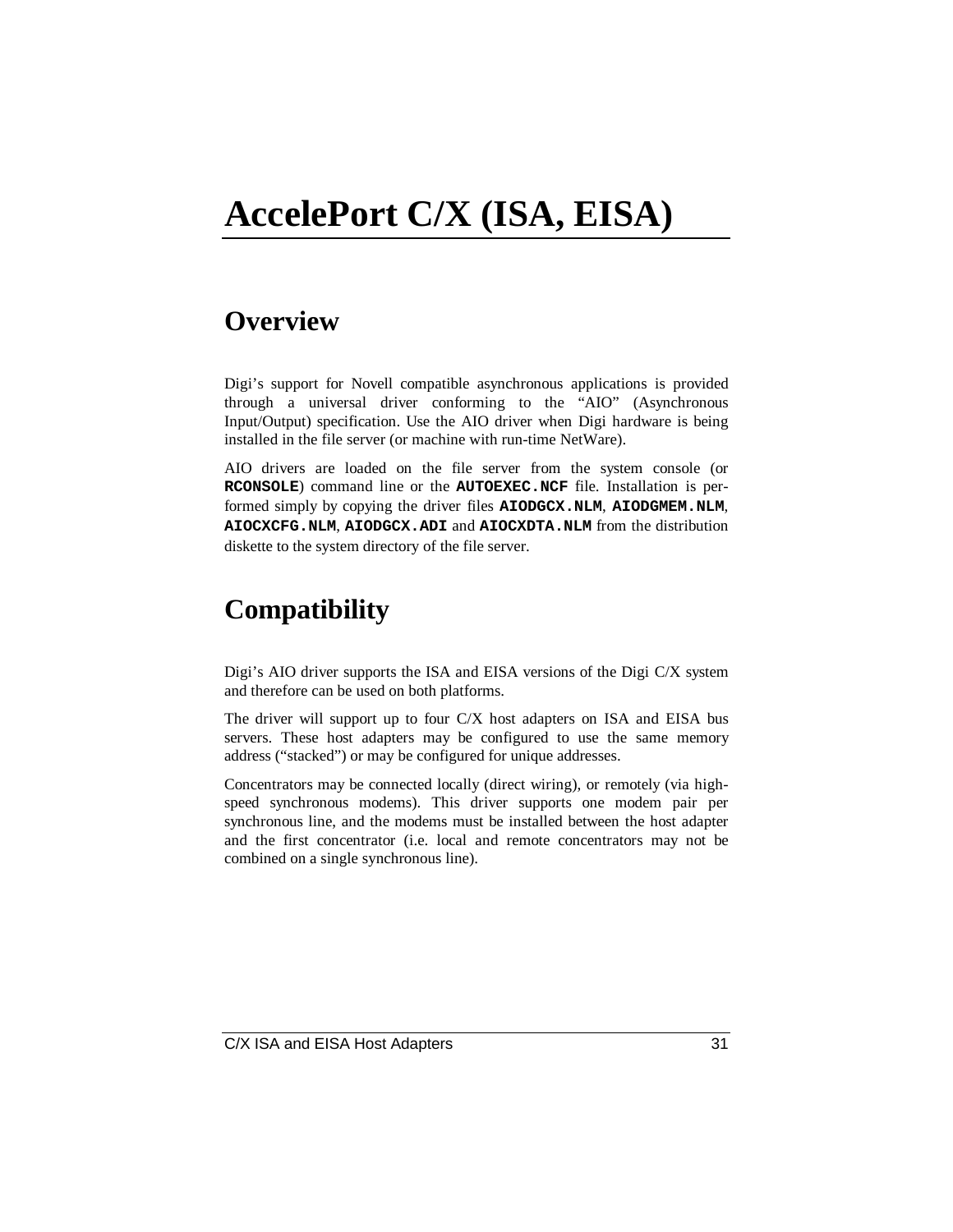### **Installation and Configuration**

#### **Copying the Files**

To install the Digi AIO driver, simply copy the relevant files to your file server. The Digi AIO files should be copied to the system directory of the file server, typically called **F:\SYSTEM**. Copy the files from a workstation to the file server with the commands:

```
COPY A:\CX\AIODGCX.NLM F:\SYSTEM
COPY A:\CX\AIODGCX.ADI F:\SYSTEM\AIO
COPY A:\CX\AIOCXCFG.NLM F:\SYSTEM
COPY A:\CX\AIODGMEM.NLM F:\SYSTEM
COPY A:\CX\AIOCXDTA.NLM F:\SYSTEM
```
#### **Configuring the AIO Driver**

Before the AIO driver can be loaded for the first time, it must be configured to match the C/X System hardware you have installed in your server. The configuration program, **AIOCXCFG.NLM**, creates a data file in **SYS:SYSTEM** called **DGCXDATA.CFG**. **AIOCXDTA.NLM** reads this file at driver load and returns the configuration to the **AIODGCX.NLM** driver. The new configuration can be changed by re-running the configuration utility or by deleting the data file **DGCXDATA.CFG** from the **SYS:SYSTEM** directory. Note that this will clear out the configuration.

To configure the AIO driver, enter the following command from the server:

#### **load aiocxcfg**

You will see the banner for the configuration utility:

Digi C/X AIO Driver Configuration Utility **V** 1.30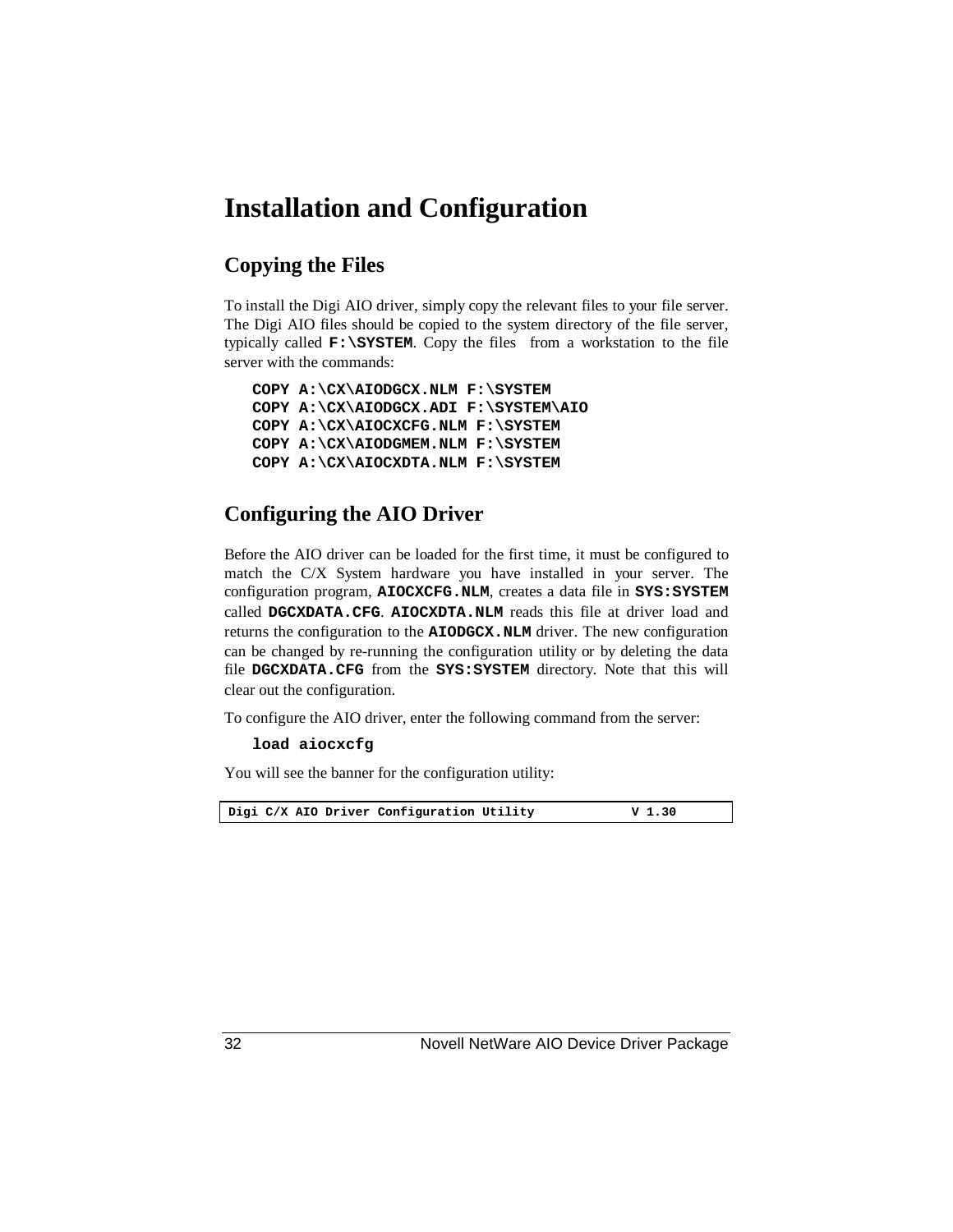Below the banner, the current driver configuration will be displayed. The configuration fields will be empty, as shown below:

|          |          | Digi Driver Configuration           |        |      |          |
|----------|----------|-------------------------------------|--------|------|----------|
| Brd Type | I/O Addr | Mem Addr                            | #Concs | Brd# | Brd Name |
|          |          | AIODGCX.NLM configured for 0 Boards |        |      |          |

Below the configuration display a box will appear listing the available configuration options:

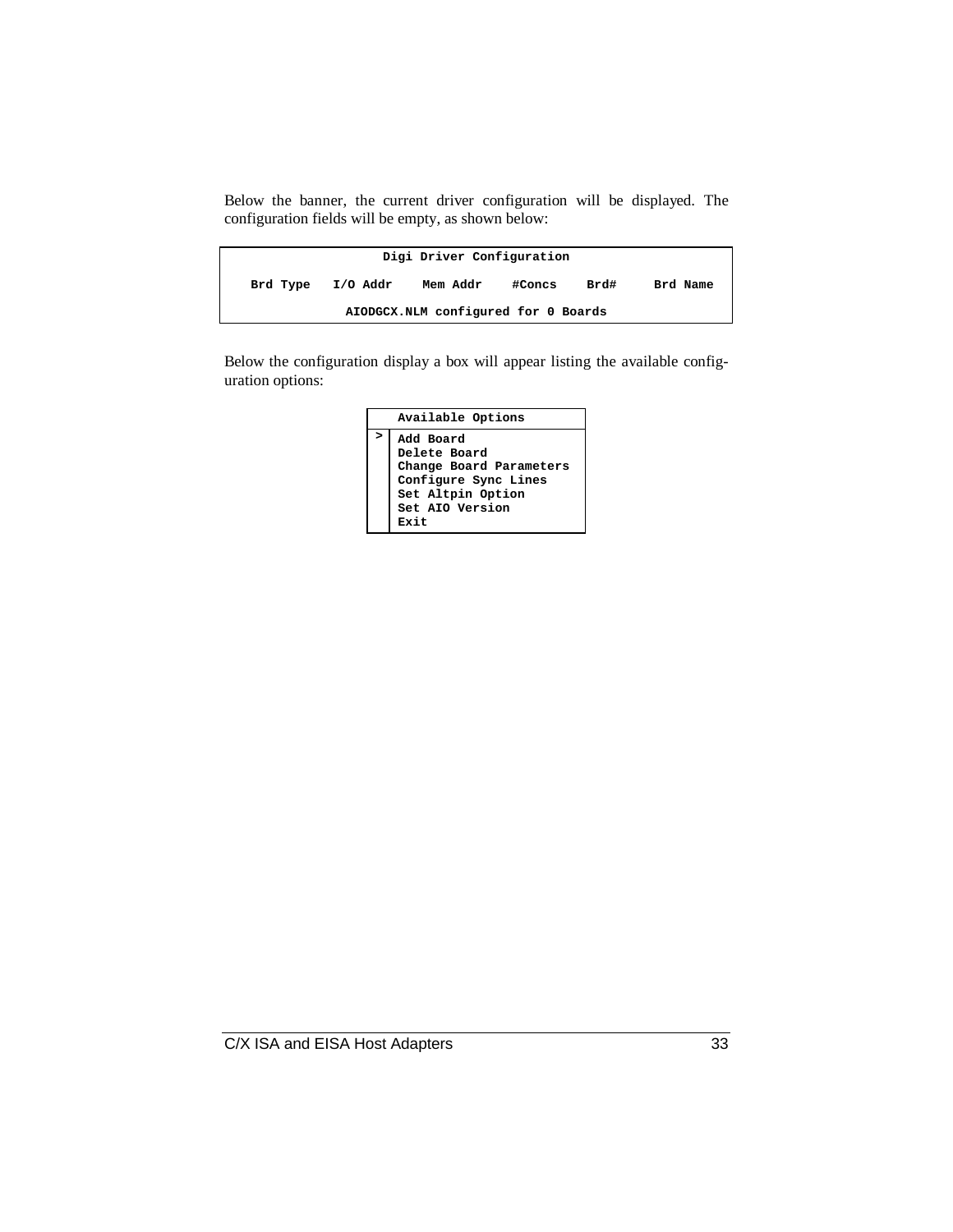#### **Adding Boards**

**1.** To add a host adapter to the configuration, use the up and down arrow keys to position the pointer next to "Add Board" and press <Enter>. The configuration program will put up a series of menus requesting information about the host adapter and synchronous line configuration. These are the same menus that come up if you select "Change Board Parameters" and "Configure Sync Lines" from the main "Available Options" menu.

#### **2. I/O Options**

#### *(ISA Host Adapters)*

You will first be asked to specify the board's I/O port address (as set on the board's DIP switches):

|   | Port Selections |
|---|-----------------|
| > | Port 108h       |
|   | Port 118h       |
|   | Port 128h       |
|   | Port 208h       |
|   | Port 228h       |
|   | Port 308h       |
|   | Port 328h       |

If you are installing an ISA host adapter in an EISA server, you will also be asked for the number of the slot in which the board resides.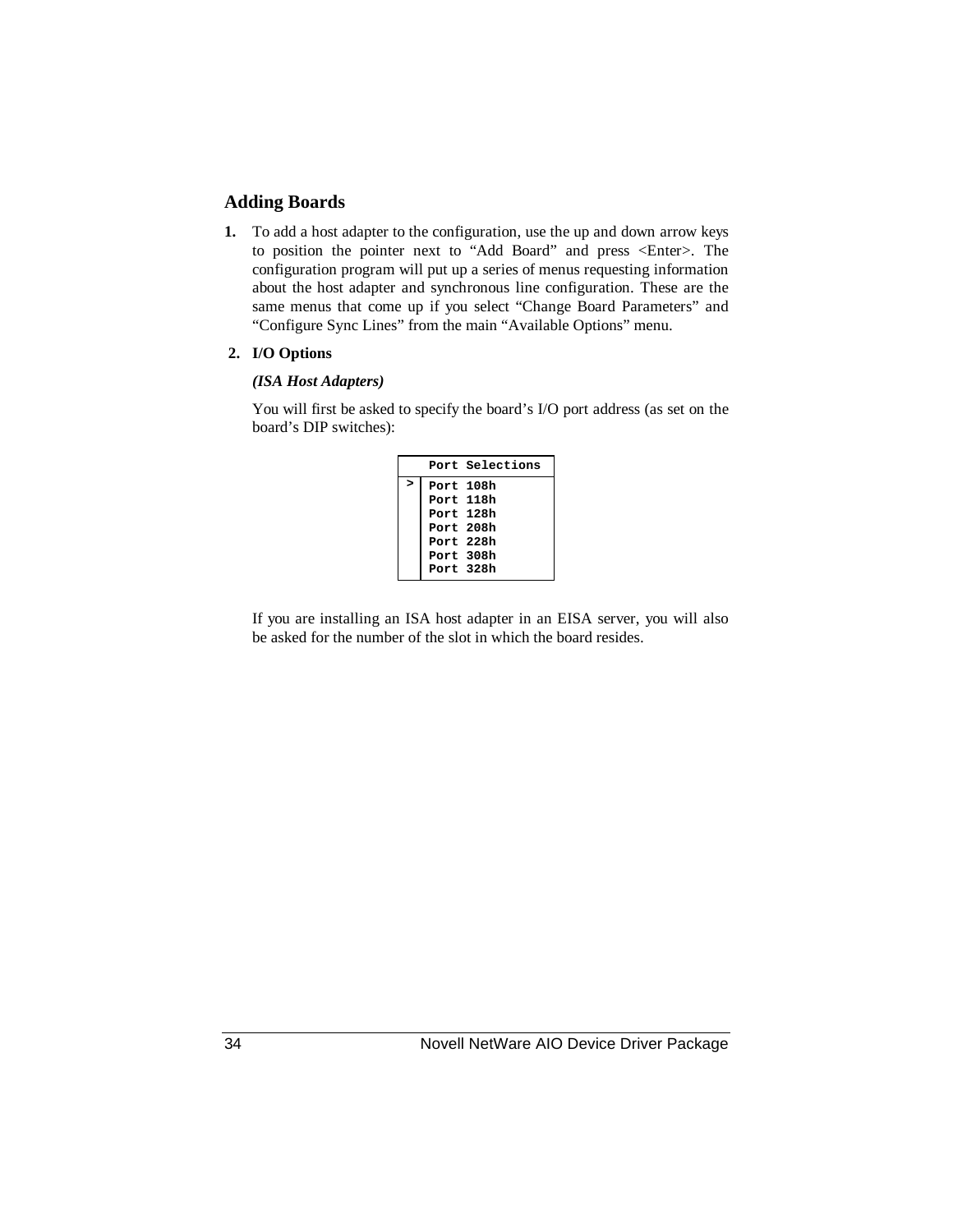#### *(EISA Host Adapters)*

You will now be asked to specify the board's slot number:

|              |        | Slot Selections |
|--------------|--------|-----------------|
| $\mathbf{r}$ | Slot 1 |                 |
|              | Slot 2 |                 |
|              | Slot 3 |                 |
|              | Slot 4 |                 |
|              | Slot 5 |                 |
|              | Slot 6 |                 |
|              | Slot 7 |                 |
|              | Slot 8 |                 |

#### **3. Memory Options** *(ISA and EISA Host Adapters)*

Now you will be asked to select a starting address for the board's shared memory. Multiple C/X host adapters may use the same starting address. Note that while there are 14 address options, many of these will be unavailable due to other memory and peripheral considerations. The addresses most likely to be available are 0D8000h and 0D0000h.

|   | Memory Options |
|---|----------------|
| > | 080000h        |
|   | 088000h        |
|   | 090000h        |
|   | 098000h        |
|   | 0A0000h        |
|   | 0A8000h        |
|   | 0B0000h        |
|   | 0B8000h        |
|   | 0C0000h        |
|   | 0C8000h        |
|   | 0D0000h        |
|   | 0D8000h        |
|   | 0E0000h        |
|   | 0E8000h        |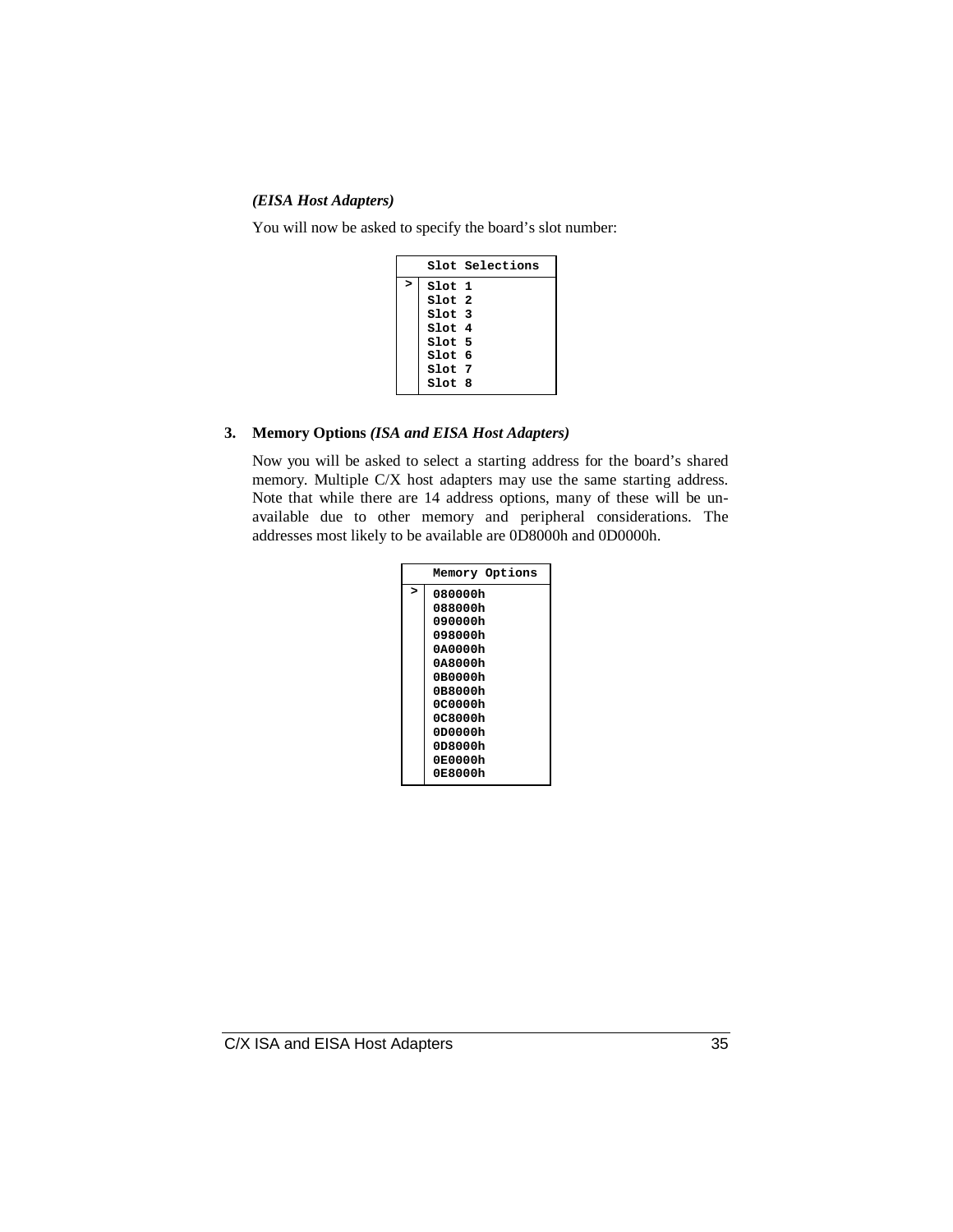#### **4. Number of Concentrators**

The configuration program will now ask for the number of concentrators attached to the host adapter. Select 1 to 8 concentrators by moving the pointer to the desired number and press <Enter>.

| Concentrators |                    |  |
|---------------|--------------------|--|
|               | 1 Concentrator     |  |
|               | 2 Concentrators    |  |
|               | 3 Concentrators    |  |
|               | 4 Concentrators    |  |
|               | 5 Concentrators    |  |
|               | 6 Concentrators    |  |
|               | Concentrators      |  |
|               | Concentrators<br>я |  |

#### **5. Concentrator Type (C/CON-8 or C/CON-16)**

Now identify each concentrator as either a C/CON-8 or C/CON-16. You will see a screen like this:

|          | C/X Concentrator Type Configuration |
|----------|-------------------------------------|
|          | Type                                |
| Conc 1   | $>$ C/CON-16                        |
| Conc 2   | $C/CON-16$                          |
| Conc $3$ | $C/CON-16$                          |
| Conc $4$ | $C/CON-16$                          |
|          | <esc> to Quit</esc>                 |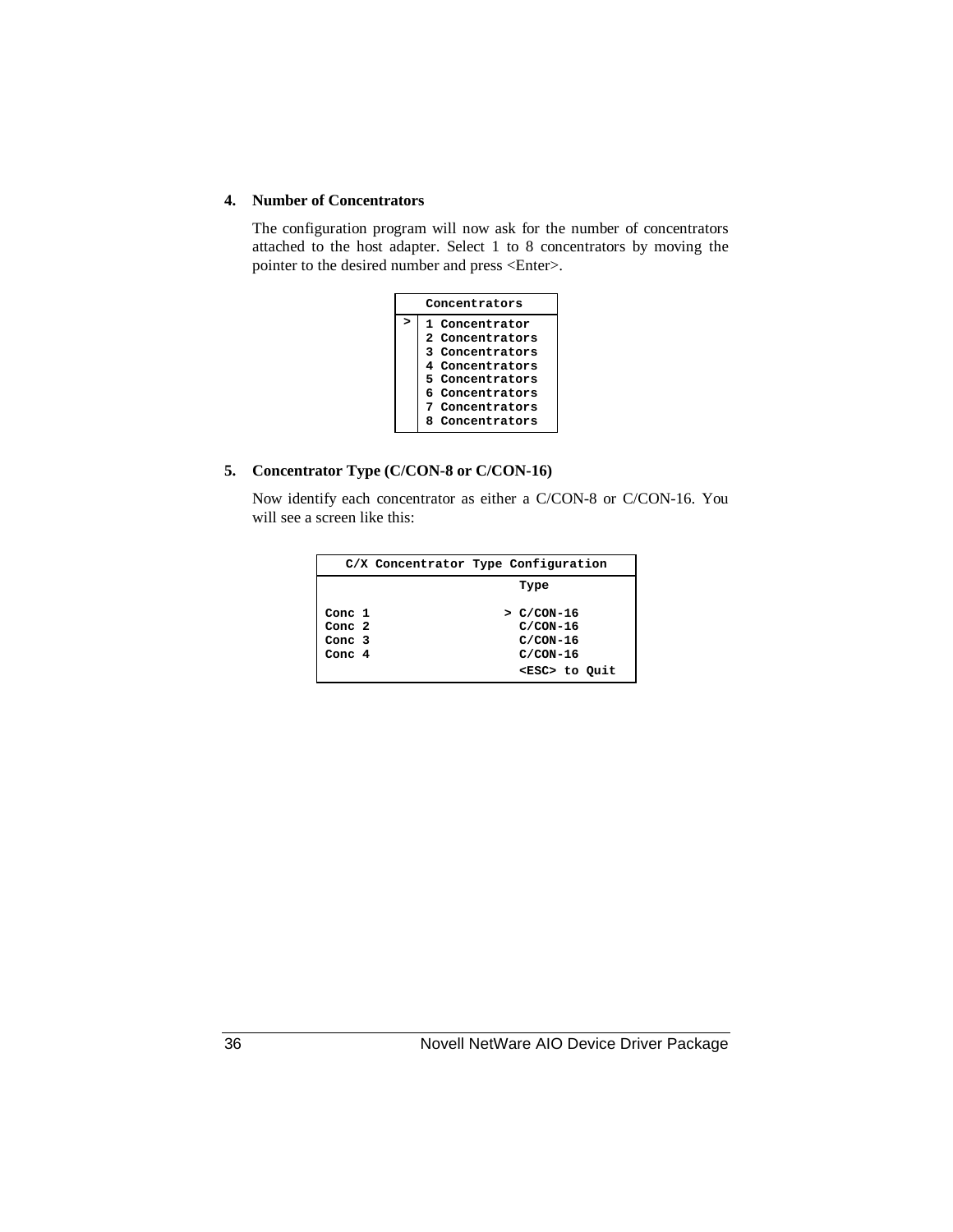#### **6. Host Adapter Sync Line Configuration**

Now you need to set up the host adapter's synchronous line parameters. These include the wiring mode (4 or 8 wire), Transmit Clock mode (Internal or External), the baud rate and the modem type (if applicable). You will see:

|      |                     |          |          |       | C/X Host Adapter Sync Line Configuration |  |  |
|------|---------------------|----------|----------|-------|------------------------------------------|--|--|
| Line |                     | Mode     | TX Clock | Speed | Modem                                    |  |  |
|      |                     | > 8-Wire | Internal | 1.2M  | N/A                                      |  |  |
| 2    |                     | 8-Wire   | Internal | 1.2M  | N/A                                      |  |  |
|      | <esc> to Ouit</esc> |          |          |       |                                          |  |  |

#### **6a. Wiring Mode**

To change the wiring mode, use the up, down, left and right arrow keys to place the pointer next to the wiring mode you wish to change, then press <Enter>. For maximum throughput under moderate to heavy loads, 8-Wire mode is recommended. If the concentrators are to be located at a remote site and connected to the host adapter via high-speed synchronous modems, 8-Wire mode is required.

#### **6b. Transmit Clock Mode**

To change the Transmit Clock mode, use the up, down, left and right arrow keys to place the pointer next to the TX Clock mode you wish to change, then press <Enter>. Select Internal for local (hard-wired) concentrators, and External for remote concentrators (connected via high-speed synchronous modems).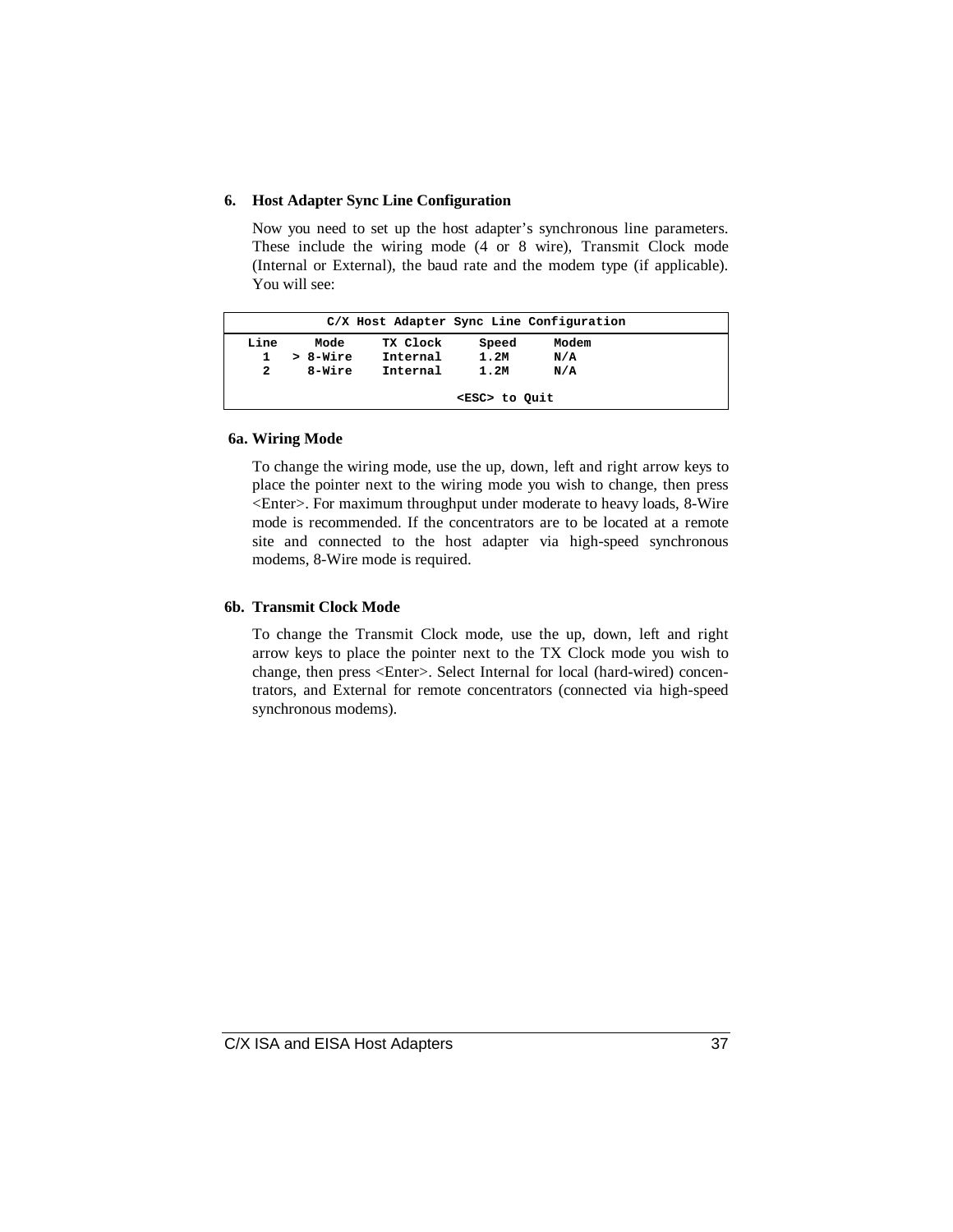#### **6c. Line Speed Selection**

Now choose the baud rate for the synchronous lines. Use the up, down, left and right arrow keys to place the pointer next to the Line Speed you wish to change, then press <Enter>. If you chose 8-Wire, Internal clocking above, the recommended Line Speed is 1.2 megabaud ("1.2M"). If you chose 4-Wire, Internal clocking, the maximum baud rate is 460K. If you are using high-speed synchronous modems to connect to remote concentrators, use the fastest baud rate supported by your modems.

| Select Line Speed |
|-------------------|
| 2400              |
| 4800              |
| 9600              |
| 19.2K             |
| 38.4K             |
| 57.6K             |
| 76.8K             |
| 115K              |
| 230K              |
| 460K              |
| 920K              |
| 1.2M              |

#### **6d. Modem Type**

To change the synchronous modem type, use the arrow keys to position the cursor next to the Modem Type you wish to change and press <Enter>. If the Transmit Clock mode is set to Internal (step 6b), then this field is automatically set to "N/A" and cannot be changed. Otherwise the choices are EIA-232 and EIA-422.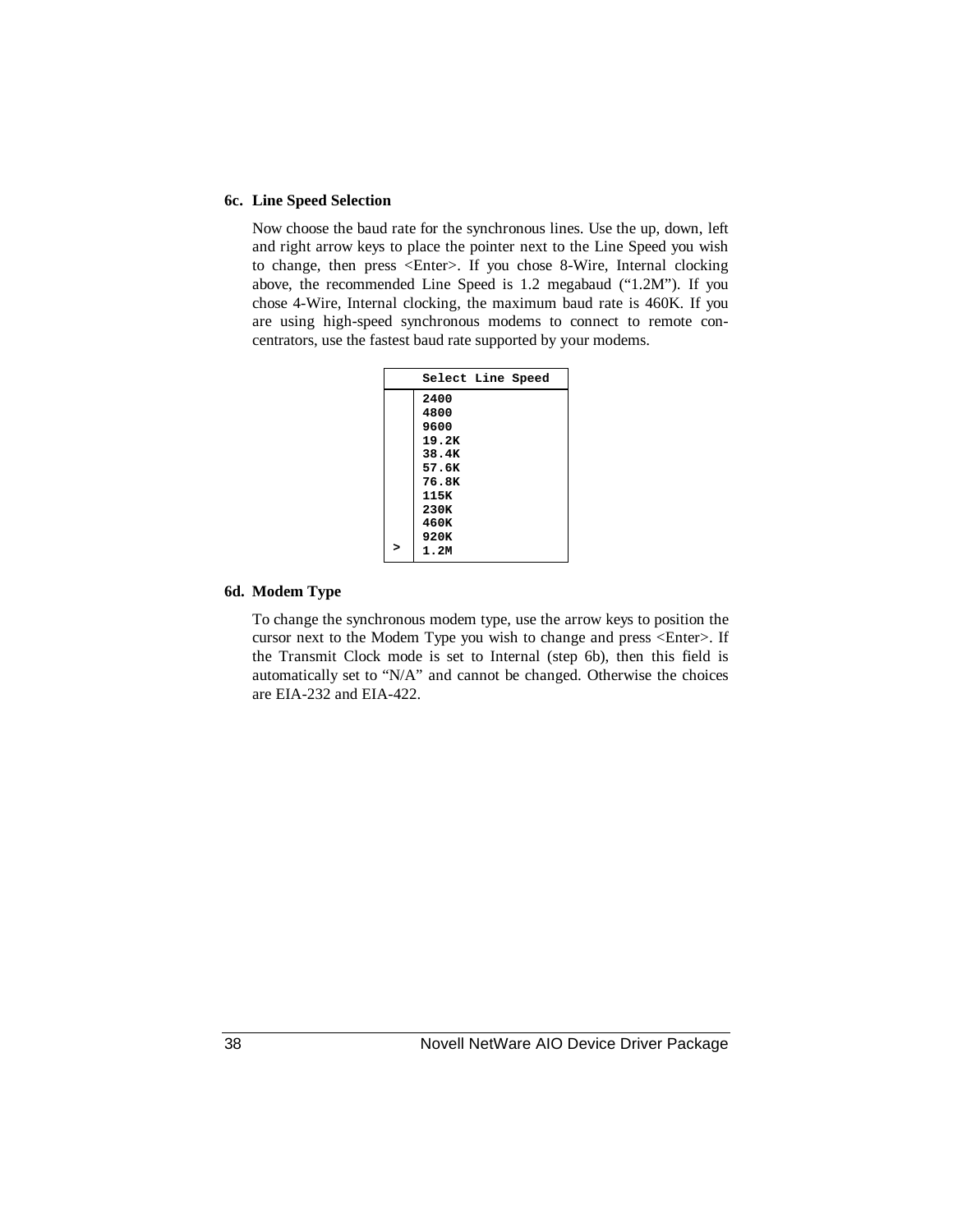#### **7. Concentrator Sync Line Configuration**

Next, you will be asked to set up the concentrator's sync line parameters (this will not affect the sync line parameters you set for the host adapter). You will see a screen similar to the following:

| C/X Concentrator Sync Line Configuration |      |        |                 |                     |  |  |  |  |
|------------------------------------------|------|--------|-----------------|---------------------|--|--|--|--|
|                                          | Line | Mode   | TX Clock        | Speed               |  |  |  |  |
| Conc 1                                   | > 1  | 8-Wire | Internal        | 1.2M                |  |  |  |  |
| Conc $2$                                 | 1    | 8-Wire | Internal        | 1.2M                |  |  |  |  |
| Conc 3                                   | 1    | 8-Wire | Tnternal        | 1.2M                |  |  |  |  |
| Conc $4$                                 | 1    | 8-Wire | Internal        | 1.2M                |  |  |  |  |
| Conc 5                                   | 2    | 8-Wire | <b>Tnternal</b> | 1.2M                |  |  |  |  |
| Conc 6                                   | 2    | 8-Wire | Tnternal        | 1.2M                |  |  |  |  |
| Conc 7                                   | 2    | 8-Wire | <b>Tnternal</b> | 1.2M                |  |  |  |  |
| Conc 8                                   | 2    | 8-Wire | <b>Tnternal</b> | 1.2M                |  |  |  |  |
|                                          |      |        |                 | <esc> to Ouit</esc> |  |  |  |  |

Note that only the Line number and Speed can be changed, and that the speed of the last concentrator on each line will always reflect the host adapter's speed setting for that line.

#### **7a. Sync Line Selection**

By default, concentrators 1 through 4 will be placed on Line 1, and concentrators 5 through 8 will be placed on Line 2. To redistribute the concentrators, use the up, down, left and right arrow keys to move the pointer to the Line number of the concentrator you wish to change, and press <Enter>. Note that configuring any concentrator for Line 1 will automatically change all lower-numbered concentrators to Line 1, and setting any concentrator to Line 2 will automatically change all highernumbered concentrators to Line 2.

#### **7b. Line Speed Selection**

By default, all concentrators will be assigned the maximum line speed for their wiring mode (1.2 megabaud for 8-wire and 460K for 4-wire), except the last concentrator in the daisy chain, which will be set for the same line speed as the host adapter line to which the concentrators are attached. Under normal circumstances, this setting should not be changed (changing the line speed will degrade the performance of all concentrators connected to this host adapter synchronous line).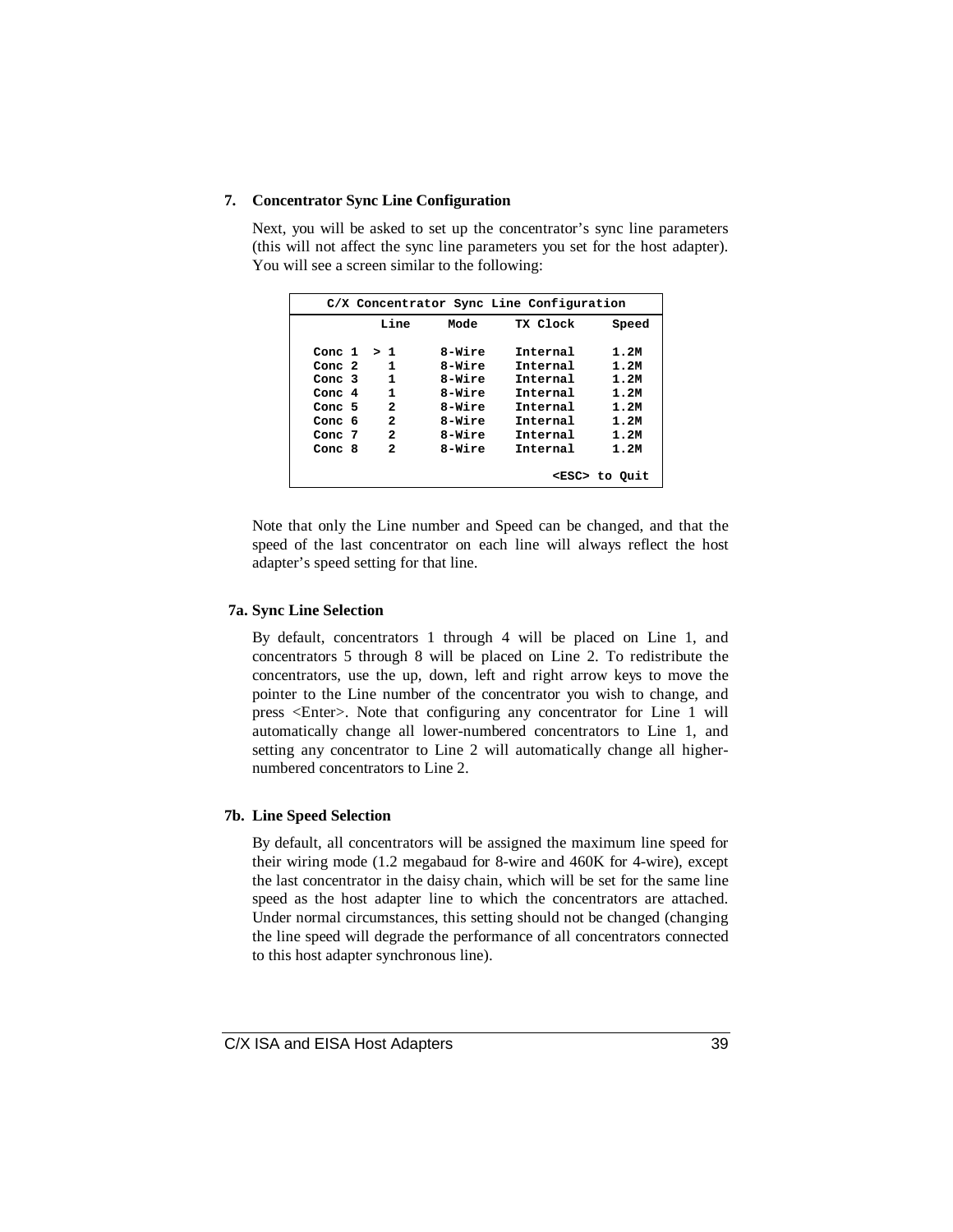#### **8. Changing the C/X Host Adapter's Name**

You will now be given the opportunity to change the name of the host adapter. By default, host adapters are named "DigiCX00" through "DigiCX03". You will see:



To keep the default name, simply press <Enter>.

This completes the procedure for adding host adapters to the configuration.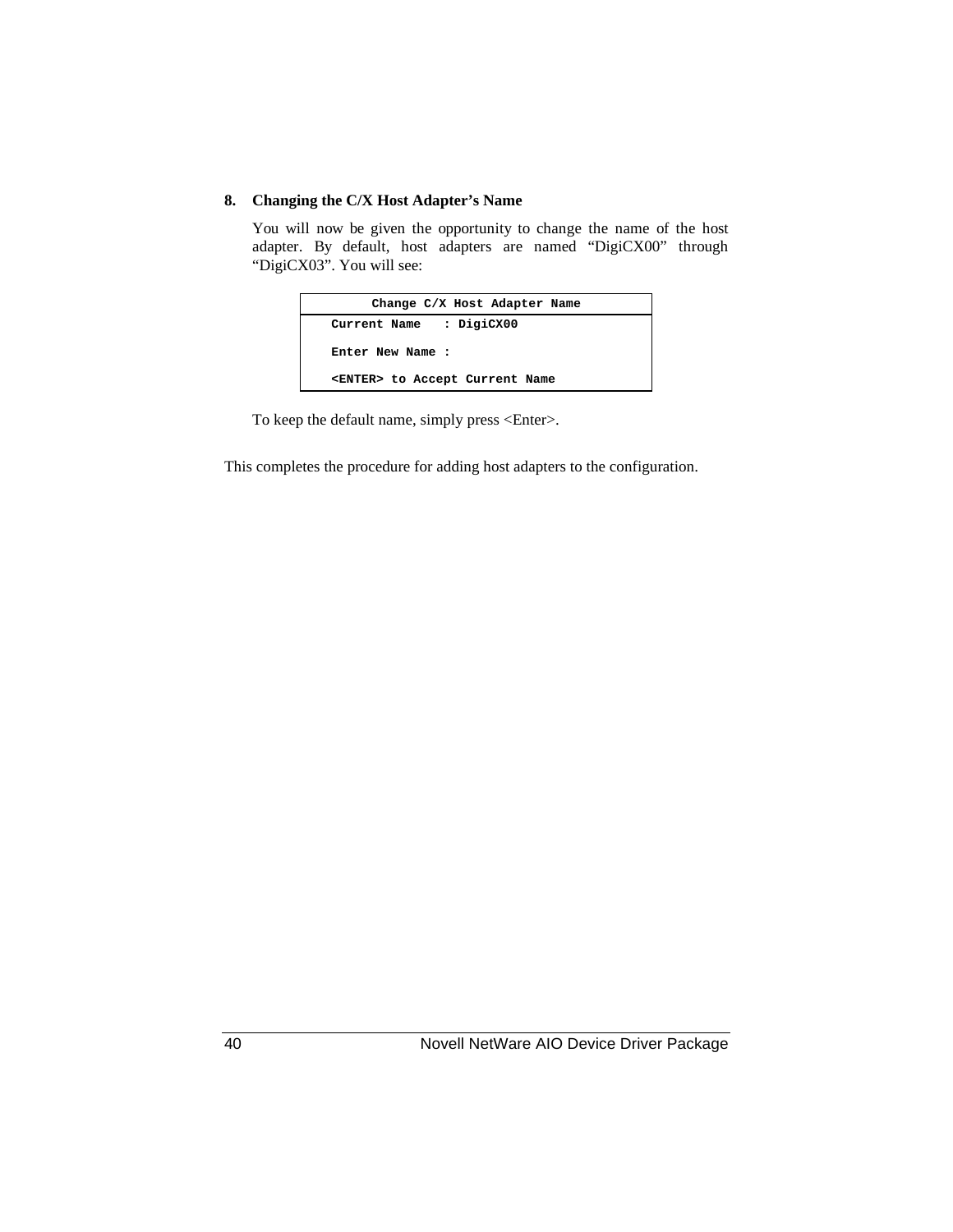### **Removing Boards**

To remove a host adapter from the configuration, select "Delete Board" from the main ("Available Options") menu. Then, in the Driver Configuration box, move the pointer to the board you wish to remove, and press <Enter>.

| Digi Driver Configuration |           |          |        |      |          |  |  |  |  |
|---------------------------|-----------|----------|--------|------|----------|--|--|--|--|
| Brd Type                  | I/O Addr  | Mem Addr | #Concs | Brd# | Brd Name |  |  |  |  |
| ISA                       | Port 108h | 0D8000h  | 8      | 0    | DigiCX00 |  |  |  |  |
| <b>ISA</b>                | Port 118h | 0D8000h  | 8      | 1    | DigiCX01 |  |  |  |  |
| <b>ISA</b>                | Port 208h | 0D8000h  | 8      | 2    | DigiCX02 |  |  |  |  |
| ISA                       | Port 218h | 0D8000h  | 8      | 3    | DigiCX03 |  |  |  |  |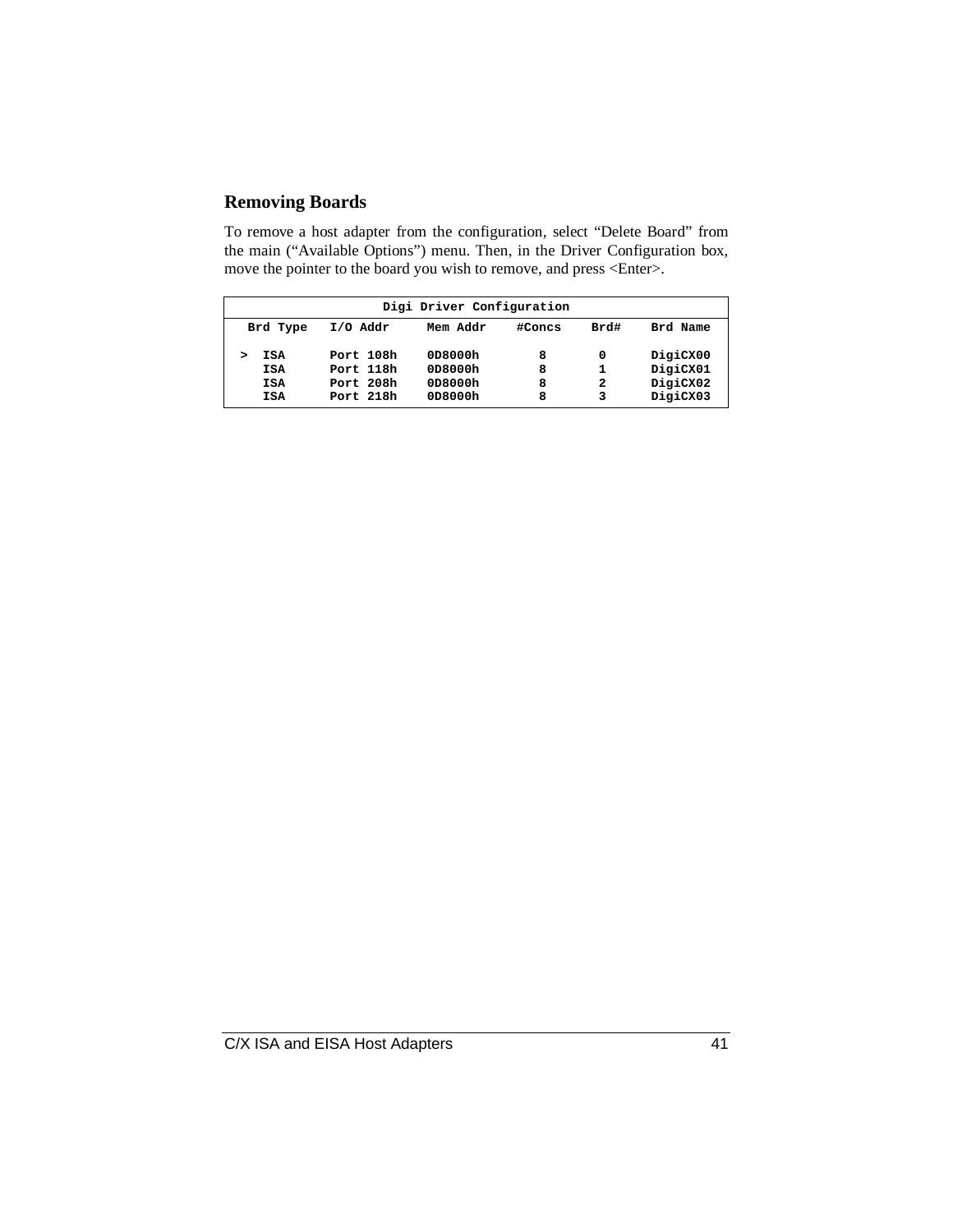#### **Enabling and Disabling the AltPin Feature**

This feature internally swaps the signals DCD (Data Carrier Detect) and DSR (Data Set Ready). This is useful for concentrator models that are equipped with RJ-45 modular jacks for the serial connections. The DCD signal is normally on pin 10 of the RJ-45 jack, which makes it inaccessible to 8-pin RJ-45 plugs.

When the AltPin feature is enabled, pin 2 of the 10-pin RJ-45 connector will be interpreted by the driver as the DCD signal. This corresponds to pin 1 of an 8 pin RJ-45 connector. Pin 10 then becomes DSR. Be sure that your cabling reflects this configuration.

To configure the AIO driver to use the alternate pin assignments, select "Set AltPin Option" from the main ("Available Options") menu, then select the board from the Driver Configuration box:

| Brd Type | I/O Addr  | Mem Addr | #Concs | Brd# | Brd Name |
|----------|-----------|----------|--------|------|----------|
| ISA      | Port 108h | 0D8000h  | 8      | 0    | DigiCX00 |
| ISA      | Port 118h | 0D8000h  | 8      | 1    | DigiCX01 |
| ISA      | Port 208h | 0D8000h  | 8      | 2    | DigiCX02 |
| ISA      | Port 218h | 0D8000h  | 8      | 3    | DigiCX03 |

Now you will be shown a list of the concentrators attached to that host adapter. Choose the concentrator you wish to configure for AltPin by positioning the pointer and press <Enter>.

| Conc 1<br>Conc $2$ | Line<br>1    | Mode   | TX Clock | Speed |
|--------------------|--------------|--------|----------|-------|
|                    |              |        |          |       |
|                    |              | 8-Wire | Internal | 1.2M  |
|                    | 1            | 8-Wire | Tnternal | 1.2M  |
| Conc $3$           | 1            | 8-Wire | Internal | 1.2M  |
| Conc $4$           | 1            | 8-Wire | Internal | 1.2M  |
| Conc $5$           | 2            | 8-Wire | Internal | 1.2M  |
| Conc 6             | $\mathbf{z}$ | 8-Wire | Internal | 1.2M  |
| Conc $7$           | $\mathbf{z}$ | 8-Wire | Internal | 1.2M  |
| Conc $8$           | 2            | 8-Wire | Tnternal | 1.2M  |

42 Novell NetWare AIO Device Driver Package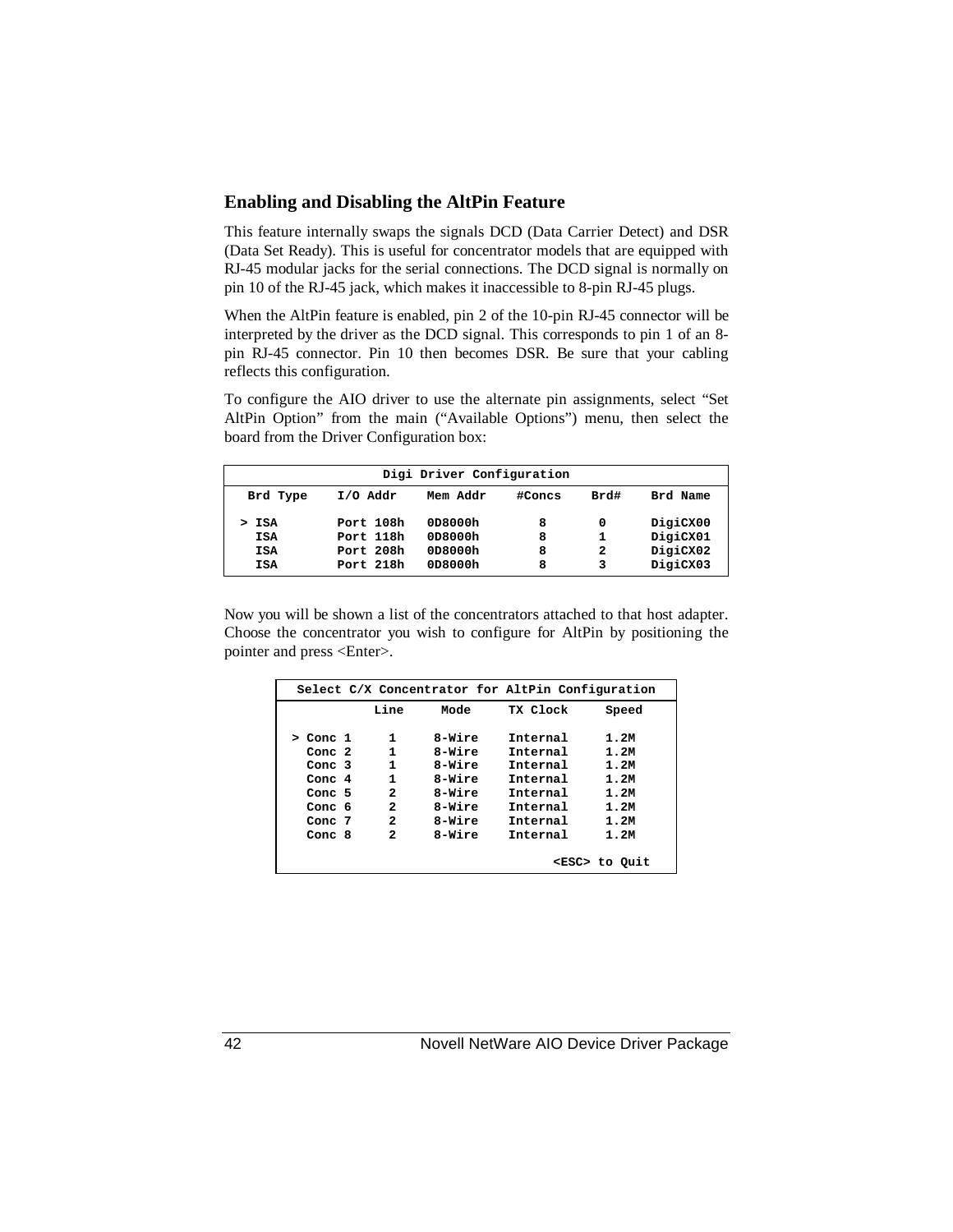You will now see a list of the ports on the selected concentrator, and their AltPin status. Use the up, down, left and right arrow keys to position the pointer by the port you wish to change. Press <Enter> to toggle the AltPin status of the selected port.

| Port AltPin Status                                       |  |                               |  |  |  |                    |  |  |
|----------------------------------------------------------|--|-------------------------------|--|--|--|--------------------|--|--|
|                                                          |  | Host Adapter 0 Concentrator 1 |  |  |  |                    |  |  |
|                                                          |  |                               |  |  |  |                    |  |  |
| > Port 1 : Enabled                                       |  |                               |  |  |  | Port 2 : Disabled  |  |  |
| Port 3 : Disabled                                        |  |                               |  |  |  | Port 4 : Disabled  |  |  |
| Port 5 : Disabled                                        |  |                               |  |  |  | Port 6 : Disabled  |  |  |
| Port 7 : Disabled                                        |  |                               |  |  |  | Port 8 : Disabled  |  |  |
| Port 9 : Disabled                                        |  |                               |  |  |  | Port 10 : Disabled |  |  |
| Port 11 : Disabled                                       |  |                               |  |  |  | Port 12 : Disabled |  |  |
|                                                          |  | Port 13 : Disabled            |  |  |  | Port 14 : Disabled |  |  |
|                                                          |  | Port 15 : Disabled            |  |  |  | Port 16 : Disabled |  |  |
|                                                          |  |                               |  |  |  |                    |  |  |
| <enter> to toggle Status<br/><esc> to Quit</esc></enter> |  |                               |  |  |  |                    |  |  |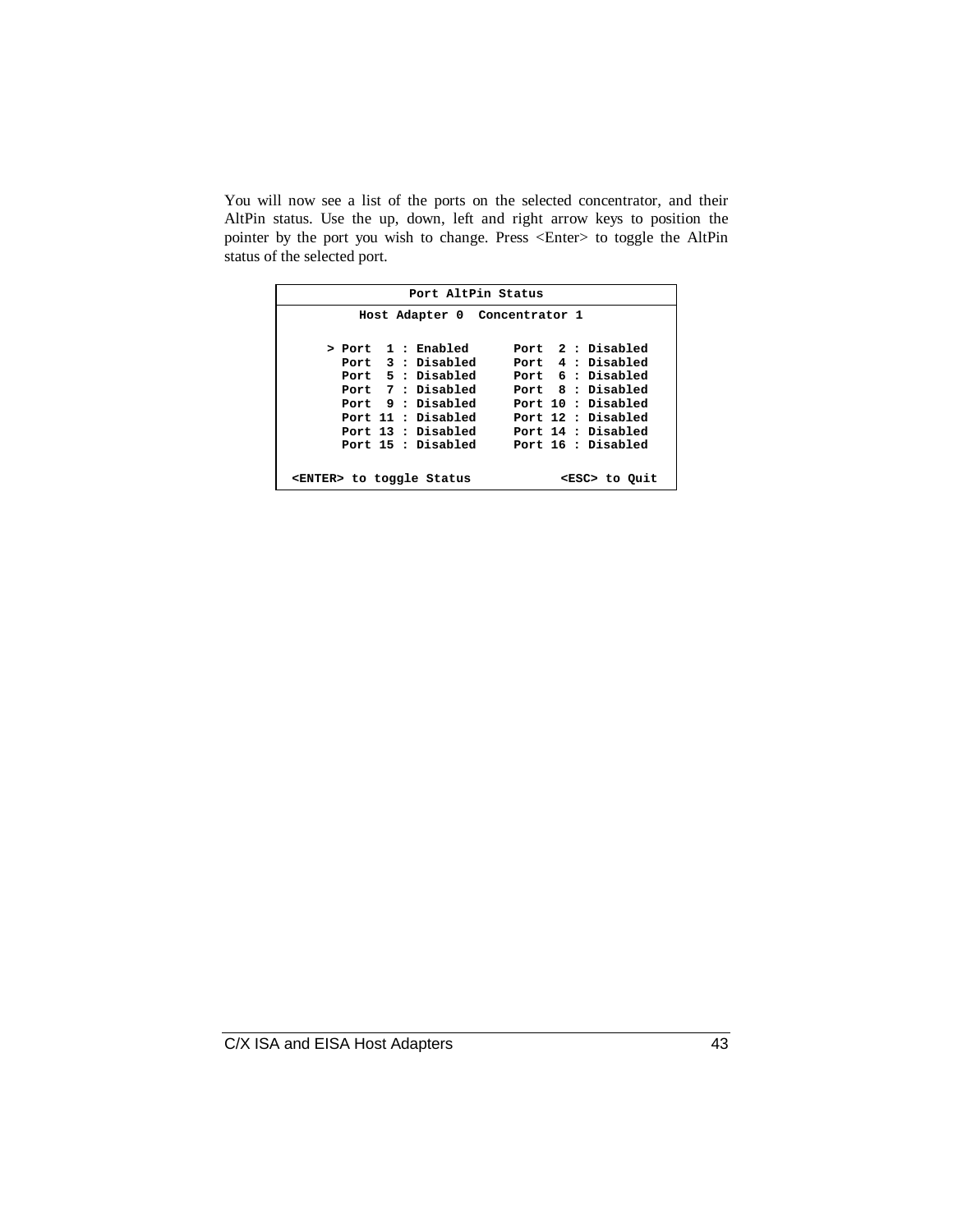#### **Selecting the AIO Version**

The AIO driver needs to be configured to specify what method is to be used for numbering boards. In AIO versions 1.02 and earlier, board numbers were assigned sequentially in the order in which the boards were added to the configuration. In versions 1.03 and later, the board numbers are dependent upon the I/O port addresses (Port  $108 =$  Board 0, Port  $118 =$  Board 1, etc.), and therefore may not appear in sequential order in the Driver Configuration box.

The Digi AIO driver may be configured to use either numbering style. From the main ("Available Options") menu, select "Set AIO Version". You will see the following menu:

| AIO Version: V1.02 |                                      |  |  |  |  |  |  |  |
|--------------------|--------------------------------------|--|--|--|--|--|--|--|
|                    | V1.02 and earlier<br>V1.03 and later |  |  |  |  |  |  |  |

Move the pointer to the appropriate line and press <Enter>.



It is recommended that you choose the  $1<sup>st</sup>$  option, V1.02 and earlier, so the boards are numbered sequentially.

The V1.02 option should also be selected if you are running Cheyenne FaxServe, which requires ports to be numbered sequentially.



This parameter does not specify the version of AIO that you are running. It specifies the style of port numbering to be used.

#### **Saving the Configuration**

Once all parameters have been set as desired, select "Exit" from the main ("Available Options") menu. When asked if you want to save the configuration, answer "Y" to save the changes, or "N" to leave the driver unchanged.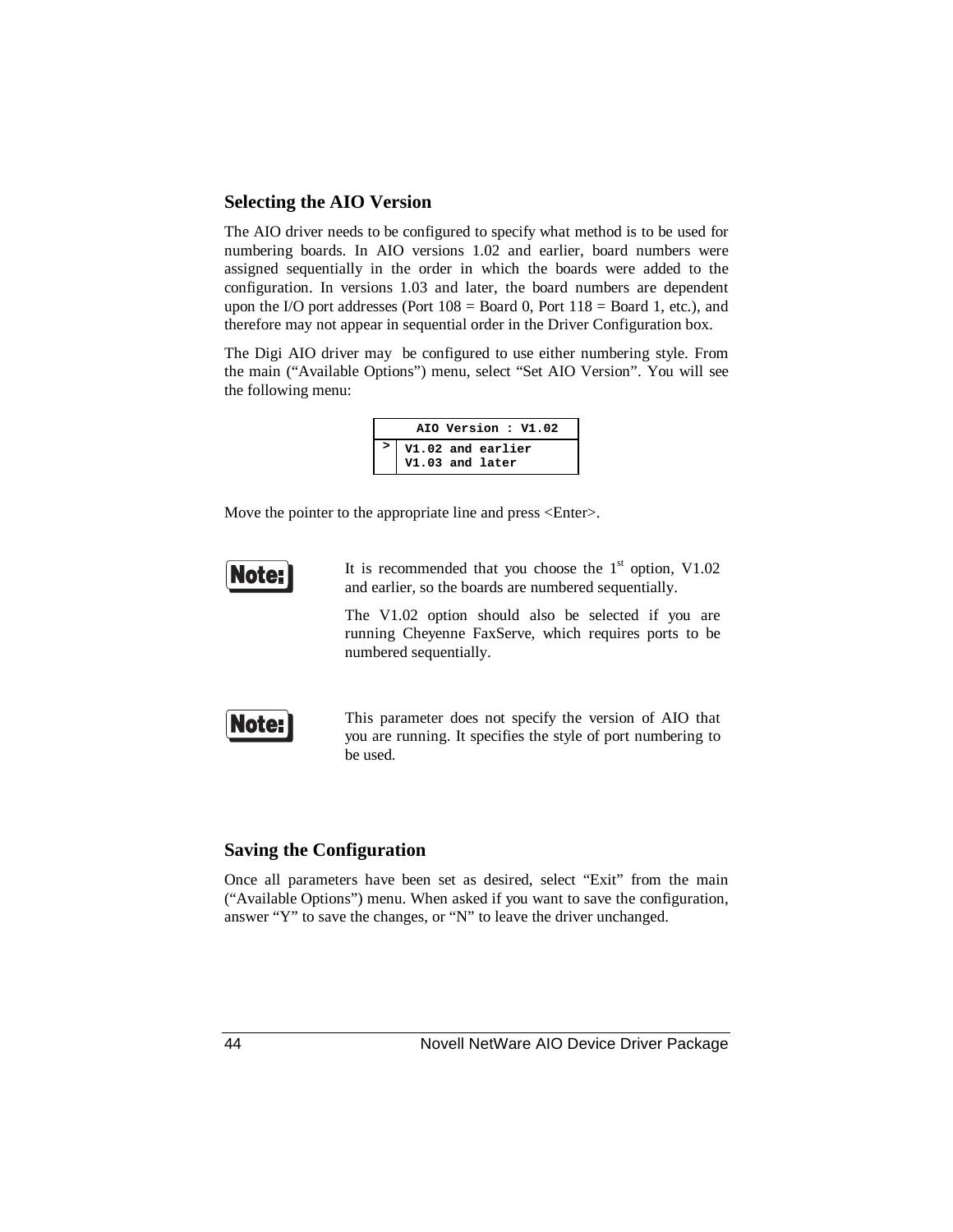## **Loading the AIO Driver**

To load the configured AIO driver, enter the following command on the server's console:

#### **load aiodgcx**

Upon successfully loading the driver, the following banner message (or similar) will appear:

**NetWare AIO Digi C/X Driver Version 1.11 May 7, 1996 Copyright 1996, Digi International Inc. All rights reserved. Board 0 : Port 208, Mem D0000 - Initialized successfully.**

The driver is now ready for use.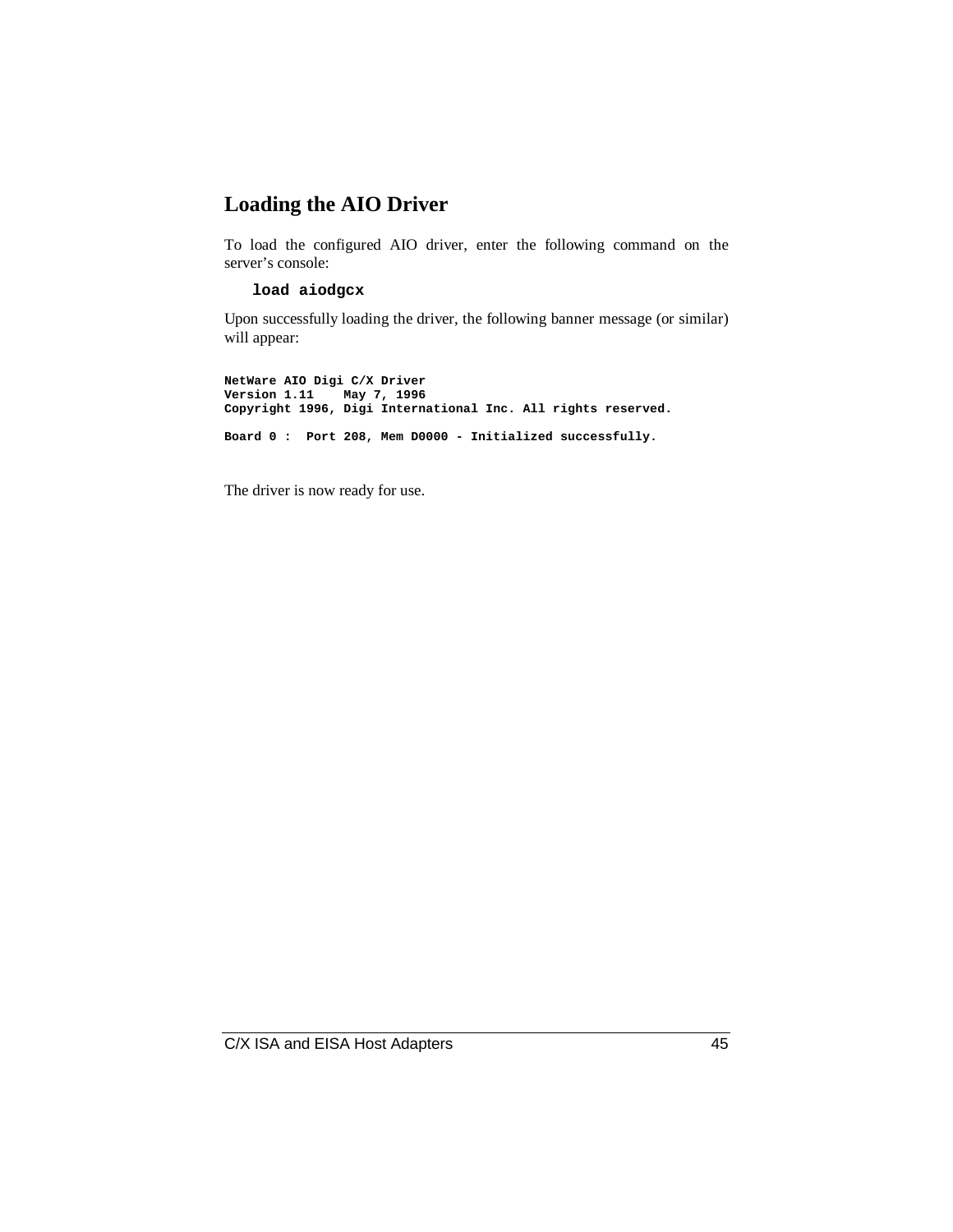## **Changing the AIO Driver's Configuration**

To reconfigure the AIO driver, enter the following command on the server's console:

#### **load aiocxcfg**

You will be shown the current configuration, and the "Available Options" menu. Make the desired changes and save the new configuration.

If you wish to reset the configuration to default values, delete the data file **DGCXDATA.CFG** from the **SYS:SYSTEM** directory.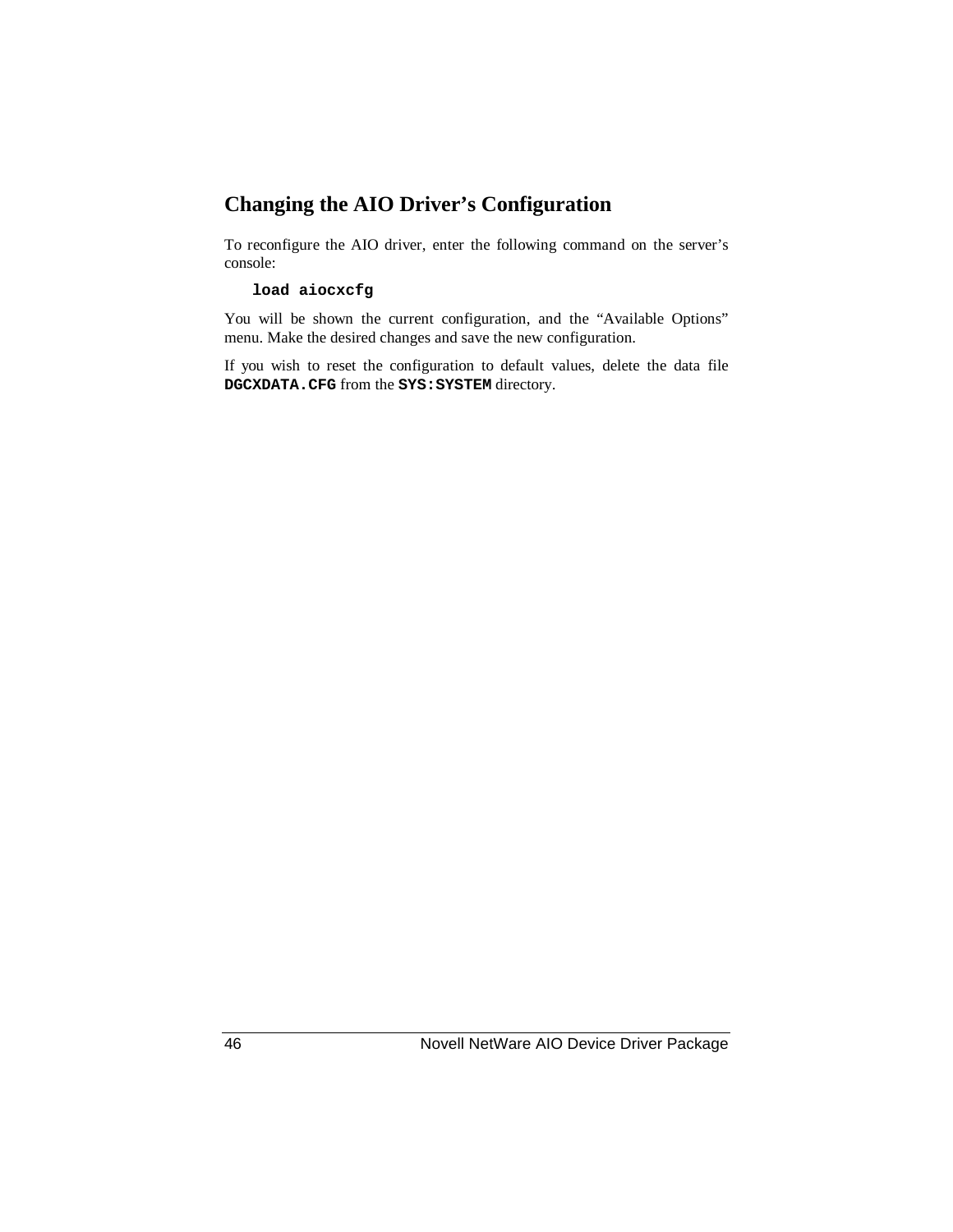## **Error Messages**

If there is a problem with the installation, one or more of the following error messages may appear after you load the driver.

**\*Error: Driver Already Loaded.**

This message will appear if the driver is presently loaded. To reload the driver you must first unload the present memory copy of the driver by entering **unload aiodgcx** at the server console. Then you may reload the driver.

**\*Error: Driver Configured for 0 Boards. Configure Driver with AIOCXCFG.NLM.**

This message indicates that the driver is configured for 0 boards. You must **load aiocxcfg** to configure the driver to support at least one board.

**\*Error: This is a Micro Channel system. Please use AIODGMCX.NLM.**

This message will appear if an attempt is made to load the driver on a Micro Channel system. A separate driver, **AIODGMCX.NLM** is required for Micro Channel systems.

**\*Error: AllocateIOResourceTag failed. \*Error: Allocate Resource Tag failed.**

- **\*Error: AllocateAESResourceTag failed.**
- **\*Error: Allocation of PortConfig memory failed.**
- **\*Error: Allocation of PortStats memory failed.**

These messages indicate that the driver encountered difficulties while trying to obtain resources from AIO. This usually indicates that the system is out of resources. Unload any unnecessary NLMs and reload the driver.

```
*Error: AIORegisterDriver failed (code=xx).
```
This message indicates that another driver has already registered the C/X hardware type (possibly illegally). Unload other AIO drivers and reload the C/X AIO driver.

**Board 0 : Port 208, Mem D0000 - Port 208 not found.**

This message indicates that the driver could not find a board with port 208h. Check to insure that you have specified the correct I/O port or that you have properly configured the board's port address.

```
Board 0 : Port 208, Mem D0000 - Hardware Reset fails.
```
This message indicates that the driver could not place the board into a reset state. This is most likely the result of an I/O port address conflict or a faulty board. Be sure that there are no other I/O ports in your system at the indicated I/O port address.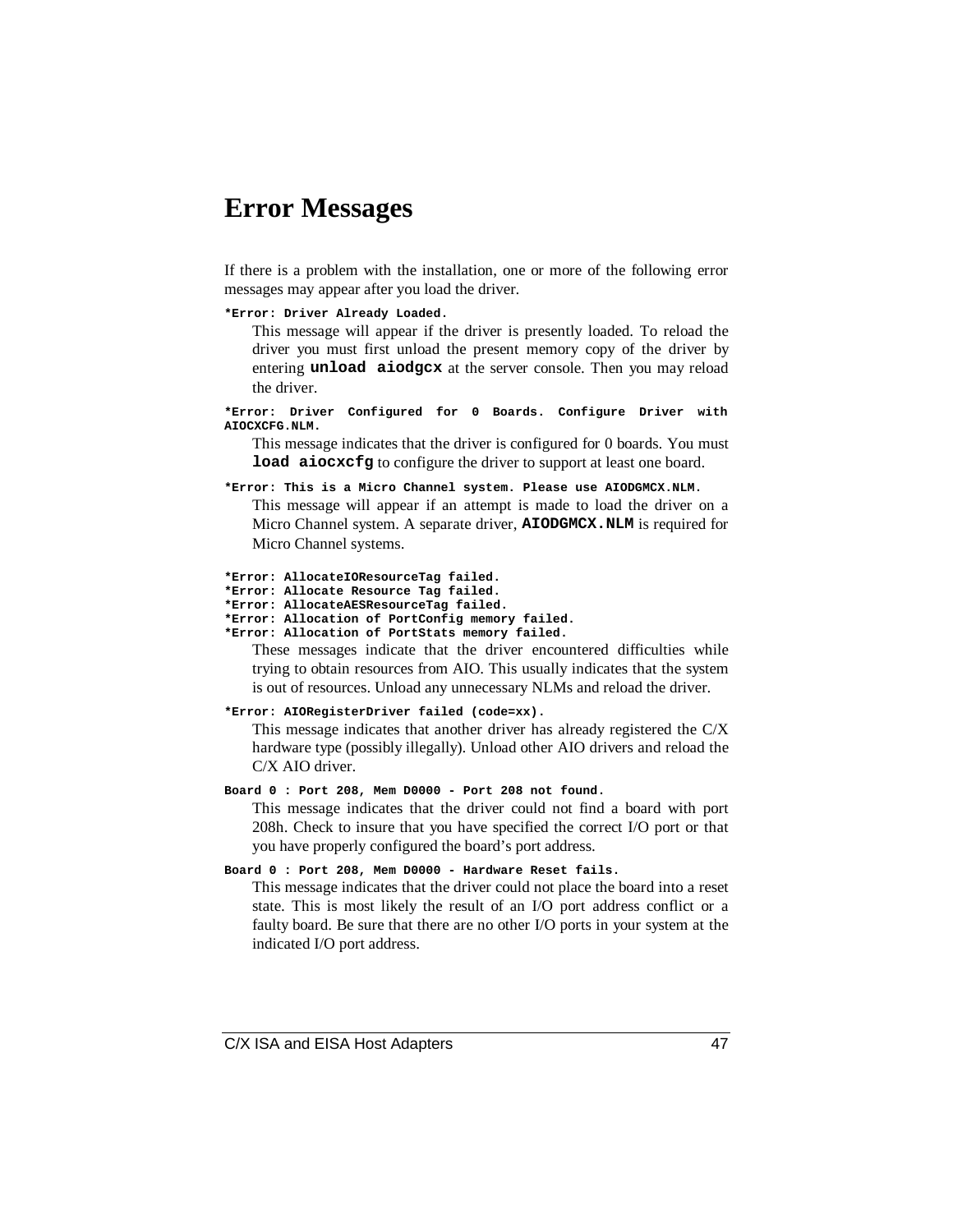- **Board 0 : Port 208, Mem D0000 AIORegisterBoard failed (code=xx).** This message indicates that an error occurred while trying to register the board with AIO. This failure is usually the result of no system resources, or a duplicate board number. Check the driver configuration for duplicate board numbers. If none exist, unload unnecessary NLMs to free system resources.
- **Board 0 : Port 208, Mem D0000 Failed Hardware Registration.** This message indicates that an error occurred while trying to register the board's specific hardware addresses with AIO.

The following error messages are usually the result of memory and/or I/O address conflicts with other devices within your system. Insure that no such conflicts exist. If errors persist, your board may be defective.

- **Board 0 : Port 208, Mem D0000 Memory not found error x.** This message indicates that the driver could not find the board's memory. x indicates the number of memory errors found in a 256 byte block.
- **Board 0 : Port 208, Mem D0000 Memory error x.** This message indicates that the driver has found the board's memory, but it appears to be faulty. x indicates the number of errors found in a 256 byte block.
- **Board 0 : Port 208, Mem D0000 Memory fails disable x.** This message indicates that the board's memory could not be disabled.
- **Board 0 : Port 208, Mem D0000 BIOS fails initialization.** This message indicates that the board's on-board BIOS did not initialize properly.
- **Board 0 : Port 208, Mem D0000 NMI Fails during FEPOS execution.** This message indicates a failure during transfer of the on-board operating system code.
- **Board 0 : Port 208, Mem D0000 FEPOS Fails Initialization.** This message indicates that the on-board operating system did not initialize successfully.
- **Board 0 : Port 208, Mem D0000 Command <x> failure during Initialization.**

This message indicates that the on-board operating system encountered a failure during initialization of the asynchronous channels.

**Board 0 : Port 208, Mem D0000 - Memory Fails Window Test.**

This message indicates that the board fails to window it's memory pages correctly.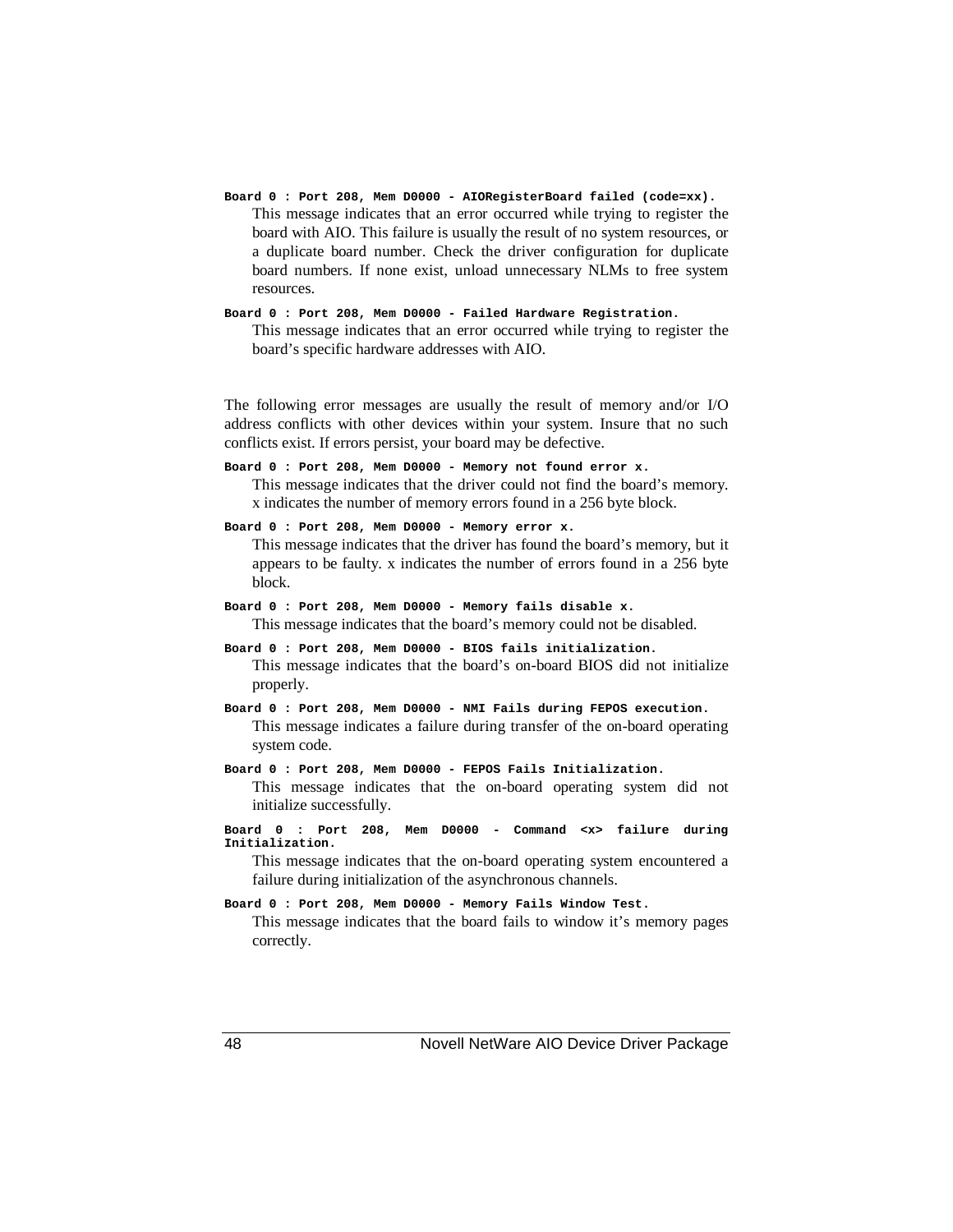# **AccelePort C/X PCI**

## **Overview**

Digi's support for Novell compatible asynchronous applications is provided through a universal driver conforming to the "AIO" (Asynchronous Input/Output) specification. Use the AIO driver when Digi hardware is being installed in the file server (or machine with run-time NetWare). When Digi hardware is installed in a machine other than the server, use the specific driver for that application.

AIO drivers are loaded on the file server from the system console (or **RCONSOLE**) command line or the **AUTOEXEC.NCF** file. Installation is performed simply by copying the driver files **AIODGCXP.NLM**, **AIODGCXP.ADI**, **AIOCXPDT.NLM** and **DGCXPCFG.NLM** from the distribution diskette to the system directory of the file server.

# **Compatibility**

Digi's AIO driver supports the PCI version of the Digi C/X system.

The driver will support up to four Digi C/X PCI host adapters on PCI bus servers. These C/X host adapters are automatically configured for unique memory addresses.

Concentrators may be connected locally (direct wiring), or remotely (via highspeed synchronous modems). This driver supports one modem pair per synchronous line, and the modems must be installed between the host adapter and the first concentrator (i.e. local and remote concentrators may not be combined on a single synchronous line).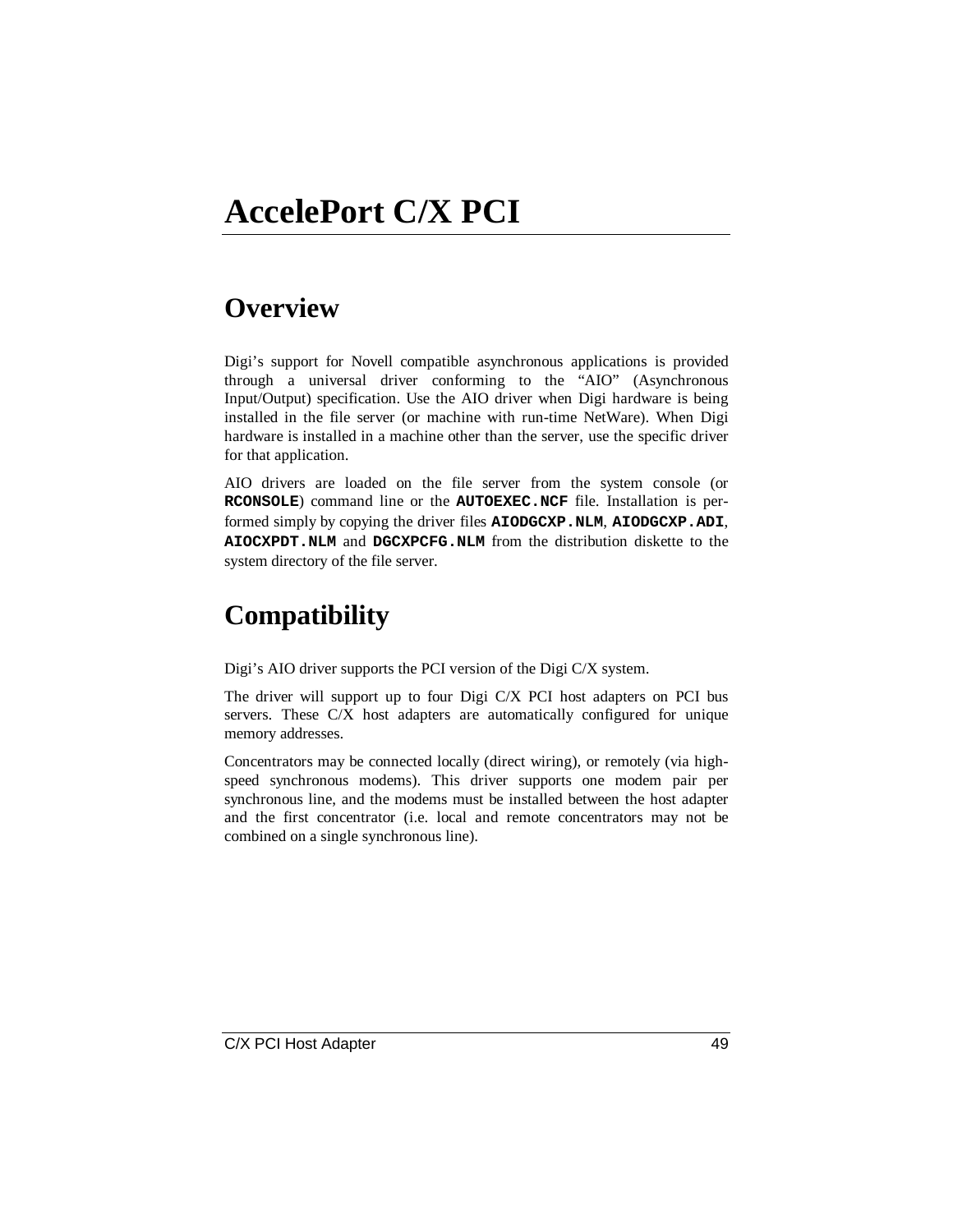## **Installation and Configuration**

## **Copying the Files**

To install the Digi AIO driver, simply copy the relevant files to your file server. The Digi AIO files should be copied to the system directory of the file server, typically called **F:\SYSTEM**. Copy the files from a workstation to the file server with the commands:

```
COPY A:\CXP\AIODGCXP.NLM F:\SYSTEM
COPY A:\CXP\AIODGCXP.ADI F:\SYSTEM\AIO
COPY A:\CXP\DGCXPCFG.NLM F:\SYSTEM
COPY A:\CXP\AIOCXPDT.NLM F:\SYSTEM
```
### **Configuring the AIO Driver**

Before the AIO driver can be loaded for the first time, it must be configured to match the Digi C/X PCI System hardware you have installed in your server. The configuration program, **DGCXPCFG.NLM**, creates a data file in **SYS:SYSTEM** called **DGCXP.CFG**. **AIOCXPDT.NLM** reads this file at driver load and returns the configuration to the **AIODGCXP.NLM** driver. The new configuration can be changed by re-running the configuration utility or by deleting the data file **DGCXP.CFG** from the **SYS:SYSTEM** directory. Note that this will clear out the configuration.

When updating to future releases of this driver, the **DGCXP.CFG** file will still contain your configuration. To reset this configuration, simply delete the data file **DGCXP.CFG** from the **SYS:SYSTEM** directory.

To configure the AIO driver, enter the following command from the server:

**load dgcxpcfg**

You will see the banner for the configuration utility:

|  | Digi C/X PCI AIO Driver Configuration Utility | V 1.00 |
|--|-----------------------------------------------|--------|
|  |                                               |        |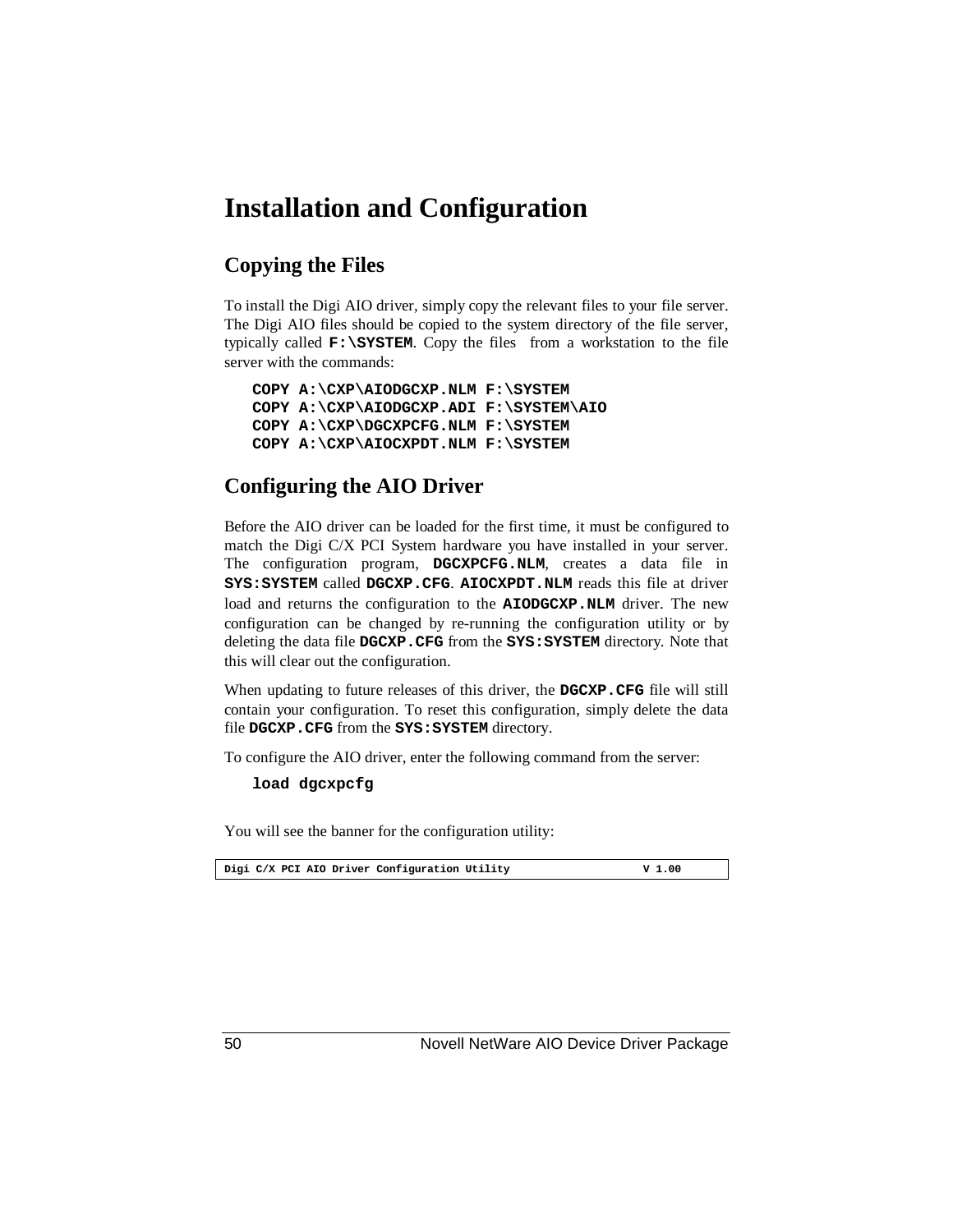Below the banner, the current driver configuration will be displayed

| Digi C/X PCI Driver Configuration    |          |        |      |          |  |  |  |  |
|--------------------------------------|----------|--------|------|----------|--|--|--|--|
| Brd Type                             | Mem Addr | #Concs | Brd# | Brd Name |  |  |  |  |
| DGCXPCFG.NLM configured for 0 Boards |          |        |      |          |  |  |  |  |

Below the configuration display a box will appear listing the available configuration options:

|        | Available Options                                                                                         |
|--------|-----------------------------------------------------------------------------------------------------------|
| $\geq$ | Add Board<br>Delete Board<br>Change Board Parameters<br>Configure Sync Lines<br>Set Altpin Option<br>Rvit |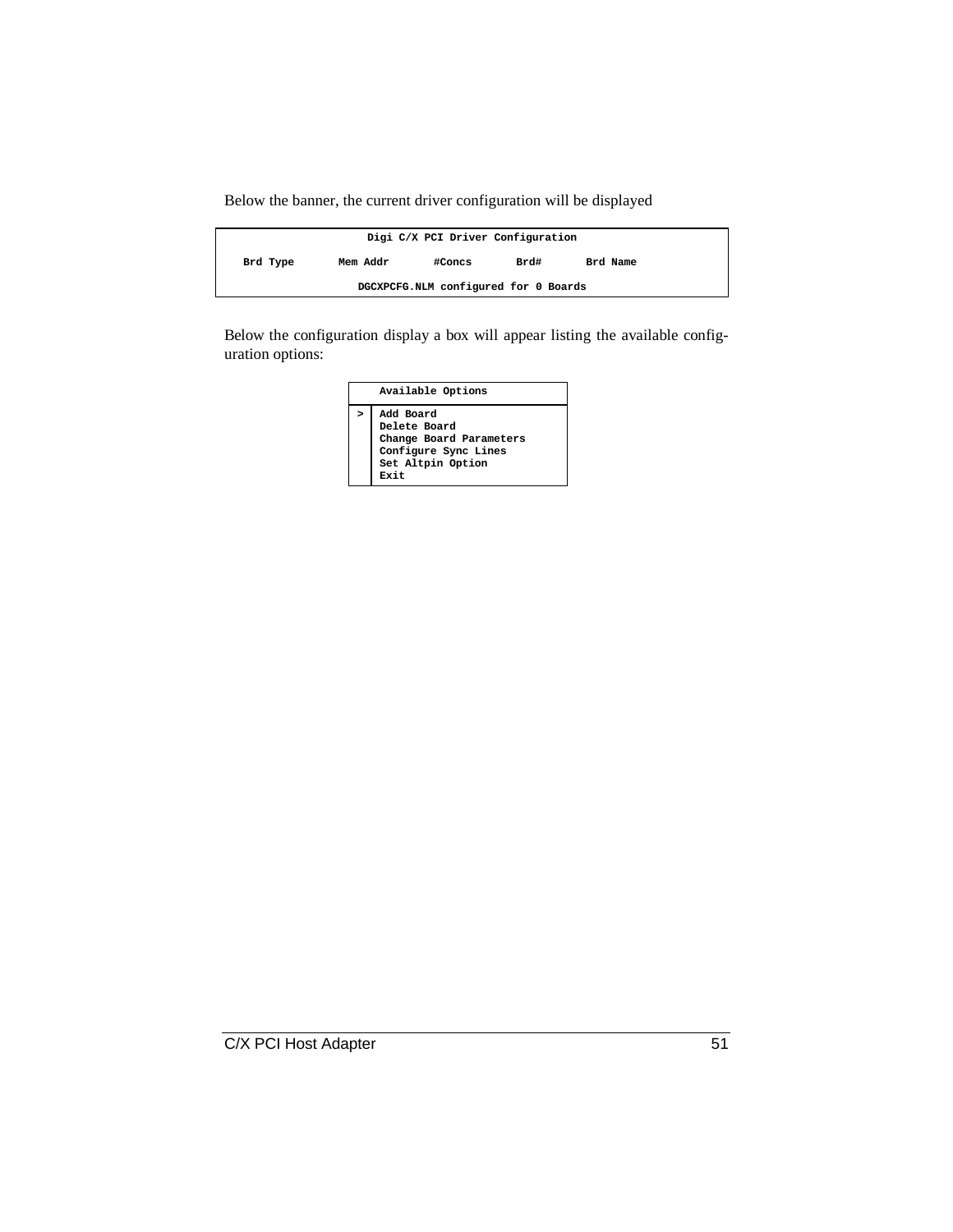#### **Adding Boards**

**1.** To add a host adapter to the configuration, use the up and down arrow keys to position the pointer next to "Add Board" and press <Enter>. Once "C/X PCI Host Adapter(s) has been selected, the configuration program will search the system for all C/X PCI host adapters. When a board is found, the configuration program will put up a series of menus requesting information about the host adapter and synchronous line configuration. These are the same menus that come up if you select "Change Board Parameters" and "Configure Sync Lines" from the main "Available Options" menu.

#### **2. Host Adapter Sync Line Configuration**

Now you need to set up the host adapter's synchronous line parameters. These include the wiring mode (4 or 8 wire), Transmit Clock mode (Internal or External) and the baud rate. The following screen will come up automatically:

|      |                 |          |          |                     |       | C/X PCI Host Adapter Sync Line Configuration |  |
|------|-----------------|----------|----------|---------------------|-------|----------------------------------------------|--|
| Line | Mode            |          | TX Clock | Speed               | Modem | Concentrators                                |  |
| 1    | > 8-Wire        | Internal |          | 1.2M                | N/A   |                                              |  |
| 2    | 8-Wire Internal |          |          | 1.2M                | N/A   |                                              |  |
|      |                 |          |          | <esc> to Quit</esc> |       |                                              |  |

#### **2a. Wiring Mode**

To change the wiring mode, use the arrow keys to place the pointer next to the wiring mode you wish to change, then press <Enter>. For maximum throughput under moderate to heavy loads, 8-Wire mode is recommended. If the concentrators are to be located at a remote site and connected to the host adapter via high-speed synchronous modems, 8-Wire mode is required.

#### **2b. Transmit Clock Mode**

To change the Transmit Clock mode, use the arrow keys to place the pointer next to the TX Clock mode you wish to change, then press <Enter>. Select Internal for local (hard-wired) concentrators, and External for remote concentrators (connected via high-speed synchronous modems).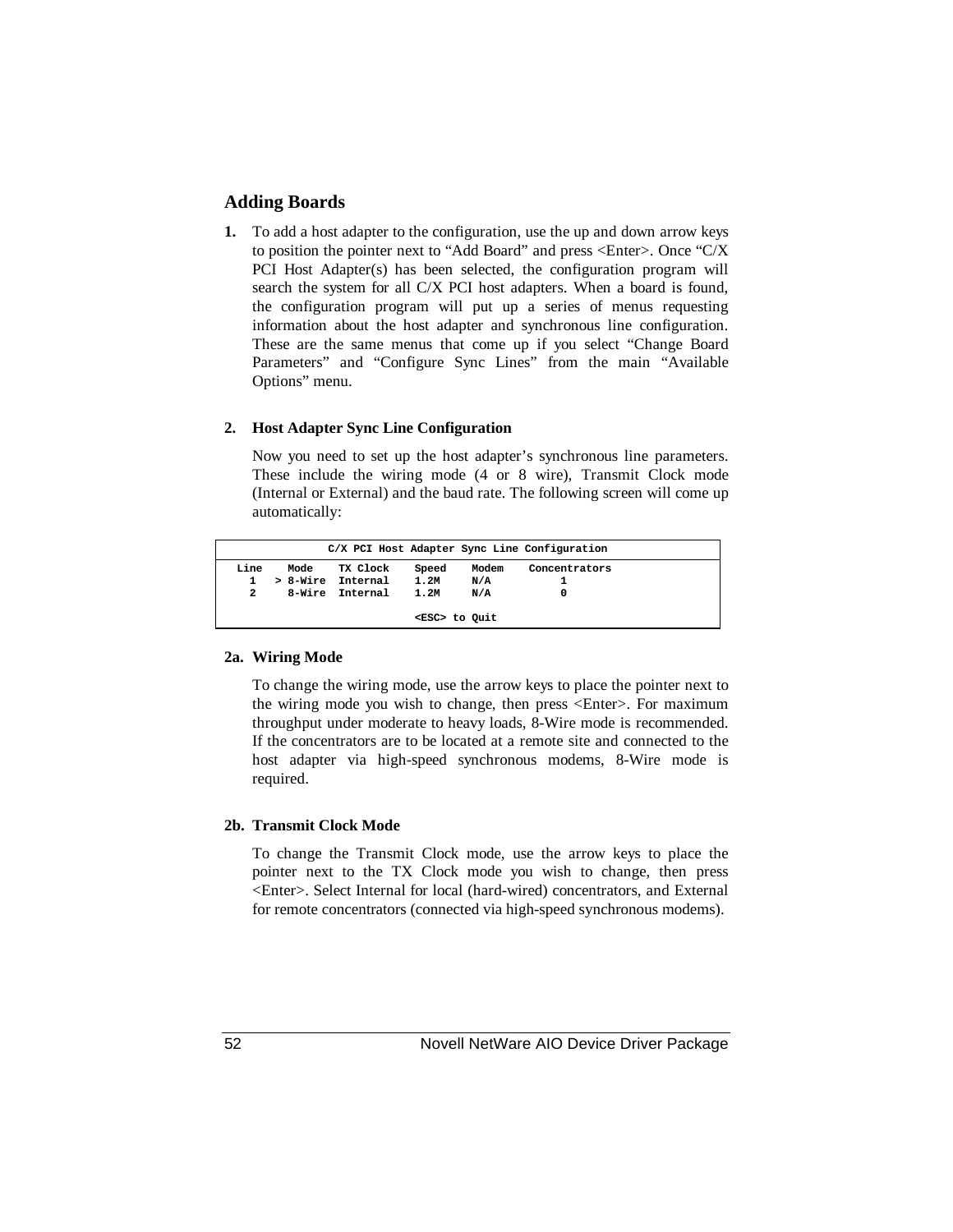#### **2c. Line Speed Selection**

Now choose the baud rate for the synchronous lines. Use the arrow keys to place the pointer next to the Line Speed you wish to change, then press <Enter>. If you chose 8-Wire, Internal clocking above, and *all* concentrators on the line are EPC/CON-16 concentrators, the recommended Line Speed is 3.7 megabaud ("3.7M"). If you chose 4-Wire, Internal clocking, the maximum baud rate is 460K. If you are using highspeed synchronous modems to connect to remote concentrators, use the fastest baud rate supported by your modems. *If you have any C/CON-16 or C/CON-8 concentrators on the line, the maximum line speed is 1.2M.*

| Select Line Speed |  |
|-------------------|--|
| 2400              |  |
| 4800              |  |
| 9600              |  |
| 19.2K             |  |
| 38.4K             |  |
| 57.6K             |  |
| 76.8K             |  |
| 115K              |  |
| 230K              |  |
| 460K              |  |
| 920K              |  |
| 1.2M              |  |
| 1.8M              |  |
| 2.4M              |  |
| 3.7M              |  |
|                   |  |

Note:

Line speeds above 1.2M are supported *only* when *all* concentrators on a particular sync line are EPC/CON-16.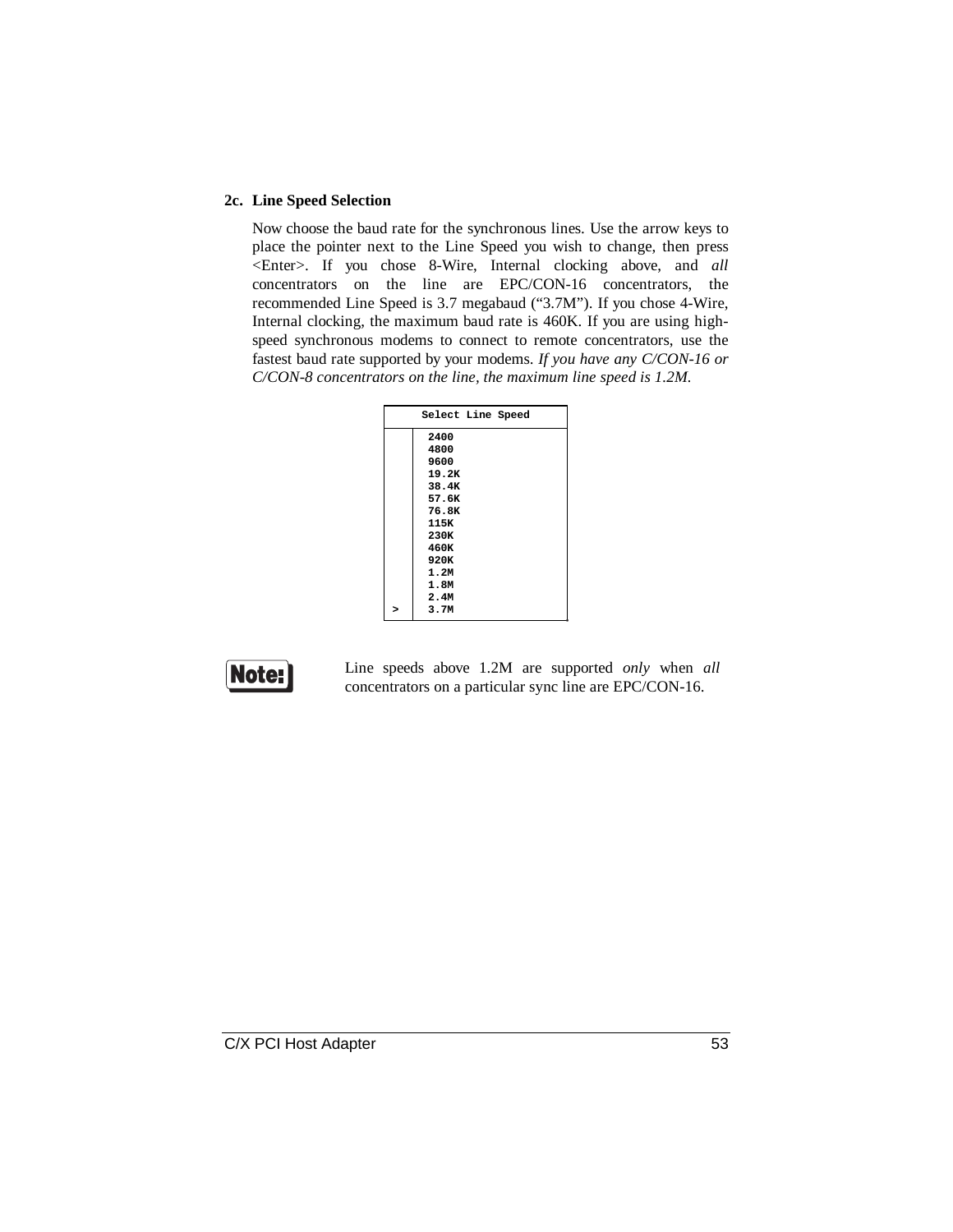#### **2d. Number of Concentrators**

Now specify the number of concentrators connected to each line of the host adapter. You can have up to 8 concentrators on a line, but the total number (on both lines) must not exceed 8. Use the arrow keys to position the pointer next to the "Concentrators" option and press <Enter>. You will see:

|        | Concentrators                                                                                                                                                          |  |  |  |  |  |  |  |  |
|--------|------------------------------------------------------------------------------------------------------------------------------------------------------------------------|--|--|--|--|--|--|--|--|
| $\geq$ | 0 Concentrators<br>1 Concentrator<br>2 Concentrators<br>3 Concentrators<br>4 Concentrators<br>5 Concentrators<br>6 Concentrators<br>7 Concentrators<br>8 Concentrators |  |  |  |  |  |  |  |  |

Use the arrow keys to select the appropriate number and press <Enter>.

#### **3. Concentrator Sync Line Configuration**

Once you've set the number of concentrators on a sync line, you will be asked to set up each concentrator's sync line parameters (this will not affect the sync line parameters you set for the host adapter unless you specify a C/CON-16 concentrator on a line whose speed is greater than 1.2M). You will see a screen similar to the following:

|  |                       | C/X PCI Concentrator Sync Line Configuration |                     |
|--|-----------------------|----------------------------------------------|---------------------|
|  |                       | Speed Concentrator Ports<br>Type             |                     |
|  | Conc $1 > 1.2M$       | C/CON                                        | 16                  |
|  | Conc $2 \t 1.2M$      | C/CON                                        | 16                  |
|  | Conc $3 \t 1.2M$      | C/CON                                        | 16                  |
|  | Conc. $4 \qquad 1.2M$ | C/CON                                        | 16                  |
|  |                       |                                              | <esc> to Quit</esc> |

#### **3a. Line Speed Selection**

By default, all concentrators will be assigned the maximum line speed for their wiring mode (1.2 megabaud for 8-wire and 460K for 4-wire), except the last concentrator in the daisy chain, which will be set for the same line speed as the host adapter line to which the concentrators are attached. Under normal circumstances, this setting should not be changed (changing the line speed will degrade the performance of all concentrators connected to this host adapter synchronous line).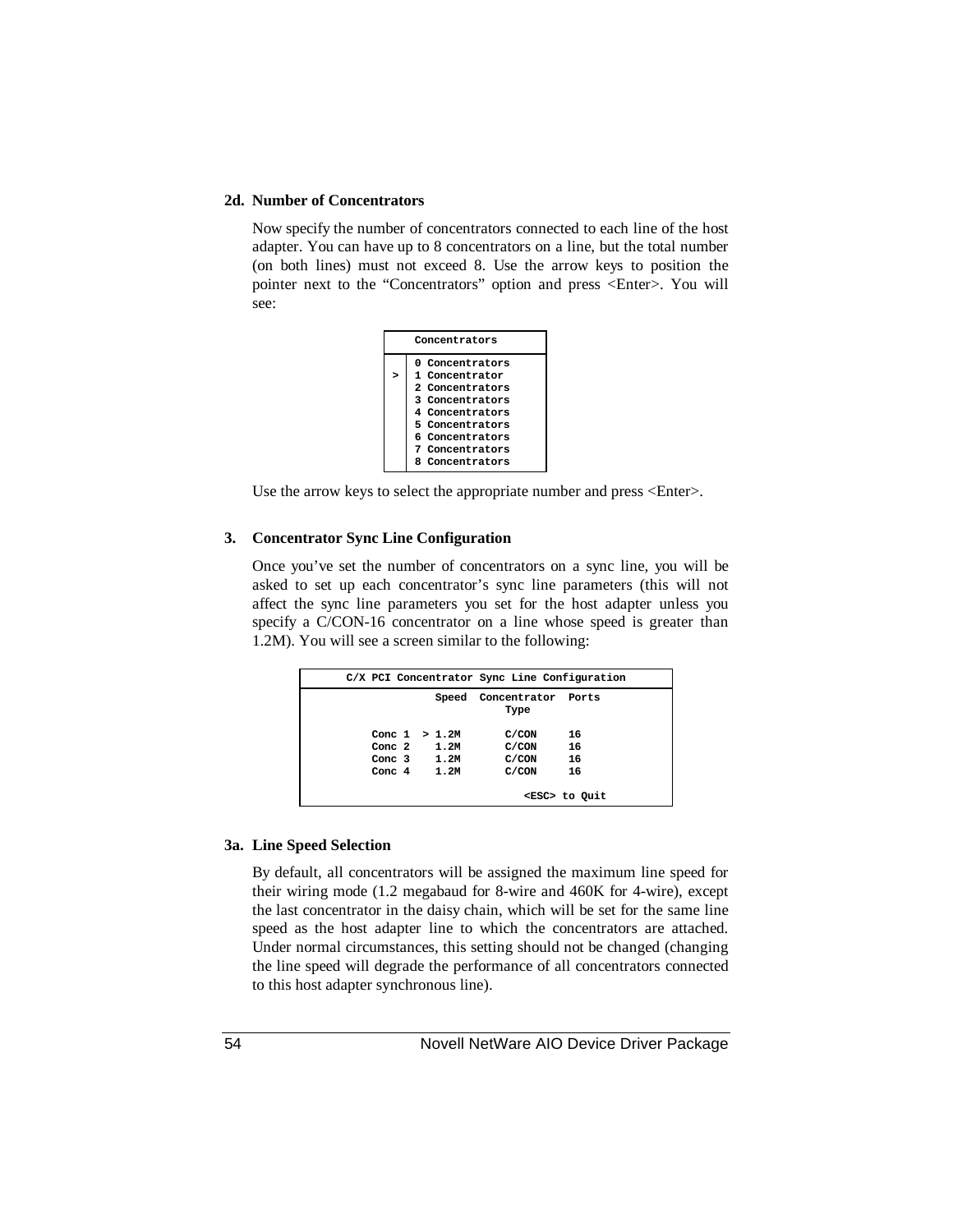#### **3b. Concentrator Type Selection**

EPC/CON-16, C/CON-16 and C/CON-8 concentrators can be connected to the C/X PCI host adapter. The Type setting defaults to C/CON.

#### **4. Changing the C/X PCI Host Adapter's Name**

You will now be given the opportunity to change the name of the host adapter. By default, host adapters are named "DigiCXP0" through "DigiCXP3". Select "Change Board Parameters" from the main ("Available Options") menu, then select "Host Adapter Name" to get this screen:

| Change C/X PCI Host Adapter Name       |  |
|----------------------------------------|--|
| Current Name : DigiCXP0                |  |
| Enter New Name :                       |  |
| <enter> to Accept Current Name</enter> |  |
|                                        |  |

To keep the default name, simply press <Enter>.

This completes the procedure for adding host adapters to the configuration.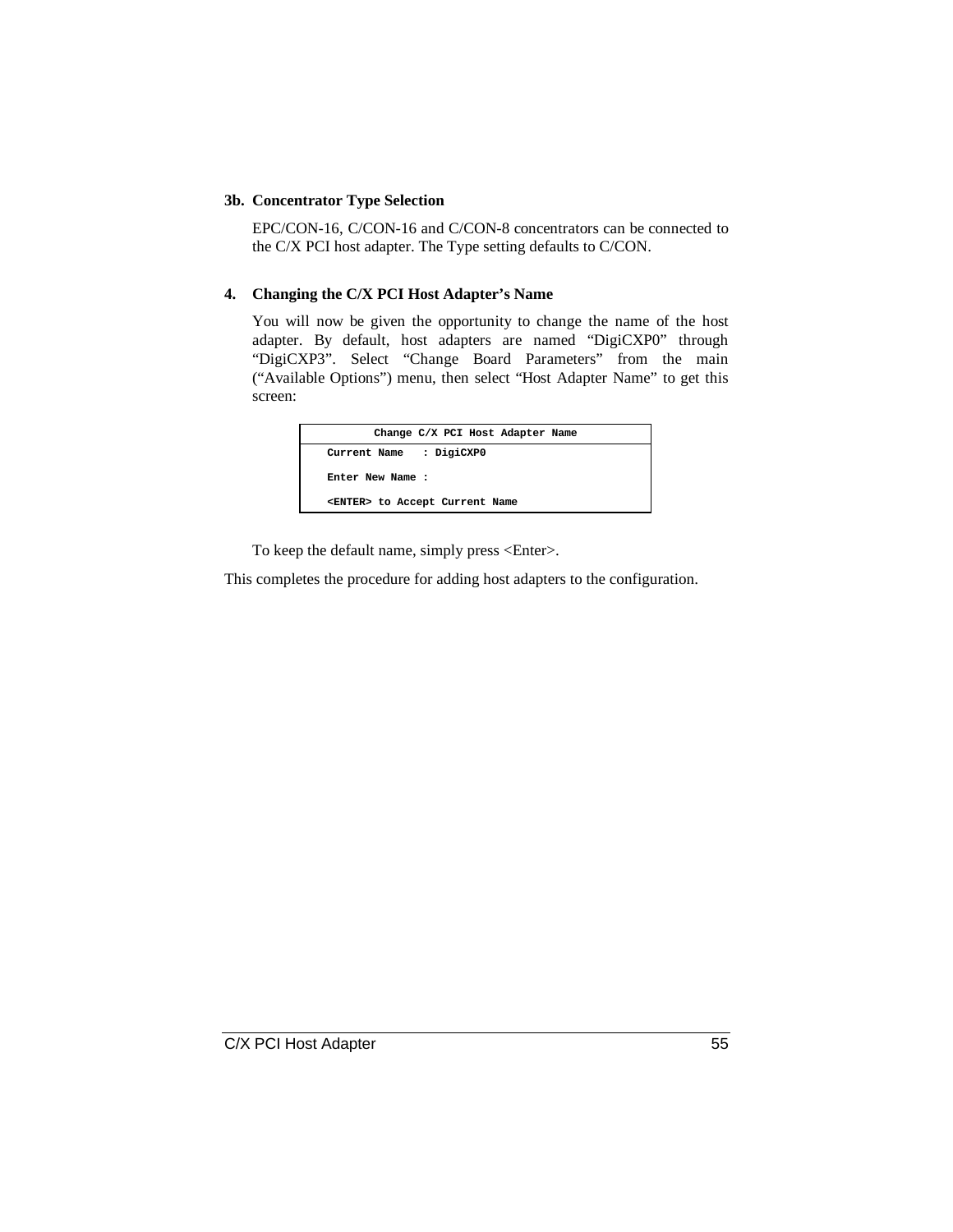### **Removing Boards**

To remove a C/X PCI host adapter from the configuration, select "Delete Board" from the main ("Available Options") menu. Then, in the Driver Configuration box, move the pointer to the board you wish to remove, and press <Enter>.

| Digi C/X PCI Driver Configuration                  |           |   |   |          |  |  |  |  |  |
|----------------------------------------------------|-----------|---|---|----------|--|--|--|--|--|
| Brd#<br>#Concs<br>Brd Name<br>Brd Type<br>Mem Addr |           |   |   |          |  |  |  |  |  |
| PCI                                                | C7C00000h | 8 | 0 | DigiCXP0 |  |  |  |  |  |
| PCI                                                | C7800000h | 8 |   | DigiCXP1 |  |  |  |  |  |
| PCI                                                | C7400000h | 8 | 2 | DigiCXP2 |  |  |  |  |  |
| PCI                                                | C7000000h | я | 3 | DigiCXP3 |  |  |  |  |  |

The board you removed should no longer appear in the driver configuration box.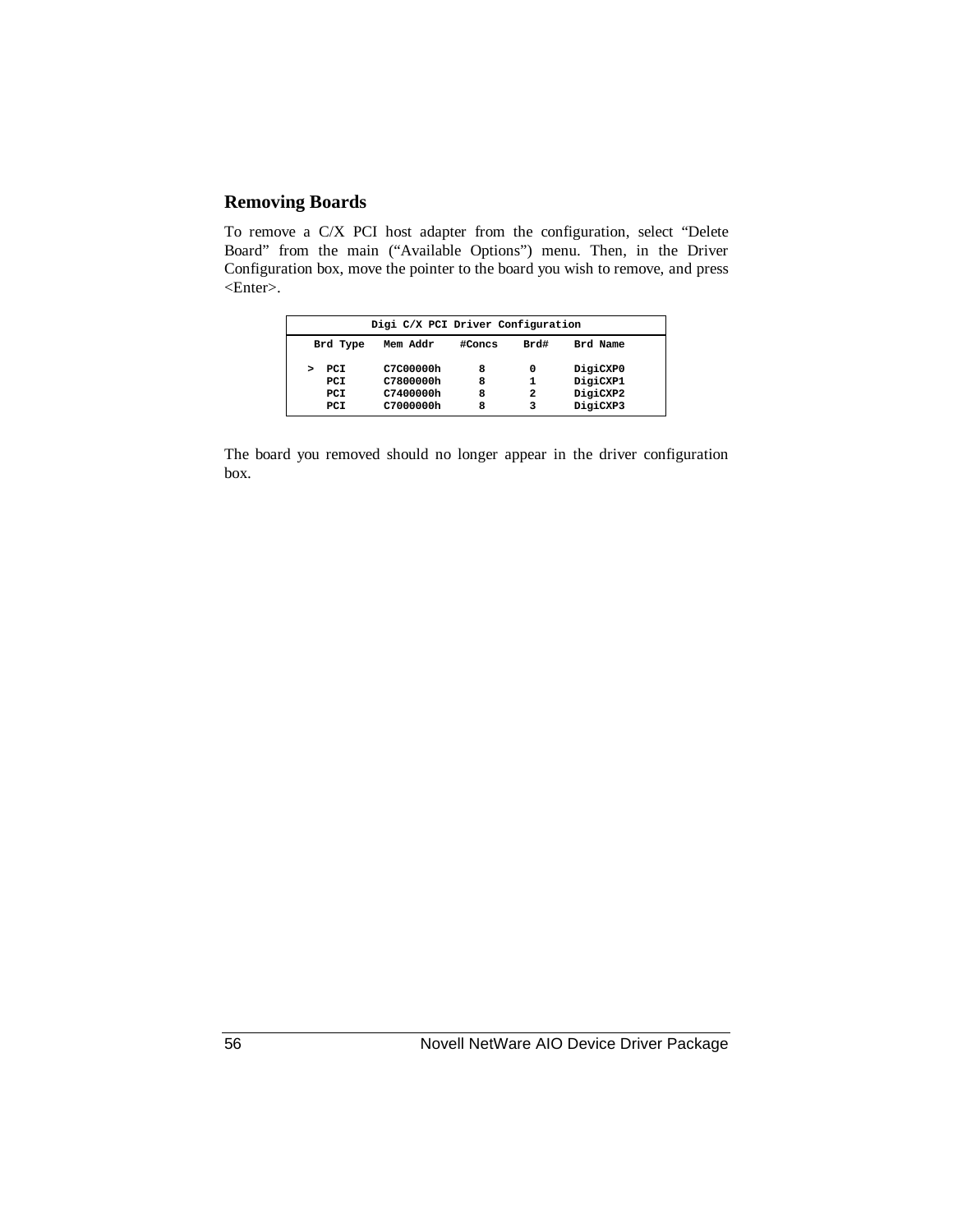#### **Enabling and Disabling the AltPin Feature**

This feature internally swaps the signals DCD (Data Carrier Detect) and DSR (Data Set Ready). This is useful for concentrator models that are equipped with RJ-45 modular jacks for the serial connections. The DCD signal is normally on pin 10 of the RJ-45 jack, which makes it inaccessible to 8-pin RJ-45 plugs.

When the AltPin feature is enabled, pin 2 of the 10-pin RJ-45 connector will be interpreted by the driver as the DCD signal. This corresponds to pin 1 of an 8 pin RJ-45 connector. Pin 10 then becomes DSR. Be sure that your cabling reflects this configuration.

To configure the AIO driver to use the alternate pin assignments, select "Set AltPin Option" from the main ("Available Options") menu, then select the board from the Driver Configuration box:

|          | Digi C/X PCI Driver Configuration |        |      |          |  |
|----------|-----------------------------------|--------|------|----------|--|
| Brd Type | Mem Addr                          | #Concs | Brd# | Brd Name |  |
| > PCI    | C7C00000h                         | 8      | 0    | DigiCXP0 |  |
| PCI      | C7800000h                         | 8      | 1    | DigiCXP1 |  |
| PCI      | C7400000h                         | 8      | 2    | DigiCXP2 |  |
| PCI      | C7000000h                         | 8      | 3    | DigiCXP3 |  |

Now you will be shown a list of the concentrators attached to that host adapter. Choose the concentrator you wish to configure for AltPin by positioning the pointer and press <Enter>.

|  |      |              | Select C/X Concentrator for AltPin Configuration |  |
|--|------|--------------|--------------------------------------------------|--|
|  | Line | Concentrator | AltPin                                           |  |
|  |      |              | Disabled                                         |  |
|  |      | 2            | Disabled                                         |  |
|  |      |              | Disabled                                         |  |
|  |      |              | Disabled                                         |  |
|  | 2    | 5            | Disabled                                         |  |
|  | 2    | 6            | Disabled                                         |  |
|  |      |              | Disabled                                         |  |
|  |      | я            | Disabled                                         |  |

Enabling or disabling AltPin affects all ports on the specified concentrator.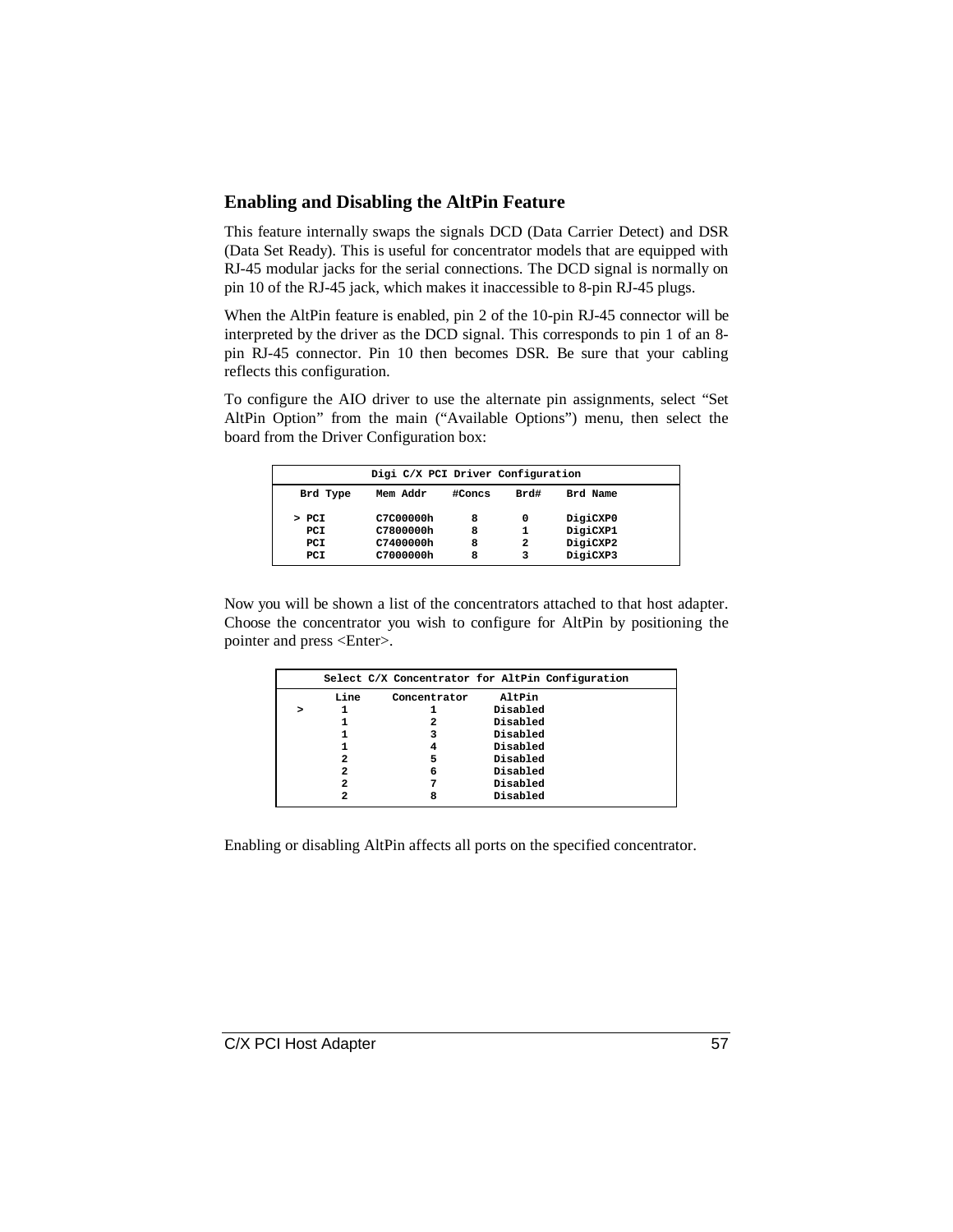### **Saving the Configuration**

Once all parameters have been set as desired, select "Exit" from the main ("Available Options") menu. When asked if you want to save the configuration, answer "**Y**" to save the changes, or "**N**" to leave the driver unchanged.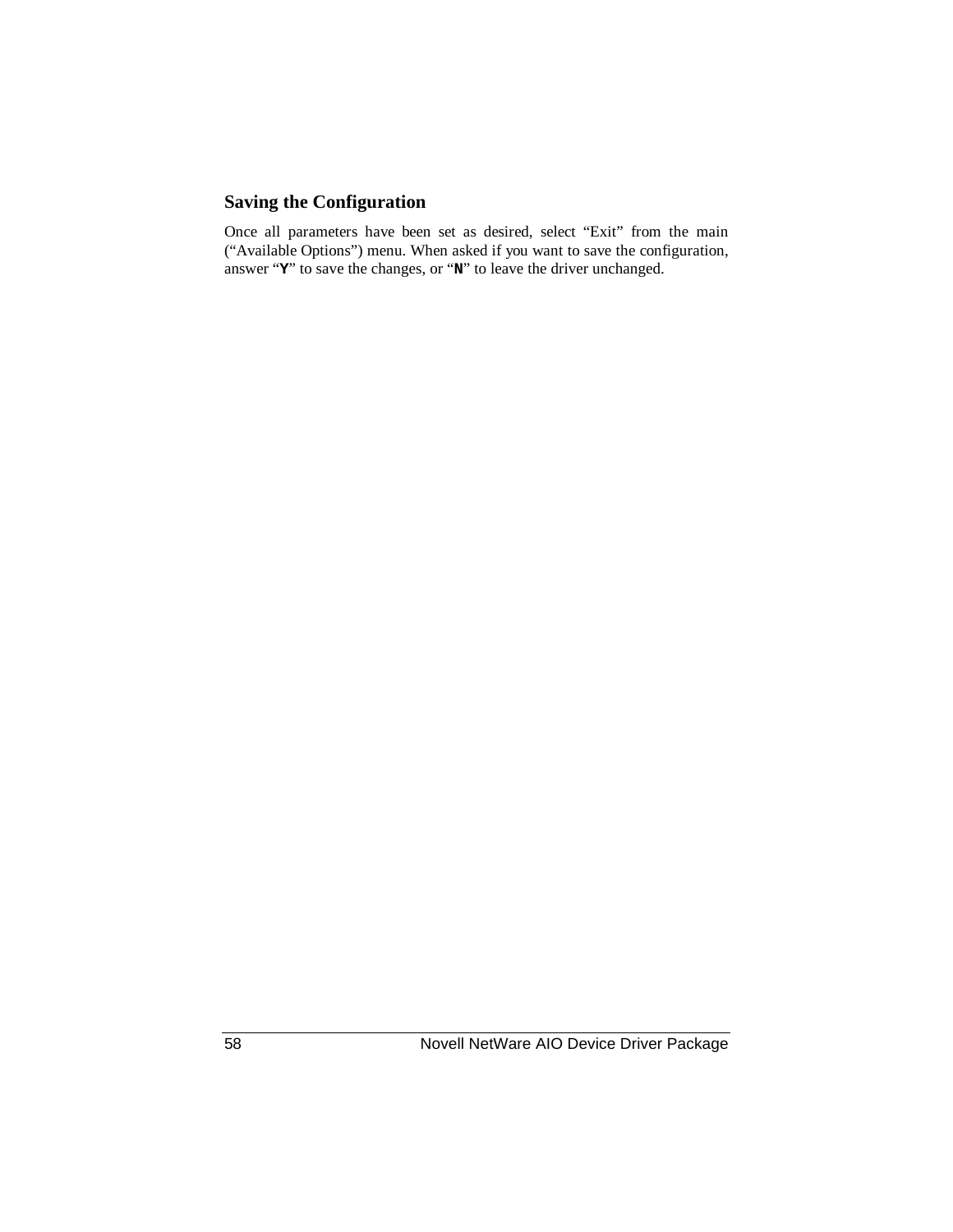## **Loading the AIO Driver**

To load the configured AIO driver, enter the following command on the server's console:

#### **load aiodgcxp**

Upon successfully loading the driver, the following banner message (or similar) will appear:

**NetWare AIO Digi C/X PCI Driver Version 1.00 October 22, 1996 Copyright 1996, Digi International Inc. All rights reserved. Board 0 : Mem C7C00000 - Initialized successfully.**

The driver is now ready for use.

## **Changing the AIO Driver's Configuration**

To reconfigure the AIO driver, enter the following command on the server's console:

#### **load dgcxpcfg**

You will be shown the current configuration, and the "Available Options" menu. Make the desired changes (the various menus are described in the preceding pages of this manual) and save the new configuration.

If you wish to reset the configuration to default values, delete the data file **DGCXP.CFG** from the **SYS:SYSTEM** directory.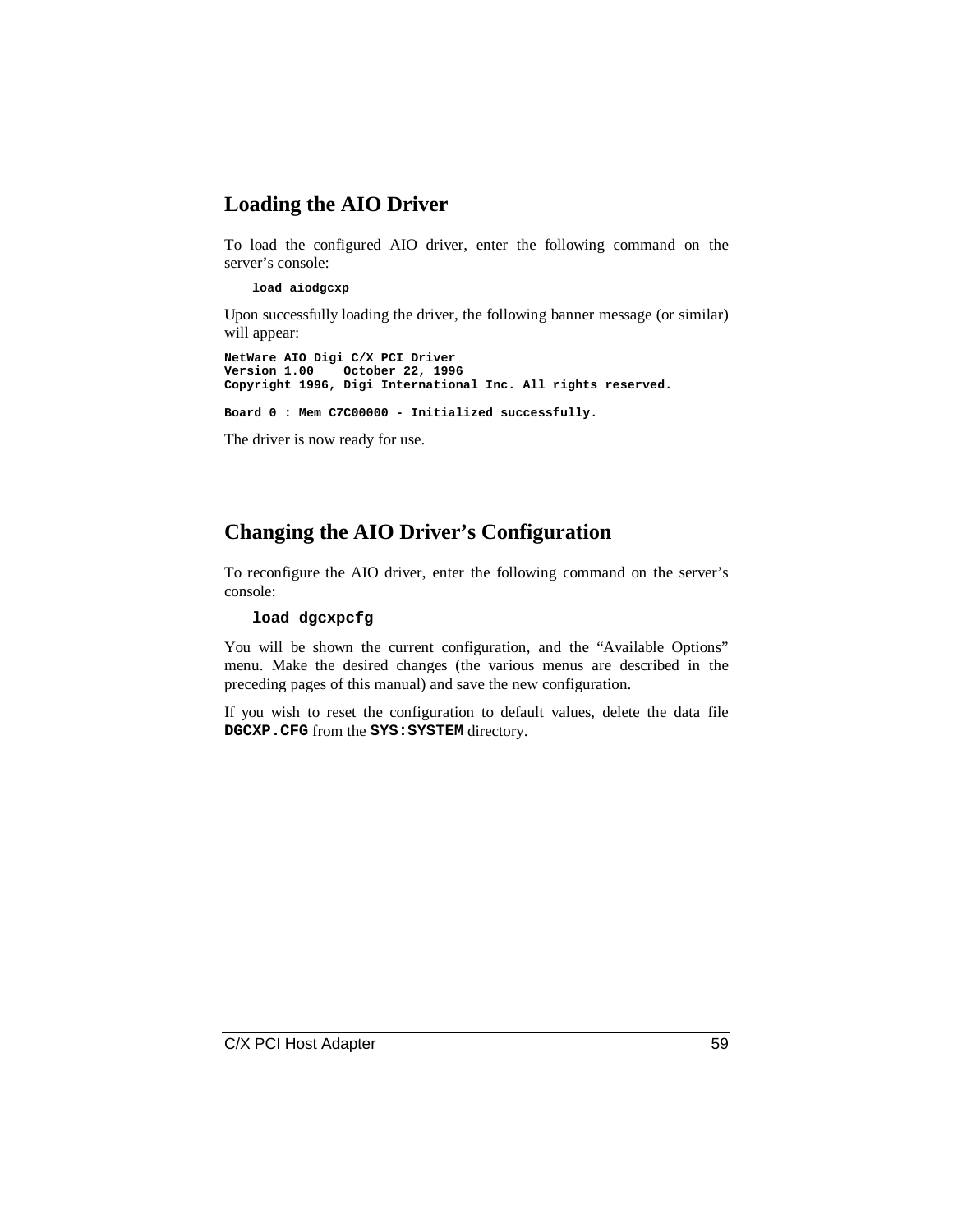## **Error Messages**

If there is a problem with the installation, one or more of the following error messages may appear after you load the driver.

#### **\*Error: Driver Already Loaded.**

This message will appear if the driver is presently loaded. To reload the driver you must first unload the present memory copy of the driver by entering **unload aiodgcxp** at the server console. Then you may reload the driver.

**\*Error: Driver Configured for 0 Boards. Configure Driver with DGCXPCFG.NLM.**

This message indicates that the driver is configured for 0 boards. You must **load dgcxpcfg** to configure the driver to support at least one board.

```
*Error: AllocateIOResourceTag failed.
*Error: Allocate Resource Tag failed.
*Error: AllocateAESResourceTag failed.
*Error: Allocation of PortConfig memory failed.
*Error: Allocation of PortStats memory failed.
   These messages indicate that the driver encountered difficulties while
```
trying to obtain resources from AIO. This usually indicates that the system is out of resources. Unload any unnecessary NLMs and reload the driver.

#### **\*Error: AIORegisterDriverA failed (code=xx).**

This message indicates that another driver has already registered the C/X PCI hardware type (possibly illegally). Unload other AIO drivers and reload the C/X PCI AIO driver.

#### **Board 0 : Mem C7C00000 - Hardware Reset fails.**

This message indicates that the driver could not place the board into a reset state. This is most likely the result of an I/O port address conflict or a faulty board. Be sure that there are no other I/O ports in your system at the indicated I/O port address.

#### **Board 0 : Mem C7C00000 - AIORegisterBoard failed (code=xx).**

This message indicates that an error occurred while trying to register the board with AIO. This failure is usually the result of no system resources, or a duplicate board number. Check the driver configuration for duplicate board numbers. If none exist, unload unnecessary NLMs to free system resources.

#### **Board 0 : Mem C7C00000 - Failed Hardware Registration.**

This message indicates that an error occurred while trying to register the board's specific hardware addresses with AIO.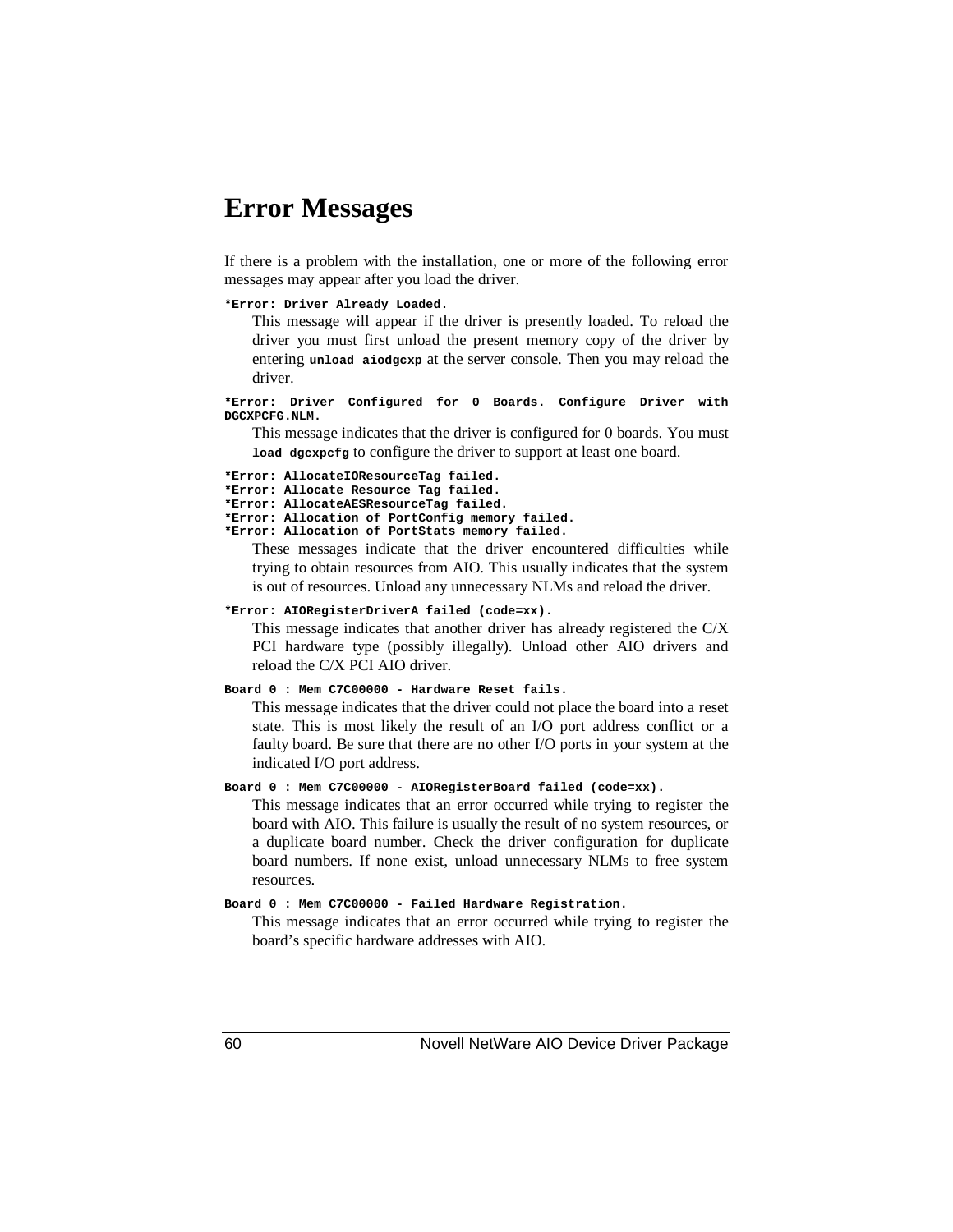The following error messages are usually the result of memory and/or I/O address conflicts with other devices within your system. Insure that no such conflicts exist. If errors persist, your board may be defective.

```
Board 0 : Mem C7C00000 - Memory not found error x.
```
This message indicates that the driver could not find the board's memory. x indicates the number of memory errors found in a 256 byte block.

```
Board 0 : Mem C7C00000 - Memory error x.
```
This message indicates that the driver has found the board's memory, but it appears to be faulty. x indicates the number of errors found in a 256 byte block.

**Board 0 : Mem C7C00000 - BIOS fails initialization.** This message indicates that the board's on-board BIOS did not initialize

properly.

```
Board 0 : Mem C7C00000 - NMI Fails during FEPOS execution.
```
This message indicates a failure during transfer of the on-board operating system code.

```
Board 0 : Mem C7C00000 - FEPOS Fails Initialization.
```
This message indicates that the on-board operating system did not initialize successfully.

```
Board 0 : Mem C7C00000 - Command <x> failure during Initialization.
    This message indicates that the on-board operating system encountered a
    failure during initialization of the asynchronous channels.
```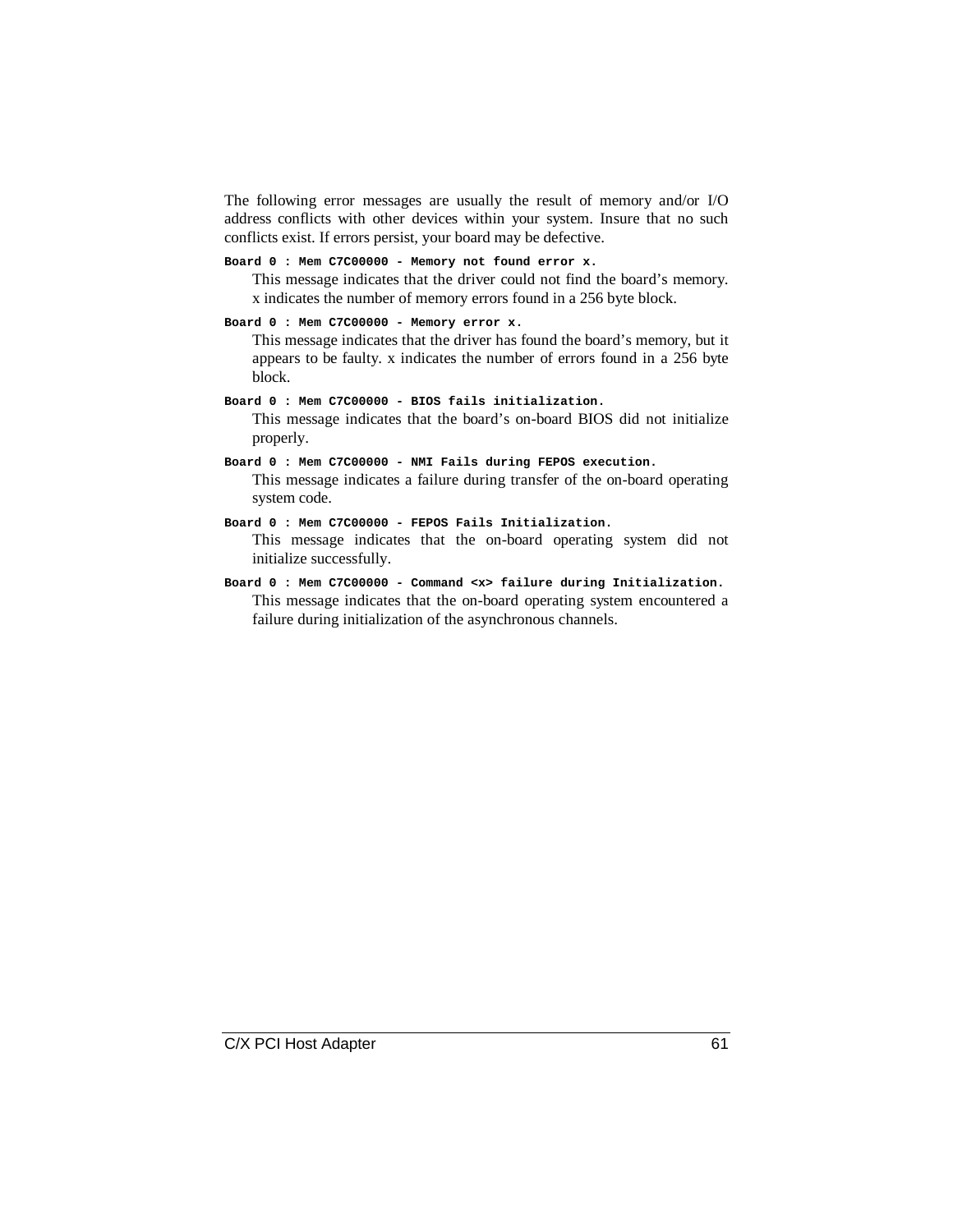## **Overview**

Digi's support for Novell compatible asynchronous applications is provided through a universal driver conforming to the "AIO" (Asynchronous Input/Output) specification. Use the AIO driver when Digi hardware is being installed in the file server (or machine with run-time NetWare). When Digi hardware is installed in a machine other than the server, use the specific driver for that application.

AIO drivers are loaded on the file server from the system console (or **RCONSOLE**) command line or the **AUTOEXEC.NCF** file. Installation is performed by copying the driver files **AIODGEPC.NLM**, **AIODGEPC.ADI**, **AIODGMEM.NLM**, **AIOEPCDT.NLM**, **AIOEPCFG.NLM**, **DGEPCXF.BIN**, **DGEPCXPF.BIN**, **DGEPCXB.BIN**, **DGEPCXBF.BIN**, **DGSER.NLM**, **DGT1CFG.NLM** and **FEPMNGR.NLM** from the distribution diskette to the system directory of the file server.

## **Compatibility**

Digi's AIO driver will support up to four Digi EPC/X host adapters on ISA, EISA and PCI bus servers. These EPC/X host adapters may be configured to use the same memory address ("stacked") or may be configured for unique addresses.

Concentrators may be connected locally (direct wiring), or remotely (via highspeed synchronous modems). This driver supports one modem pair per synchronous line, and the modems must be installed between the host adapter and the first concentrator (i.e. local and remote concentrators may not be combined on a single synchronous line).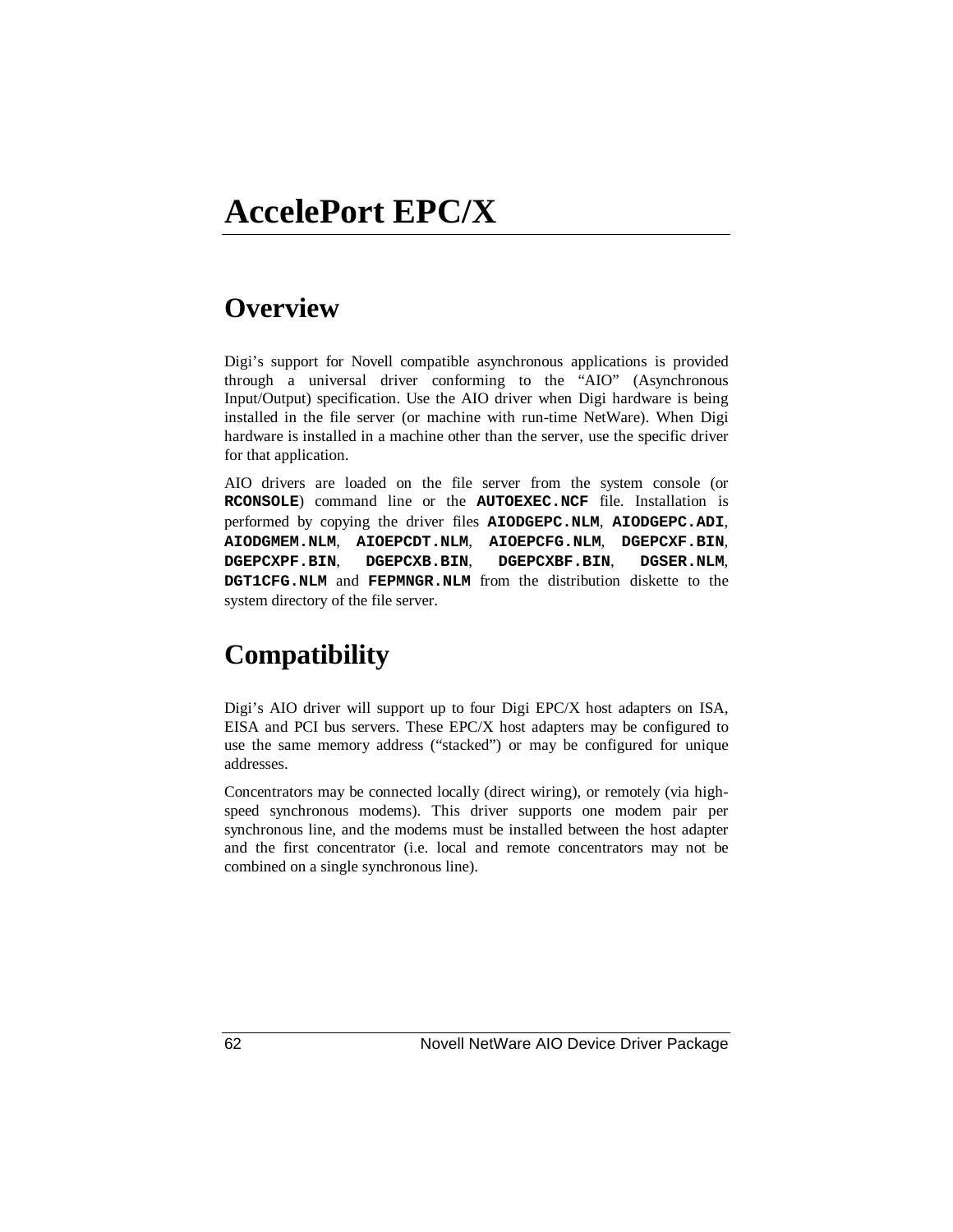## **Installation and Configuration**

### **Copying the Files**

To install the Digi AIO driver, simply copy the relevant files to your file server. The Digi AIO files should be copied to the system directory of the file server, typically called **F:\SYSTEM**. Copy the files from a workstation to the file server with the commands:

```
COPY A:\EPC\AIODGEPC.NLM F:\SYSTEM
COPY A:\EPC\AIODGEPC.ADI F:\SYSTEM\AIO
COPY A:\EPC\AIOEPCFG.NLM F:\SYSTEM
COPY A:\EPC\AIODGMEM.NLM F:\SYSTEM
COPY A:\EPC\AIOEPCDT.NLM F:\SYSTEM
COPY A:\EPC\DGEPCXF.BIN F:\SYSTEM
COPY A:\EPC\DGEPCXPF.BIN F:\SYSTEM
COPY A:\EPC\DGEPCXB.BIN F:\SYSTEM
COPY A:\EPC\DGEPCXBF.BIN F:\SYSTEM
COPY A:\EPC\DGSER.NLM F:\SYSTEM
COPY A:\EPC\DGT1CFG.NLM F:\SYSTEM
COPY A:\EPC\FEPMNGR.NLM F:\SYSTEM
```
## **Configuring the AIO Driver**

Before the AIO driver can be loaded for the first time, it must be configured to match the Digi EPC/X System hardware you have installed in your server. The configuration program, **AIOEPCFG.NLM**, creates a data file in **SYS:SYSTEM** called **DGEPCX.CFG**. **AIOEPCDT.NLM** reads this file at driver load and returns the configuration to the **AIODGEPC.NLM** driver. The new configuration can be changed by re-running the configuration utility or by deleting the data file **DGEPCX.CFG** from the **SYS:SYSTEM** directory. Note that this will clear out the configuration.

When updating to future releases of this driver, the **DGEPCX.CFG** file will still contain your configuration. To reset this configuration, simply delete the data file **DGEPCX.CFG** from the **SYS:SYSTEM** directory.

To configure the AIO driver, enter the following command from the server:

#### **load aioepcfg**

You will see the banner for the configuration utility:

Digi EPC/X AIO Driver Configuration Utility **V** 2.00

EPC/X Host Adapters 63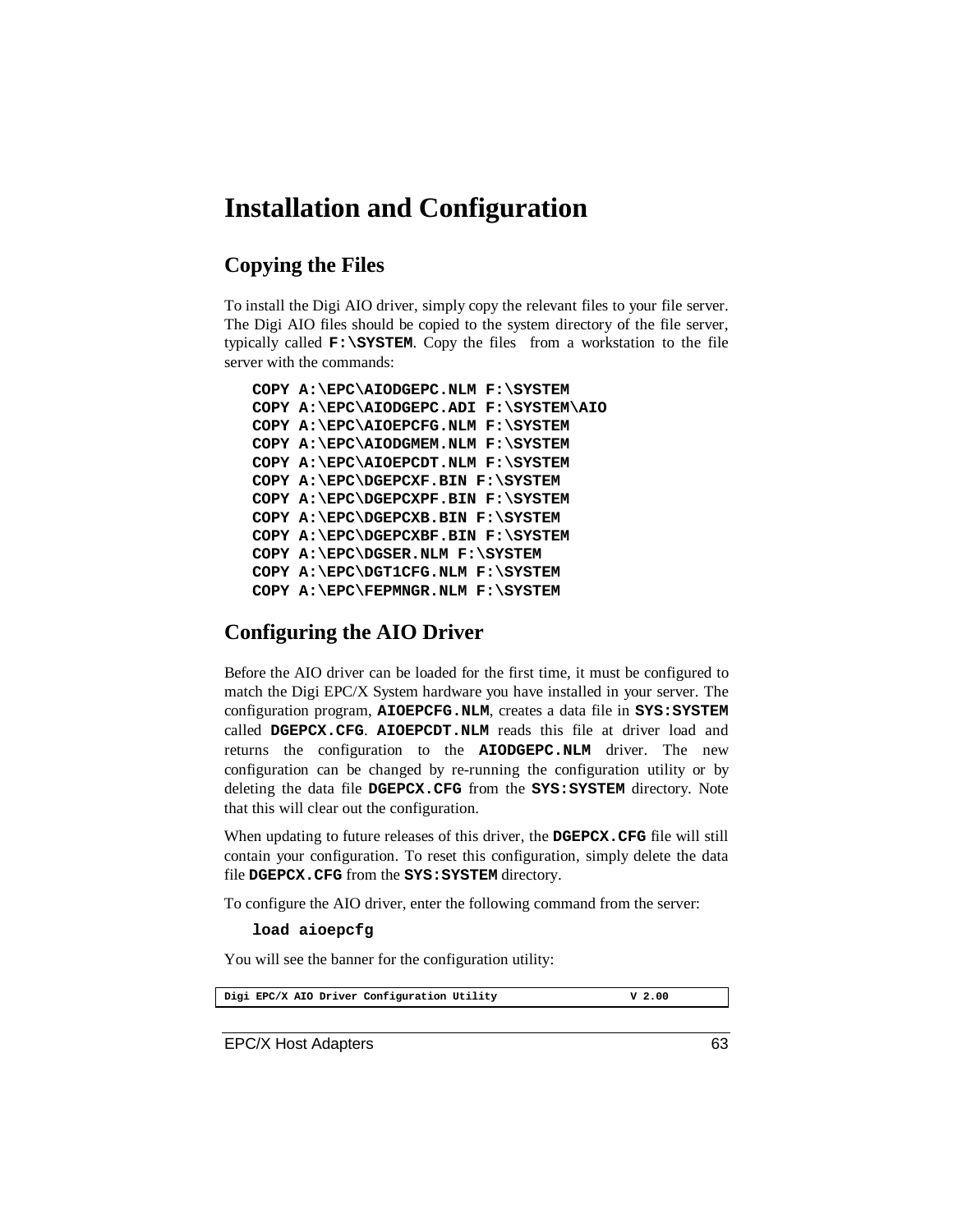Below the banner, the current driver configuration will be displayed. On ISA and EISA servers, the configuration fields will be empty, as shown below:

| Digi EPC/X Driver Configuration      |          |          |        |      |          |  |  |  |
|--------------------------------------|----------|----------|--------|------|----------|--|--|--|
| Brd Type                             | I/O Addr | Mem Addr | #Concs | Brd# | Brd Name |  |  |  |
| AIODGEPC.NLM configured for 0 Boards |          |          |        |      |          |  |  |  |

Below the configuration display a box will appear listing the available configuration options:

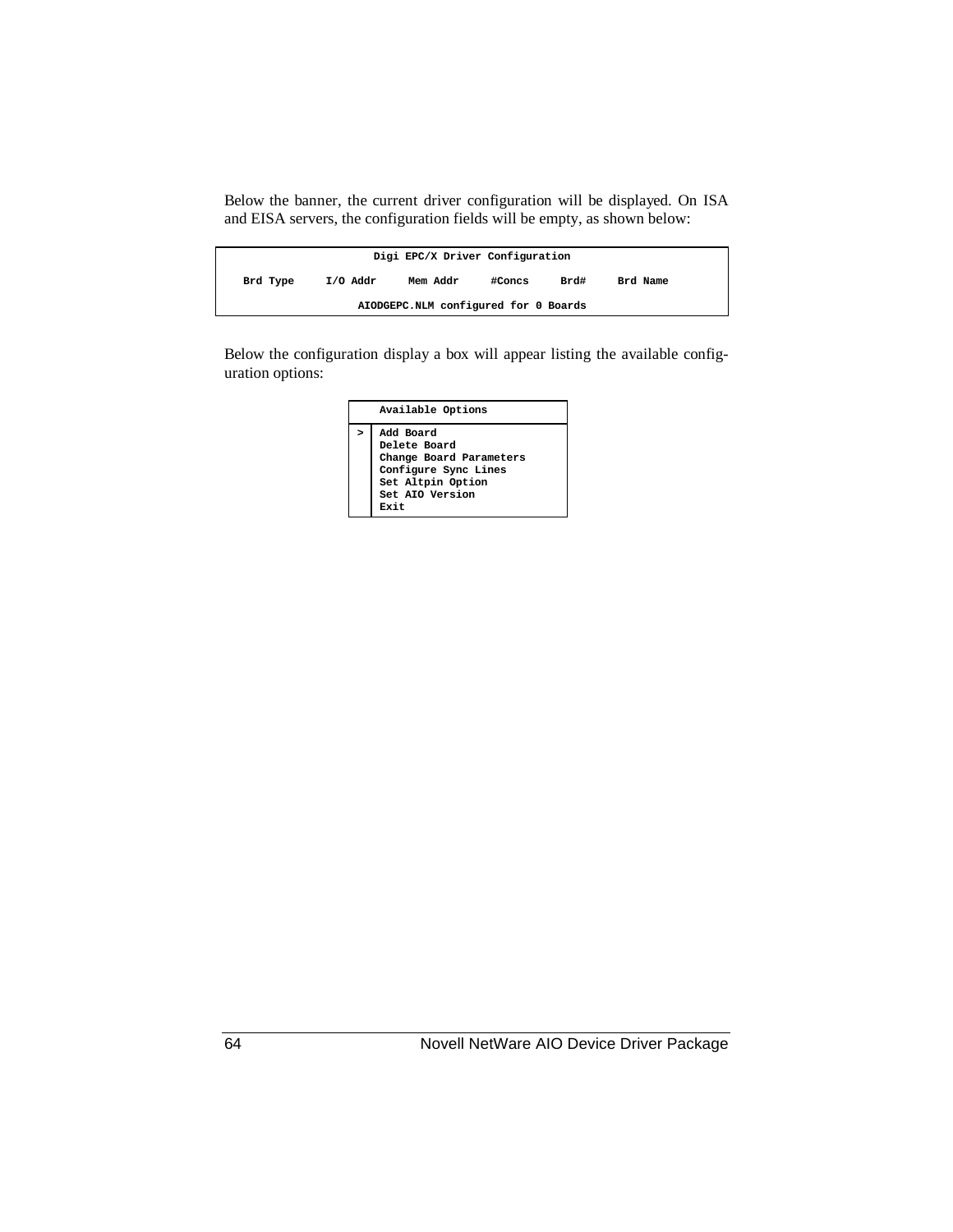### **Adding Boards**

**1.** To add an ISA or EISA host adapter to the configuration, use the up and down arrow keys to position the pointer next to "Add Board" and press <Enter>. The configuration program will put up a series of menus requesting information about the host adapter and synchronous line configuration. These are the same menus that come up if you select "Change Board Parameters" and "Configure Sync Lines" from the main "Available Options" menu.

To add a PCI host adapter to the configuration, use the up and down arrow keys to position the pointer next to "Add Board" and press <Enter>. Once "PCI EPC/X Host Adapter(s)" has been selected, the configuration program will search the system for all PCI EPC/X host adapters. When a board is found, proceed to step 4 (I/O and memory options are configured automatically).

#### **2. I/O Options**

#### *(ISA Host Adapters)*

You will first be asked to specify the board's I/O port address (as set on the board's DIP switches):

| I/O Options |             |  |  |  |  |  |  |  |
|-------------|-------------|--|--|--|--|--|--|--|
| >           | Port 108h   |  |  |  |  |  |  |  |
|             | Port 118h   |  |  |  |  |  |  |  |
|             | Port 128h   |  |  |  |  |  |  |  |
|             | Port $208h$ |  |  |  |  |  |  |  |
|             | Port $228h$ |  |  |  |  |  |  |  |
|             | Port 308h   |  |  |  |  |  |  |  |
|             | Port 328h   |  |  |  |  |  |  |  |

If you are installing an ISA host adapter in an EISA server, you will also be asked for the number of the slot in which the board resides.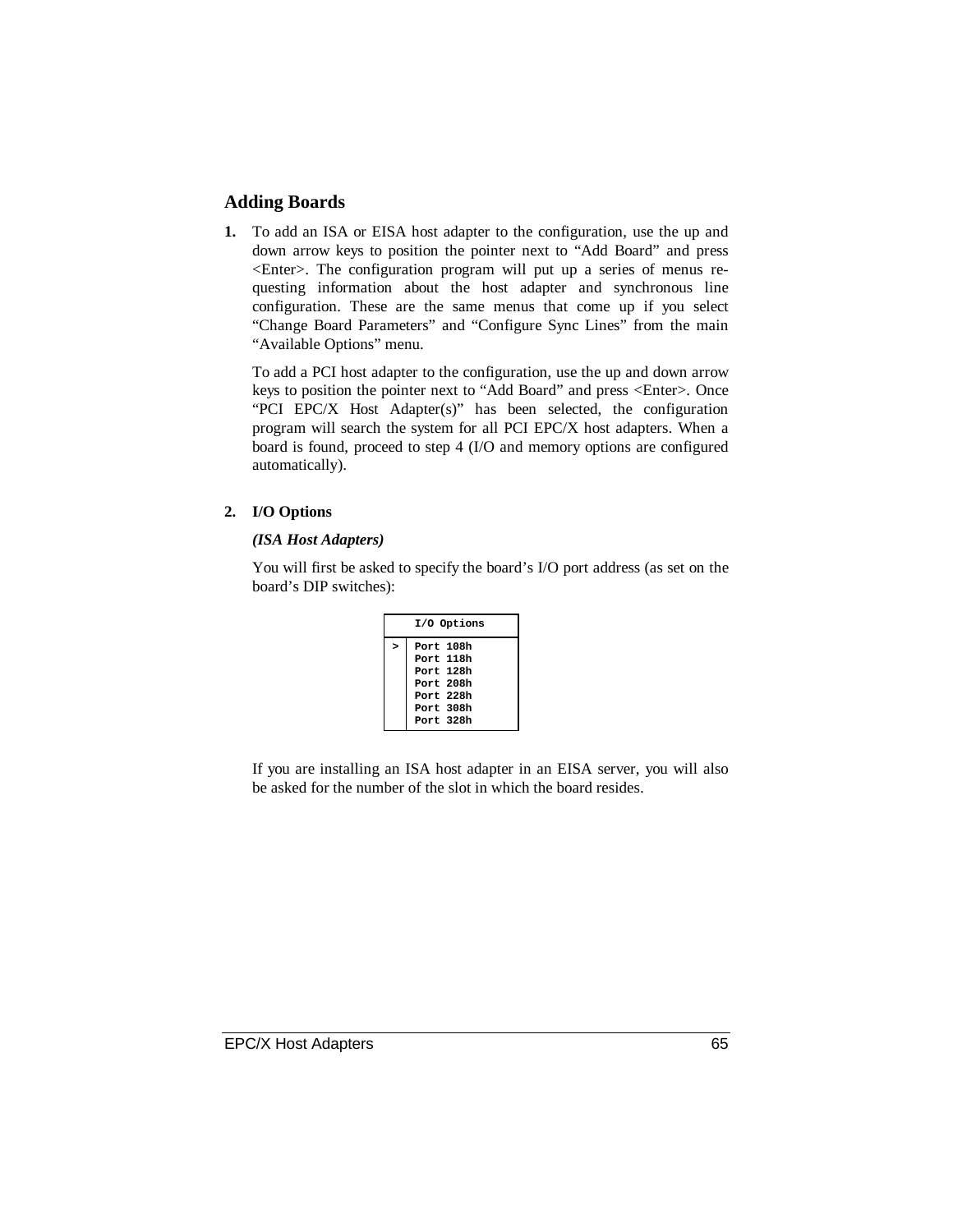#### *(EISA Host Adapters)*

You will now be asked to specify the board's slot number:

|   | I/O Options                                                                      |
|---|----------------------------------------------------------------------------------|
| > | Slot 1<br>$S1$ ot $2$<br>$S1$ ot $3$<br>$S1$ ot 4<br>Slot 5<br>Slot <sub>6</sub> |
|   | Slot 7<br>$S1$ ot 8                                                              |

#### **3. Memory Options (ISA and EISA)**

Now you will be asked to select a starting address for the board's shared memory. Multiple EPC/X host adapters may use the same starting address. Note that while there are 14 address options, many of these will be unavailable due to other memory and peripheral considerations. The addresses most likely to be available are 0D8000h and 0D0000h.

|   | Memory Options |
|---|----------------|
| 5 | 080000h        |
|   | 088000h        |
|   | 090000h        |
|   | 098000b        |
|   | 040000h        |
|   | 0A8000h        |
|   | 0B0000h        |
|   | 0B8000h        |
|   | 0C0000h        |
|   | 0C8000h        |
|   | 0D0000h        |
|   | 0D8000h        |
|   | 0E0000h        |
|   | 0E8000h        |
|   |                |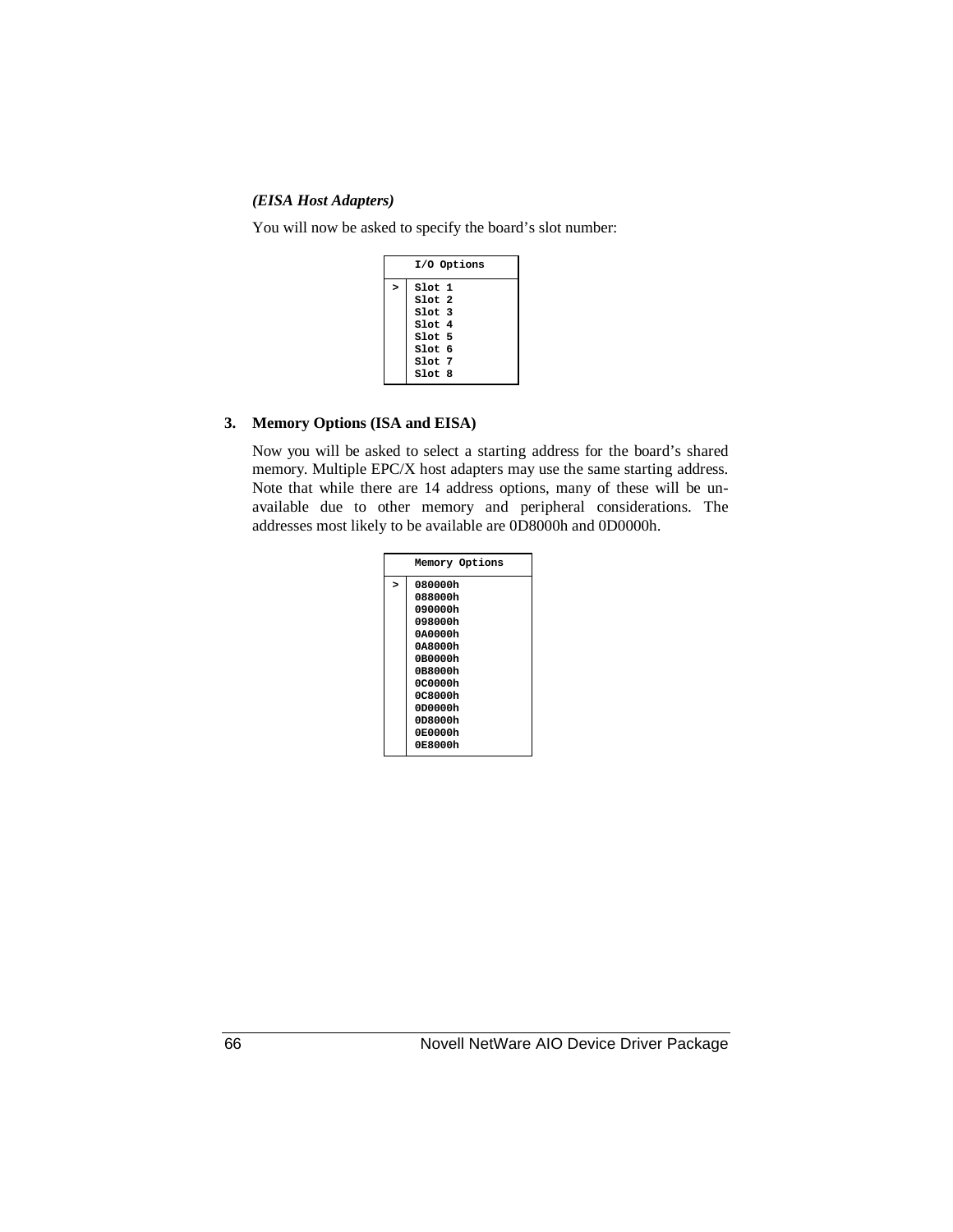#### **4. Host Adapter Sync Line Configuration**

Now you need to set up the host adapter's synchronous line parameters. These include the wiring mode (4 or 8 wire), Transmit Clock mode (Internal or External) and the baud rate. You will see the following:

|      |          |          |       |                     | EPC/X Host Adapter Sync Line Configuration |  |
|------|----------|----------|-------|---------------------|--------------------------------------------|--|
| Line | Mode     | TX Clock | Speed | Modem               | Concentrators                              |  |
|      | > 8-Wire | Internal | 10.0M | N/A                 |                                            |  |
| 2    | 8-Wire   | Internal | 10.0M | N/A                 |                                            |  |
|      |          |          |       | <esc> to Quit</esc> |                                            |  |

#### **4a. Wiring Mode**

To change the wiring mode, use the arrow keys to place the pointer next to the wiring mode you wish to change, then press <Enter>. For maximum throughput under moderate to heavy loads, 8-Wire mode is recommended. If the concentrators are to be located at a remote site and connected to the host adapter via high-speed synchronous modems, 8-Wire mode is required.

#### **4b. Transmit Clock Mode**

To change the Transmit Clock mode, use the arrow keys to place the pointer next to the TX Clock mode you wish to change, then press <Enter>. Select Internal for local (hard-wired) concentrators, and External for remote concentrators (connected via high-speed synchronous modems).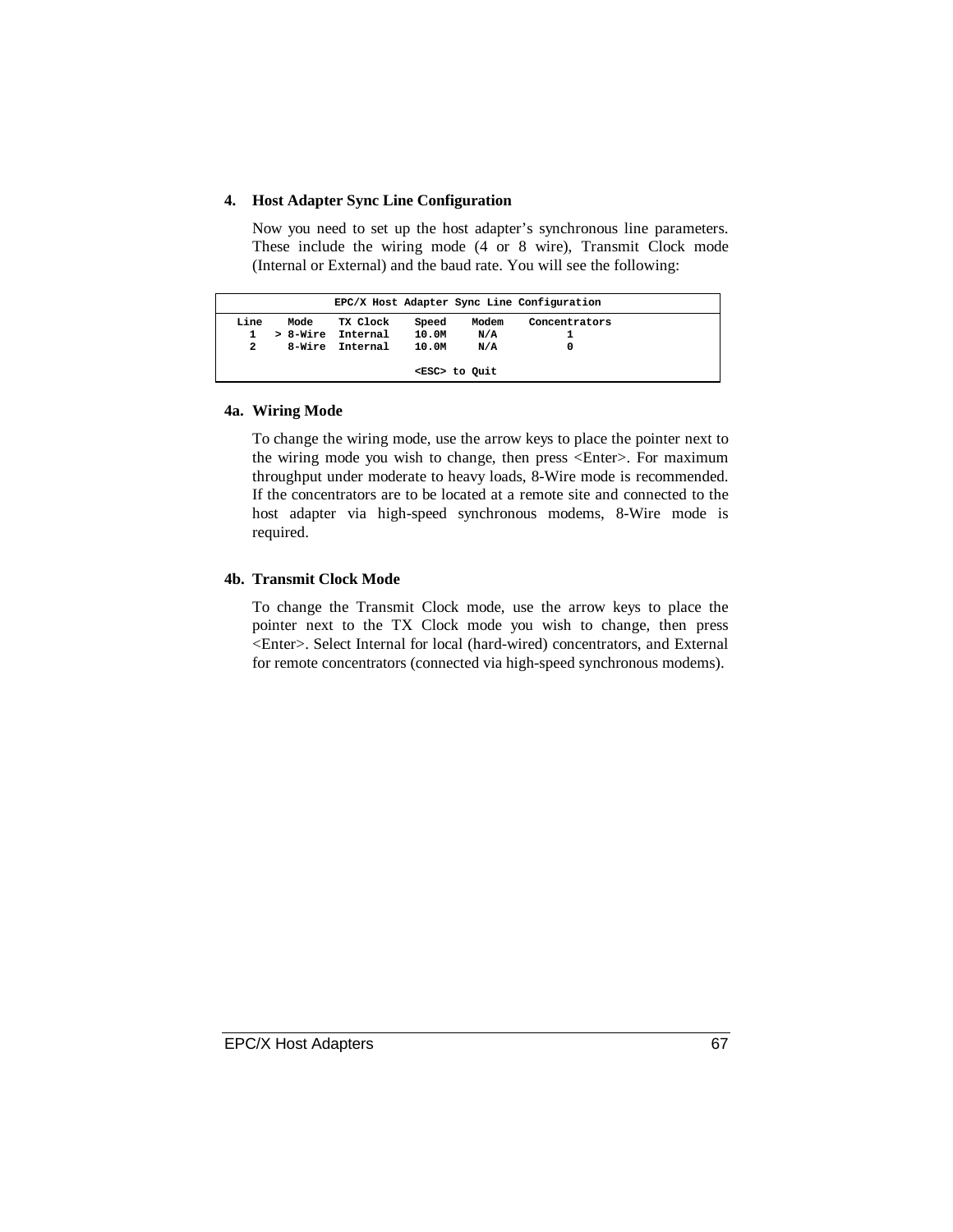#### **4c. Line Speed Selection**

Now choose the baud rate for the synchronous lines. Use the arrow keys to place the pointer next to the Line Speed you wish to change, then press <Enter>. If you chose 8-Wire, Internal clocking above, and *all* concentrators on the line are EPC/CON-16 concentrators, the recommended Line Speed is 10.0 megabaud ("10.0M"). If you chose 4-Wire, Internal clocking, the maximum baud rate is 460K. If you are using high-speed synchronous modems to connect to remote concentrators, use the fastest baud rate supported by your modems. *If you have any C/CON-16 or C/CON-8 concentrators on the line, the maximum line speed is 1.2M.*

| Select Line Speed |  |
|-------------------|--|
| 2400              |  |
| 4800              |  |
| 9600              |  |
| 19.2K             |  |
| 38.4K             |  |
| 57.6K             |  |
| 76.8K             |  |
| 115K              |  |
| 230K              |  |
| 460K              |  |
| 920K              |  |
| 1.2M              |  |
| 1.8M              |  |
| 2.4M              |  |
| 3.6M              |  |
| 7.3M              |  |
| 10.0M             |  |

#### **4d. Number of Concentrators**

Now specify the number of concentrators connected to each line of the host adapter. You can have up to 8 concentrators on a line, but the total number (on both lines) must not exceed 14. If EBI (PORTS) modules are connected to any of the concentrators, the combined number of ports on both sync lines must not exceed 224. Use the arrow keys to position the pointer next to the "Concentrators" option and press <Enter>. You will see:

| Concentrators |                                                                                                                                                                        |  |  |  |  |  |
|---------------|------------------------------------------------------------------------------------------------------------------------------------------------------------------------|--|--|--|--|--|
| >             | 0 Concentrators<br>1 Concentrator<br>2 Concentrators<br>3 Concentrators<br>4 Concentrators<br>5 Concentrators<br>6 Concentrators<br>7 Concentrators<br>8 Concentrators |  |  |  |  |  |

Use the arrow keys to select the appropriate number and press <Enter>.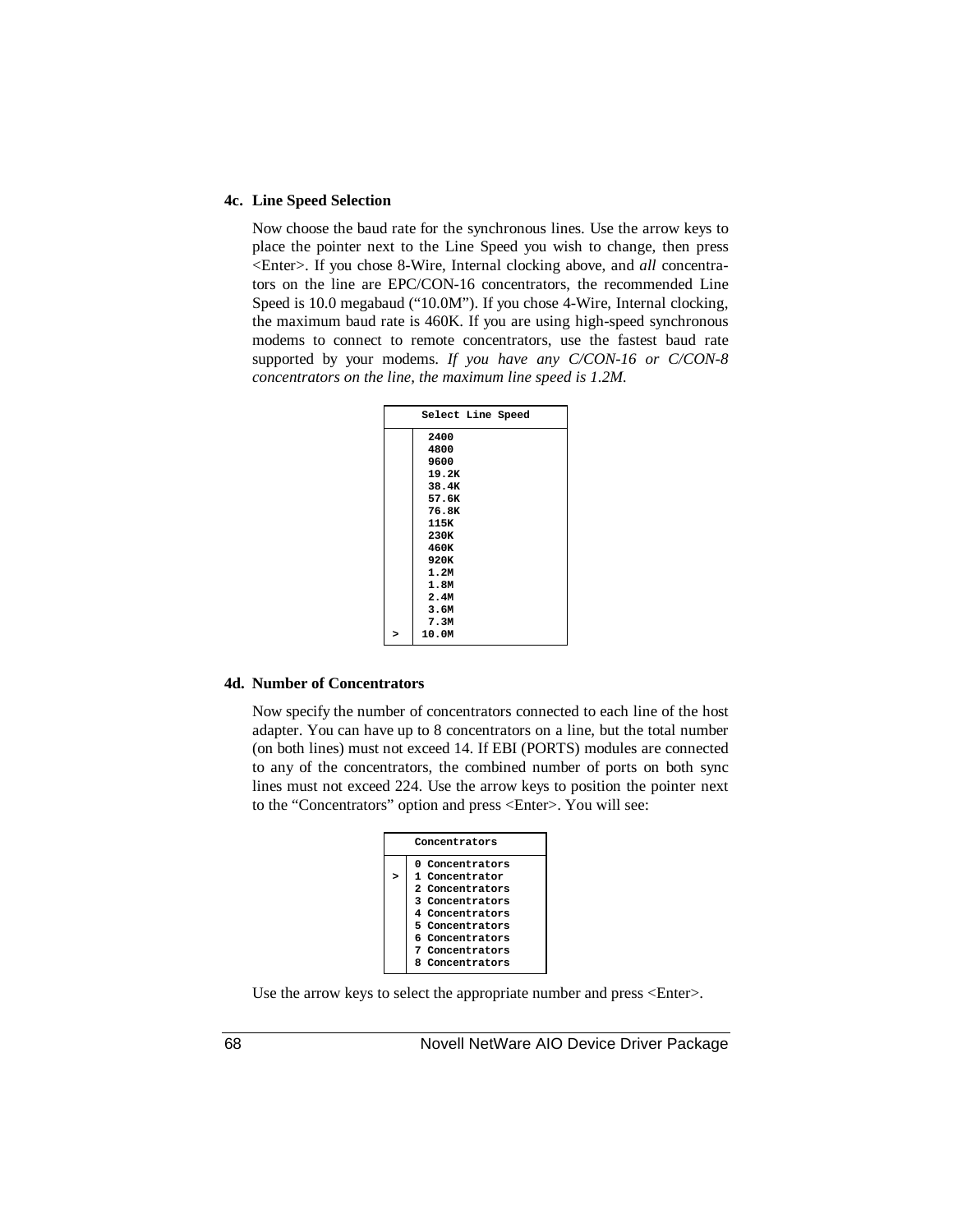#### **5. Concentrator Sync Line Configuration**

Once you've set the number of concentrators on a sync line, you will be asked to set up each concentrator's sync line parameters (this will not affect the sync line parameters you set for the host adapter unless you specify a C/CON-16 concentrator on a line whose speed is greater than 1.2M). You will see a screen similar to the following:

| EPC/X Concentrator Sync Line Configuration |                  |               |       |       |                  |       |
|--------------------------------------------|------------------|---------------|-------|-------|------------------|-------|
|                                            | Speed            | Type          | Ports | EBI 1 | EBI <sub>2</sub> | EBI 3 |
|                                            | Conc $1 > 10.0M$ | EPC/CON       | 16    | 0     | 0                | 0     |
| Conc. $2$                                  |                  | 10.0M EPC/CON | 16    | 0     | 0                | 0     |
| Conc. $3$                                  | 10.0M            | EPC/CON       | 16    | 0     | 0                | 0     |
| Conc. $4$                                  | 10.0M            | EPC/CON       | 16    | 0     | 0                | 0     |
| <esc> to Quit</esc>                        |                  |               |       |       |                  |       |

#### **5a. Line Speed Selection**

By default, all concentrators will be assigned the maximum line speed for their wiring mode (10.0 megabaud for 8-wire and 460K for 4-wire), except the last concentrator in the daisy chain, which will be set for the same line speed as the host adapter line to which the concentrators are attached. Under normal circumstances, this setting should not be changed (changing the line speed will degrade the performance of all concentrators connected to this host adapter synchronous line).

#### **5b. Concentrator Type Selection**

EPC/CON-16, C/CON-16, C/CON-8 concentrators and T1 Modem Banks can be connected to the EPC/X host adapter. The Type setting defaults to EPC/CON. If a C/CON concentrator is installed on the line, then set the appropriate concentrator's type to C/CON. Doing this will change the Line Speed to 1.2M (the maximum speed for a C/CON concentrator).

#### **5c. EBI Modules**

EBI (Extended Bus Interface) modules include PORTS/16em, PORTS/8em, PORTS/8emp, Modem/8em and Modem/4em modules.

If EBI modules are connected to an EPC/CON-16 concentrator, you must configure the EBI 1, EBI 2 and EBI 3 settings appropriately. Use the arrow keys to position the pointer next to the EBI module you wish to configure and press <Enter>. Select the type of EBI module from the displayed list. To remove an EBI module, select None.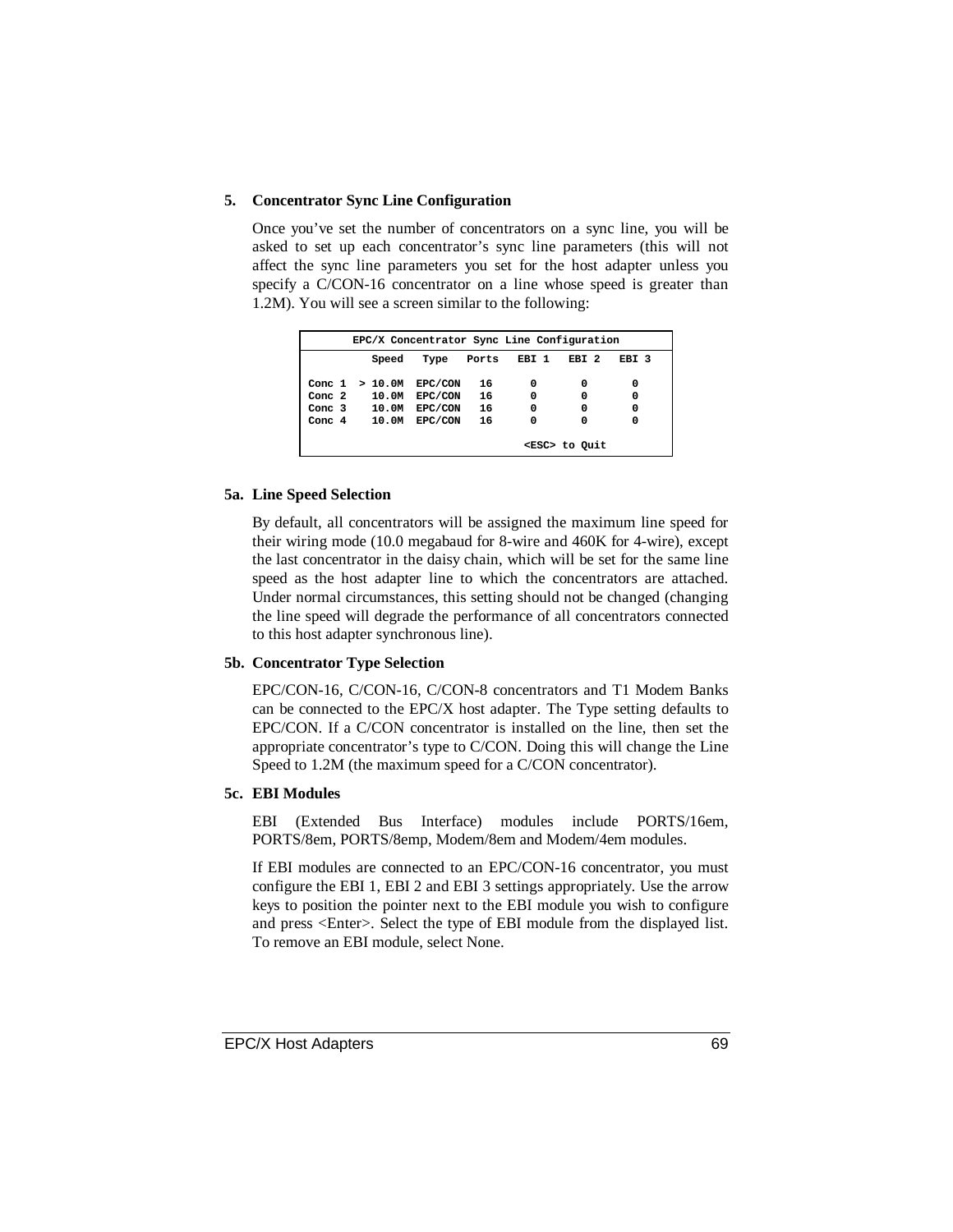#### **6. Changing the EPC/X Host Adapter's Name**

You will now be given the opportunity to change the name of the host adapter. By default, host adapters are named "DigiEPC0" through "DigiEPC3". You will see:

| Change EPC/X Host Adapter Name         |  |
|----------------------------------------|--|
| Current Name : DigiEPC0                |  |
| Enter New Name :                       |  |
| <enter> to Accept Current Name</enter> |  |

To keep the default name, simply press <Enter>.

This completes the procedure for adding host adapters to the configuration.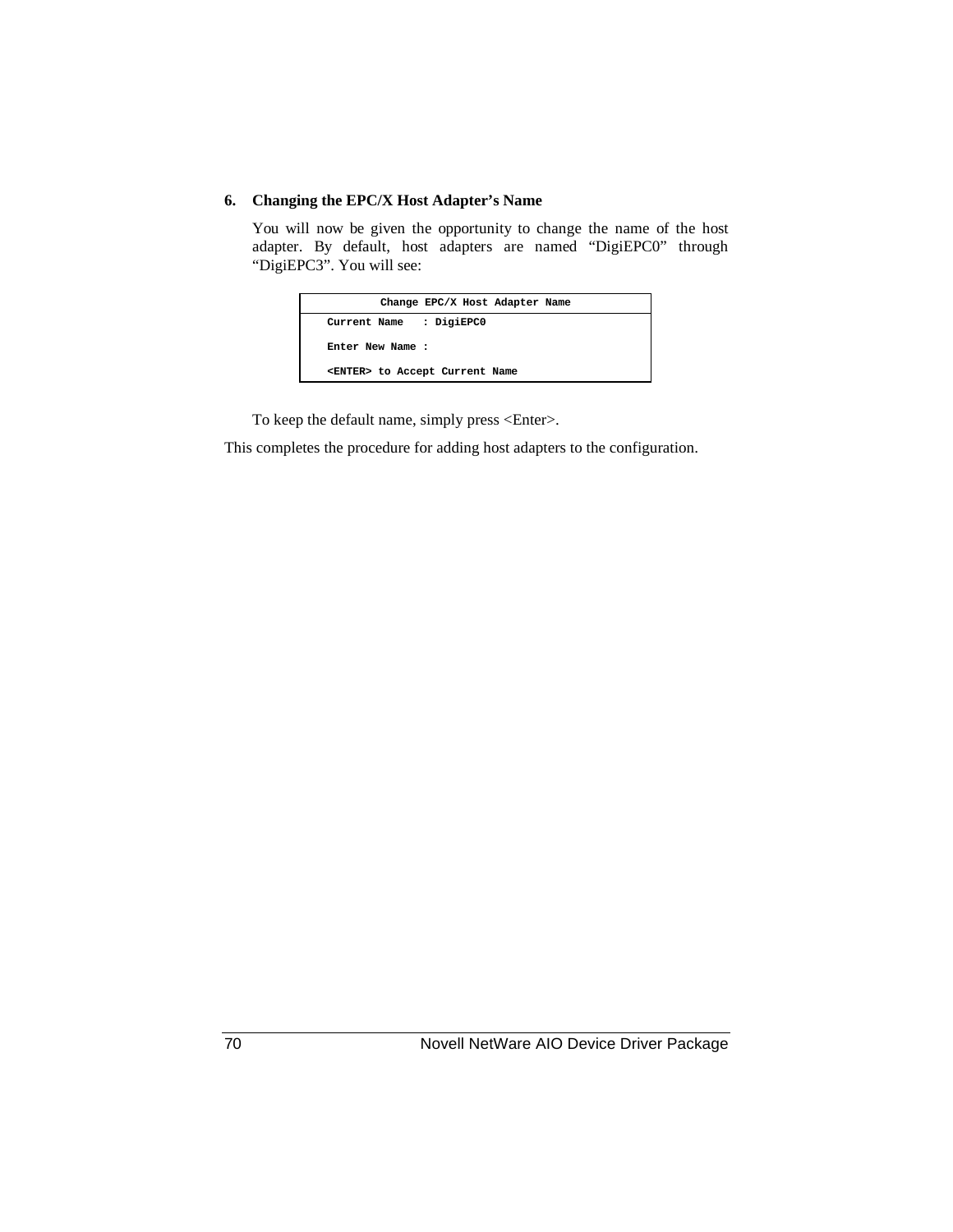### **Removing Boards**

To remove an ISA, EISA or PCI host adapter from the configuration, select "Delete Board" from the main ("Available Options") menu. Then, in the Driver Configuration box, move the pointer to the board you wish to remove, and press <Enter>.

| Digi Driver Configuration              |                                     |                               |             |                          |                                  |  |
|----------------------------------------|-------------------------------------|-------------------------------|-------------|--------------------------|----------------------------------|--|
| Brd Type                               | $I/O$ Addr                          | Mem Addr                      | #Concs      | Brd#                     | Brd Name                         |  |
| <b>ISA</b><br><b>ISA</b><br><b>ISA</b> | Port 108h<br>Port 118h<br>Port 208h | 0D8000h<br>0D8000h<br>0D8000h | 8<br>8<br>8 | 0<br>1<br>$\overline{a}$ | DigiEPC0<br>DigiEPC1<br>DigiEPC2 |  |
| <b>ISA</b>                             | Port 218h                           | 0D8000h                       | 8           | 3                        | DigiEPC3                         |  |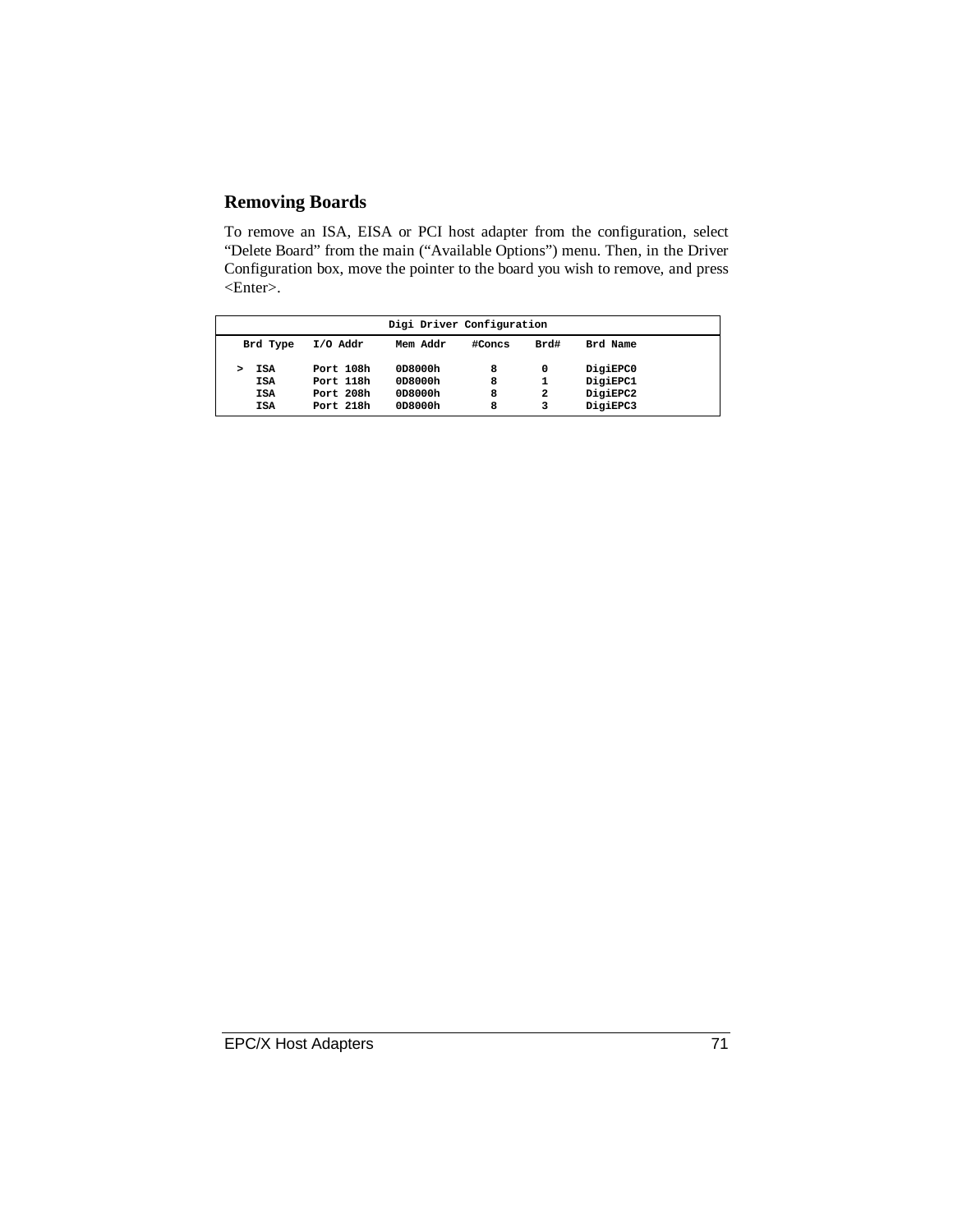#### **Enabling and Disabling the AltPin Feature**

This feature internally swaps the signals DCD (Data Carrier Detect) and DSR (Data Set Ready). This is useful for concentrator models that are equipped with RJ-45 modular jacks for the serial connections. The DCD signal is normally on pin 10 of the RJ-45 jack, which makes it inaccessible to 8-pin RJ-45 plugs.

When the AltPin feature is enabled, pin 2 of the 10-pin RJ-45 connector will be interpreted by the driver as the DCD signal. This corresponds to pin 1 of an 8 pin RJ-45 connector. Pin 10 then becomes DSR. Be sure that your cabling reflects this configuration.

To configure the AIO driver to use the alternate pin assignments, select "Set AltPin Option" from the main ("Available Options") menu, then select the board from the Driver Configuration box:

| Digi Driver Configuration |           |          |        |      |          |  |
|---------------------------|-----------|----------|--------|------|----------|--|
| Brd Type                  | I/O Addr  | Mem Addr | #Concs | Brd# | Brd Name |  |
| > ISA                     | Port 108h | 0D8000h  | 8      | 0    | DigiEPC0 |  |
| <b>ISA</b>                | Port 118h | 0D8000h  | 8      | 1    | DigiEPC1 |  |
| <b>ISA</b>                | Port 208h | 0D8000h  | 8      | 2    | DigiEPC2 |  |
| <b>ISA</b>                | Port 218h | 0D8000h  | 8      | 3    | DigiEPC3 |  |

Now you will be shown a list of the concentrators attached to that host adapter. Choose the concentrator you wish to configure for AltPin by positioning the pointer and press <Enter>.

|      |              | Select C/X Concentrator for AltPin Configuration |  |
|------|--------------|--------------------------------------------------|--|
| Line | Concentrator | AltPin                                           |  |
|      |              | Disabled                                         |  |
|      | 2            | Disabled                                         |  |
|      | 3            | Disabled                                         |  |
|      | 4            | Disabled                                         |  |
| 2    | 5            | Disabled                                         |  |
| 2    | 6            | Disabled                                         |  |
| 2    | 7            | Disabled                                         |  |
| 2    | 8            | Disabled                                         |  |

Enabling or disabling AltPin affects all ports on the specified concentrator.



AltPin must be disabled for T1 Modem Bank devices.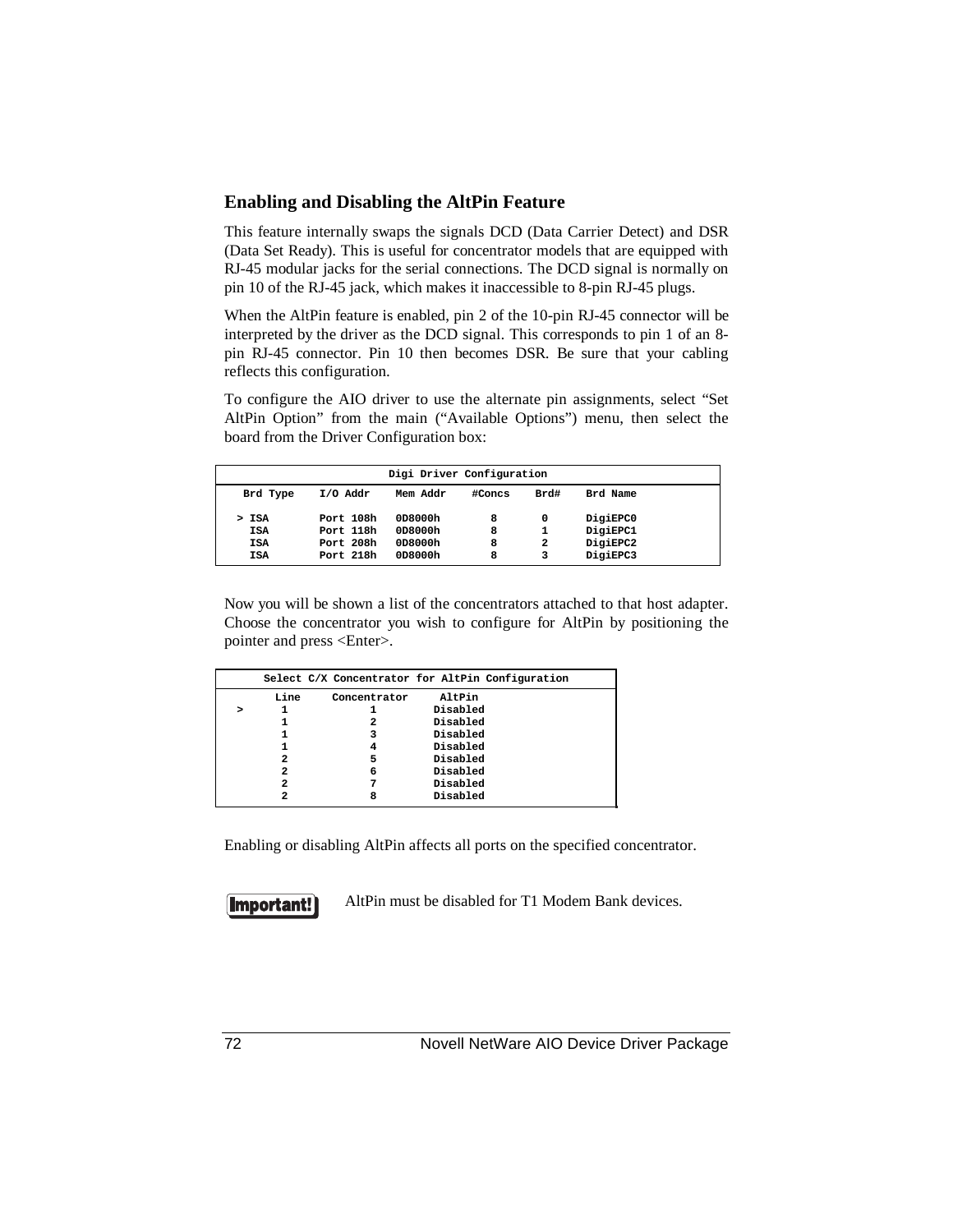#### **Selecting the AIO Version**

The AIO driver needs to be configured to specify what method is to be used for numbering boards. In AIO versions 1.02 and earlier, board numbers were assigned sequentially in the order in which the boards were added to the configuration. In versions 1.03 and later, the board numbers are dependent upon the I/O port addresses (Port  $108 =$  Board 0, Port  $118 =$  Board 1, etc.), and therefore may not appear in sequential order in the Driver Configuration box.

The Digi AIO driver may be configured to use either numbering style. From the main ("Available Options") menu, select "Set AIO Version". You will see the following menu:

| AIO Version: V1.02 |                                      |  |
|--------------------|--------------------------------------|--|
|                    | V1.02 and earlier<br>V1.03 and later |  |

Move the pointer to the appropriate line and press <Enter>.



It is recommended that you choose the  $1<sup>st</sup>$  option, V1.02 and earlier, so the boards are numbered sequentially.

The V1.02 option should also be selected if you are running Cheyenne FaxServe, which requires ports to be numbered sequentially.



This parameter does not specify to the version of AIO that you are running. It specifies the style of port numbering to be used.

#### **Saving the Configuration**

Once all parameters have been set as desired, select "Exit" from the main ("Available Options") menu. When asked if you want to save the configuration, answer "**Y**" to save the changes, or "**N**" to leave the driver unchanged.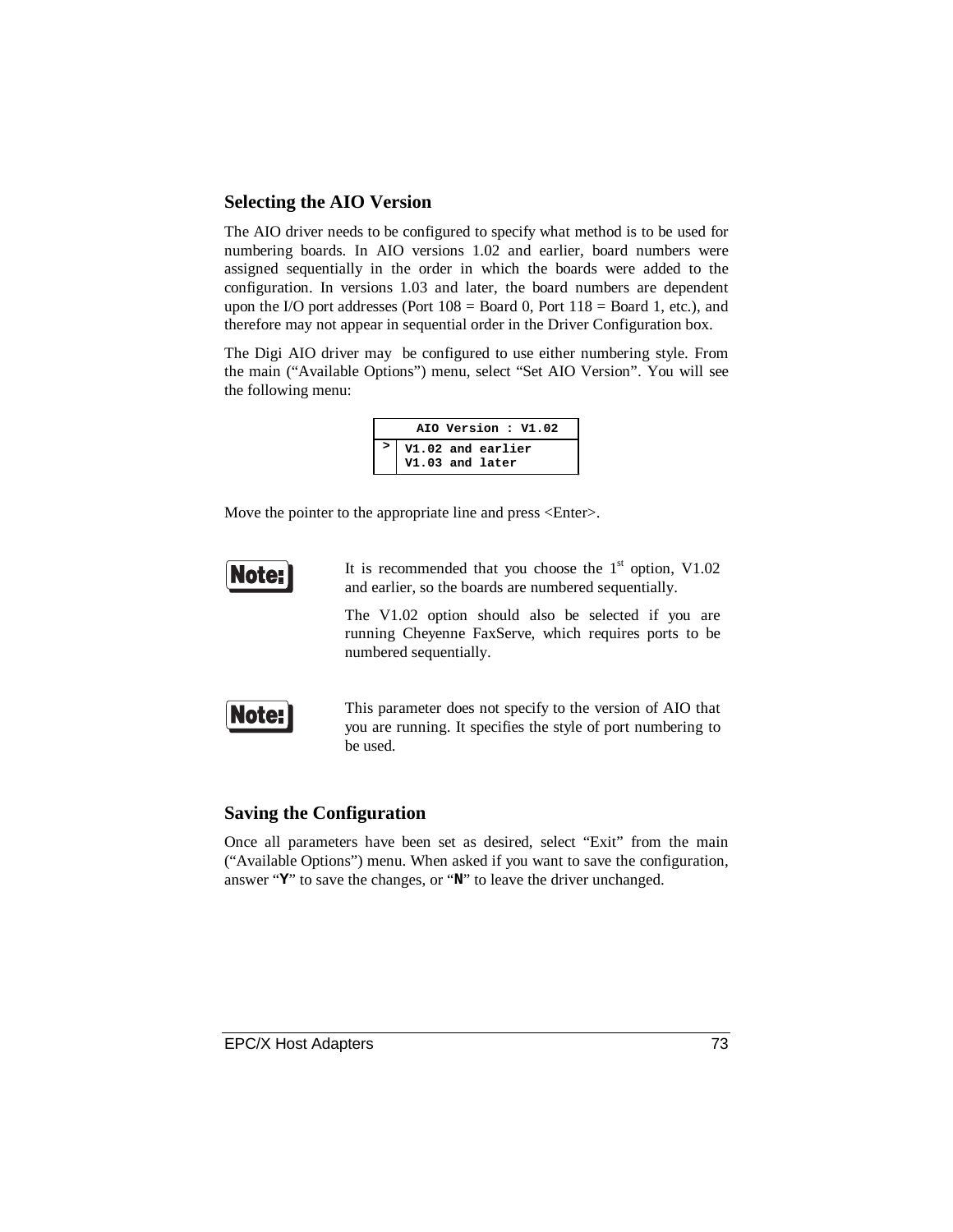### **Loading the AIO Driver**

To load the configured AIO driver, enter the following command on the server's console:

#### **load aiodgepc**

Upon successfully loading the driver, the following banner message (or similar) will appear:

**NetWare AIO Digi EPC/X Driver Version 2.00 May 20, 1996 Copyright 1996, Digi International Inc. All rights reserved.**

**Board 0 : Port 208, Mem D0000 - Initialized successfully.**

The driver is now ready for use.

### **Changing the AIO Driver's Configuration**

To reconfigure the AIO driver, enter the following command on the server's console:

#### **load aioepcfg**

You will be shown the current configuration, and the "Available Options" menu. Make the desired changes (the various menus are described in the preceding pages of this manual) and save the new configuration.

If you wish to reset the configuration to default values, delete the data file **DGEPCX.CFG** from the **SYS:SYSTEM** directory.

### **T1 Modem Bank Configuration**

To configure any T1 Modem Banks installed in the EPC/X system, load the device driver (**aiodgepc.nlm**), then load **dgt1cfg.nlm** (or run Quick Manager on a Windows NT workstation or server). Please refer to the Digi T1 Modem Bank documentation for more information.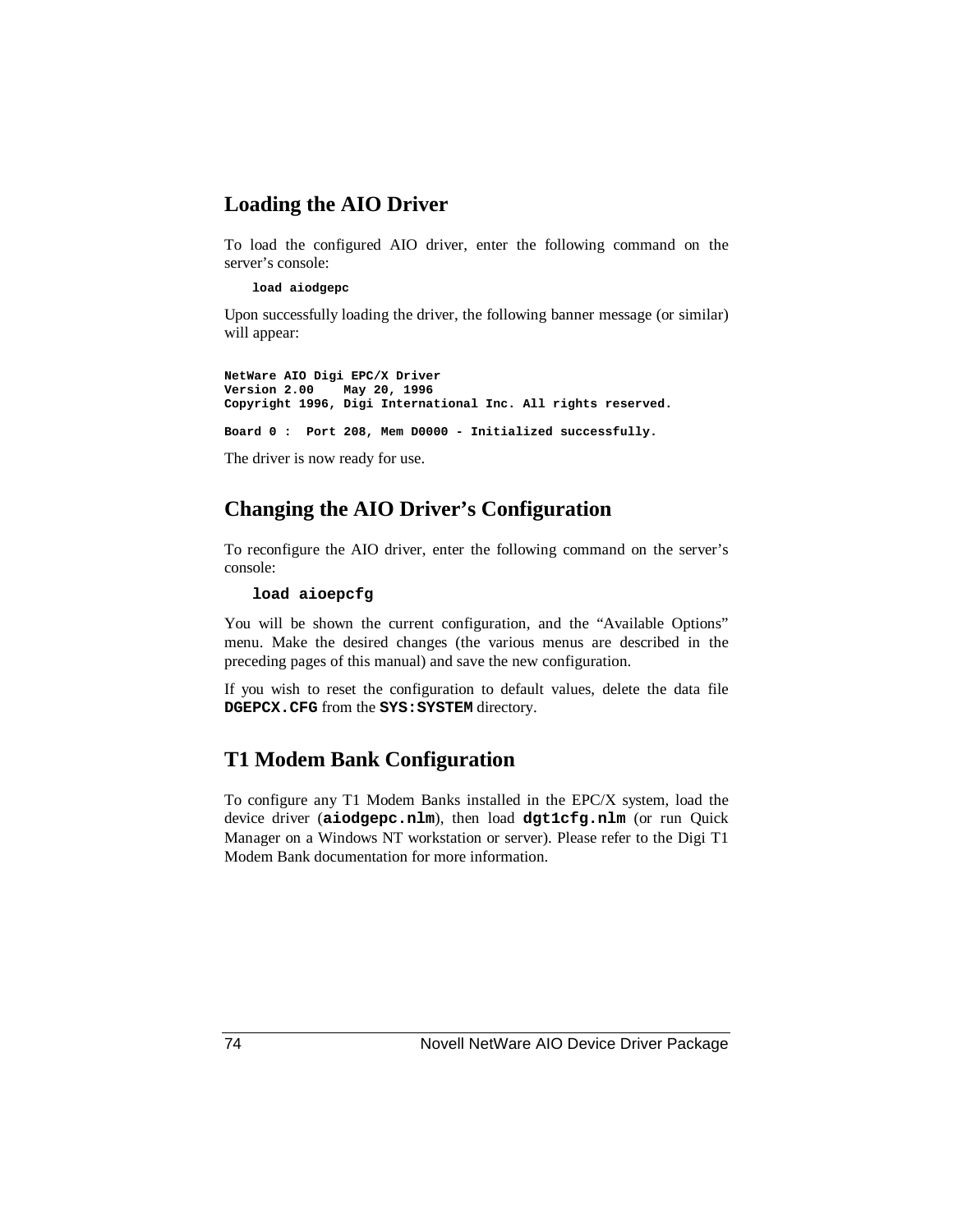## **Error Messages**

If there is a problem with the installation, one or more of the following error messages may appear after you load the driver.

**\*Error: This machine has a Micro Channel bus. Please use AIODGMEP.NLM.**

This device driver does not support Micro Channel adapters. The correct driver for Micro Channel adapters is **AIODGMEP.NLM**.

**\*Error: Error Registering rfc-1406 for SNMP.**

A problem was encountered while attempting to register the standard dsx1 MIB. Non fatal error.

**\*Error: Error Registering DigiT1E1 MIB for SNMP.**

The Digi specific MIB could not be registered. Management of this device with Quick Manager will not be possible. Non fatal error.

#### **\*Error: Error Registering rfc-1659 for SNMP.**

A problem was encountered while attempting to register the standard EIA-232 MIB. Non fatal error.

**\*Error: Driver Already Loaded.**

This message will appear if the driver is presently loaded. To reload the driver you must first unload the present memory copy of the driver by entering **unload aiodgepc** at the server console. Then you may reload the driver.

**\*Error: Driver Configured for 0 Boards. Configure Driver with AIOEPCFG.NLM.**

This message indicates that the driver is configured for 0 boards. You must **load aioepcfg** to configure the driver to support at least one board.

**\*Error: AllocateIOResourceTag failed. \*Error: Allocate Resource Tag failed. \*Error: AllocateAESResourceTag failed. \*Error: Allocation of PortConfig memory failed. \*Error: Allocation of PortStats memory failed.**

These messages indicate that the driver encountered difficulties while trying to obtain resources from AIO. This usually indicates that the system is out of resources. Unload any unnecessary NLMs and reload the driver.

#### **\*Error: AIORegisterDriverA failed (code=xx).**

This message indicates that another driver has already registered the EPC/X hardware type (possibly illegally). Unload other AIO drivers and reload the EPC/X AIO driver.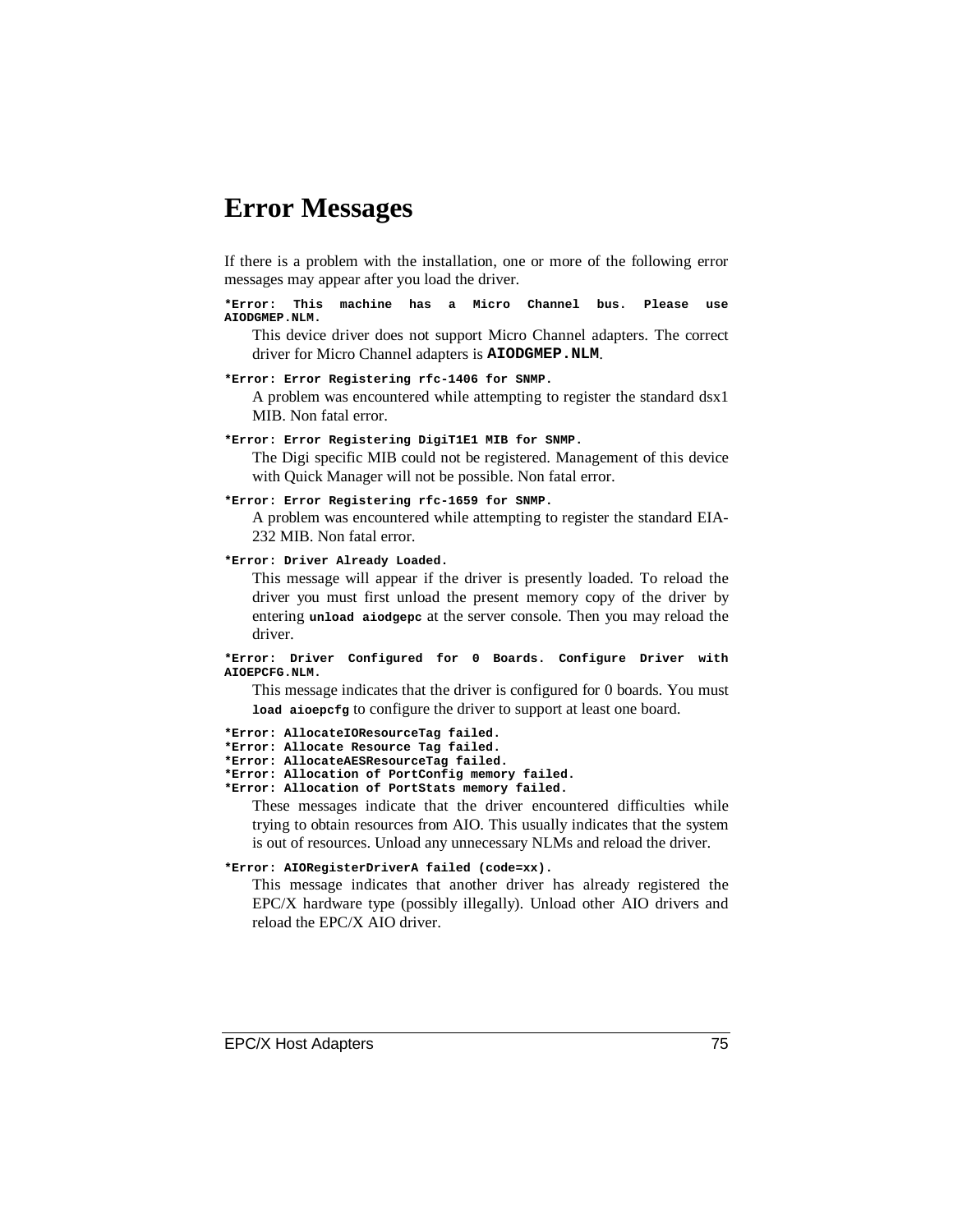**\*Error: No PCI BIOS entry point found.**

This message indicates that a PCI host adapter was configured, but the driver cannot locate the PCI BIOS.

Fatal error.

**Board 0 : Port 208, Mem D0000 - Port 208 not found.**

This message indicates that the driver could not find a board with port 208h. Check to insure that you have specified the correct I/O port or that you have properly configured the board's port address.

**Board 0 : Port 208, Mem D0000 - Hardware Reset fails.** This message indicates that the driver could not place the board into a reset state. This is most likely the result of an I/O port address conflict or a faulty board. Be sure that there are no other I/O ports in your system at the indicated I/O port address.

**Board 0 : Port 208, Mem D0000 - AIORegisterBoard failed (code=xx).** This message indicates that an error occurred while trying to register the board with AIO. This failure is usually the result of no system resources, or a duplicate board number. Check the driver configuration for duplicate board numbers. If none exist, unload unnecessary NLMs to free system resources.

**Board 0 : Port 208, Mem D0000 - Failed Hardware Registration.** This message indicates that an error occurred while trying to register the board's specific hardware addresses with AIO.

The following error messages are usually the result of memory and/or I/O address conflicts with other devices within your system. Insure that no such conflicts exist. If errors persist, your board may be defective.

**Board 0 : Port 208, Mem D0000 - Memory not found error x.** This message indicates that the driver could not find the board's memory. x indicates the number of memory errors found in a 256 byte block.

```
Board 0 : Port 208, Mem D0000 - Memory error x.
```
This message indicates that the driver has found the board's memory, but it appears to be faulty. x indicates the number of errors found in a 256 byte block.

```
Board 0 : Port 208, Mem D0000 - Memory fails disable x.
    This message indicates that the board's memory could not be disabled.
```

```
Board 0 : Port 208, Mem D0000 - Unable to load BIOS file
(\SYSTEM\DGEPCXB.BIN).
```
This message indicates that the specified BIOS file was not able to load properly.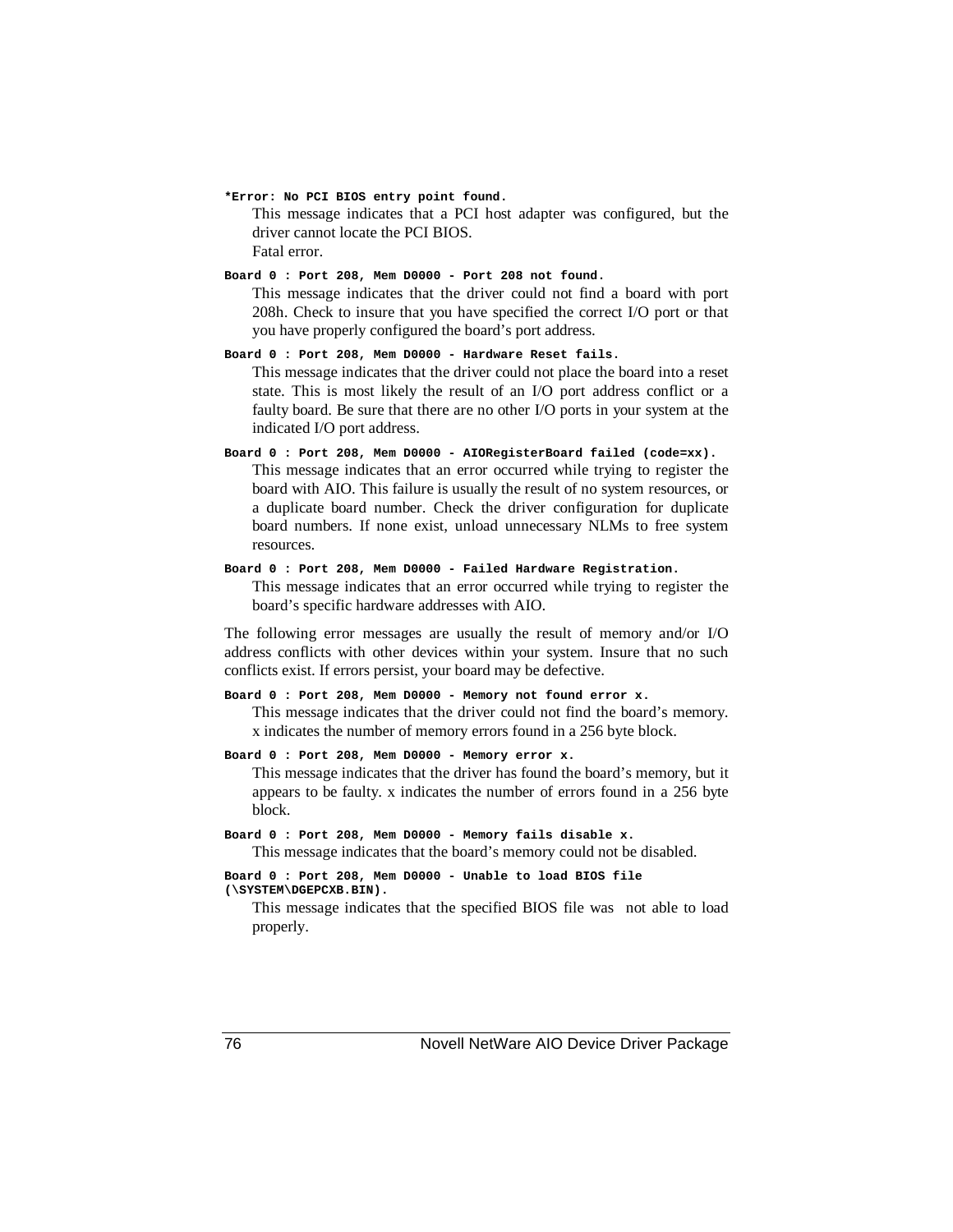**Board 0 : Port 208, Mem D0000 - Unable to load BIOS file (\SYSTEM\DGEPCXPB.BIN).** This message indicates that the specified BIOS file was not able to load properly. **Board 0 : Port 208, Mem D0000 - BIOS fails initialization.** This message indicates that the board's on-board BIOS did not initialize properly. **Board 0 : Port 208, Mem D0000 - NMI Fails during FEPOS execution.** This message indicates a failure during transfer of the on-board operating system code. **Board 0 : Port 208, Mem D0000 - Unable to load FEPOS file (\SYSTEM\DGEPCXF.BIN).** This message indicates that the specified FEP/OS file was not able to load properly. **Board 0 : Port 208, Mem D0000 - Unable to load FEPOS file (\SYSTEM\DGEPCXPF.BIN).** This message indicates that the specified FEP/OS file was not able to load properly. **Board 0 : Port 208, Mem D0000 - FEPOS Fails Initialization.** This message indicates that the on-board operating system did not initialize successfully. **Board 0 : Port 208, Mem D0000 - Command <x> failure during Initialization.** This message indicates that the on-board operating system encountered a failure during initialization of the asynchronous channels.

**Board 0 : Port 208, Mem D0000 - Memory Fails Window Test.** This message indicates that the board fails to window it's memory pages correctly.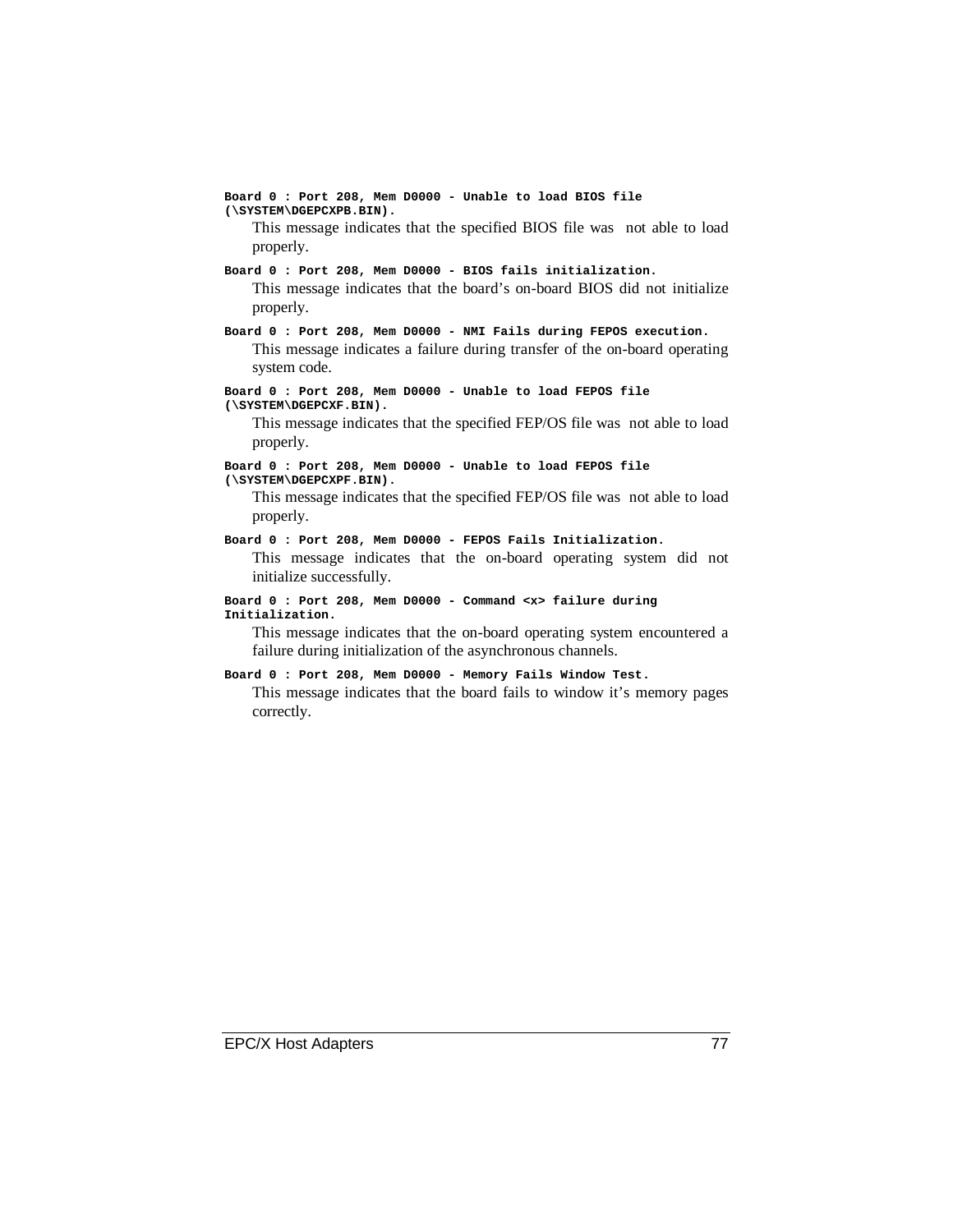# **Avanstar Xp PCI Adapters**

# **Overview**

Digi's support for Novell compatible asynchronous applications is provided through a universal driver conforming to the "AIO" (Asynchronous Input/Output) specification. Use the AIO driver when Digi hardware is being installed in the file server (or machine with run-time NetWare).

AIO drivers are loaded on the file server from the system console (or **RCONSOLE**) command line or the **AUTOEXEC.NCF** file. Installation is simply a matter of copying of the driver files **AIODGAVN.NLM**, and **AIODGAVN.ADI**.

The device driver supports up to eight Avanstar Xp PCI host adapters. Each Avanstar Xp host adapter supports up to sixteen ports, for a total of up to 128 ports per system.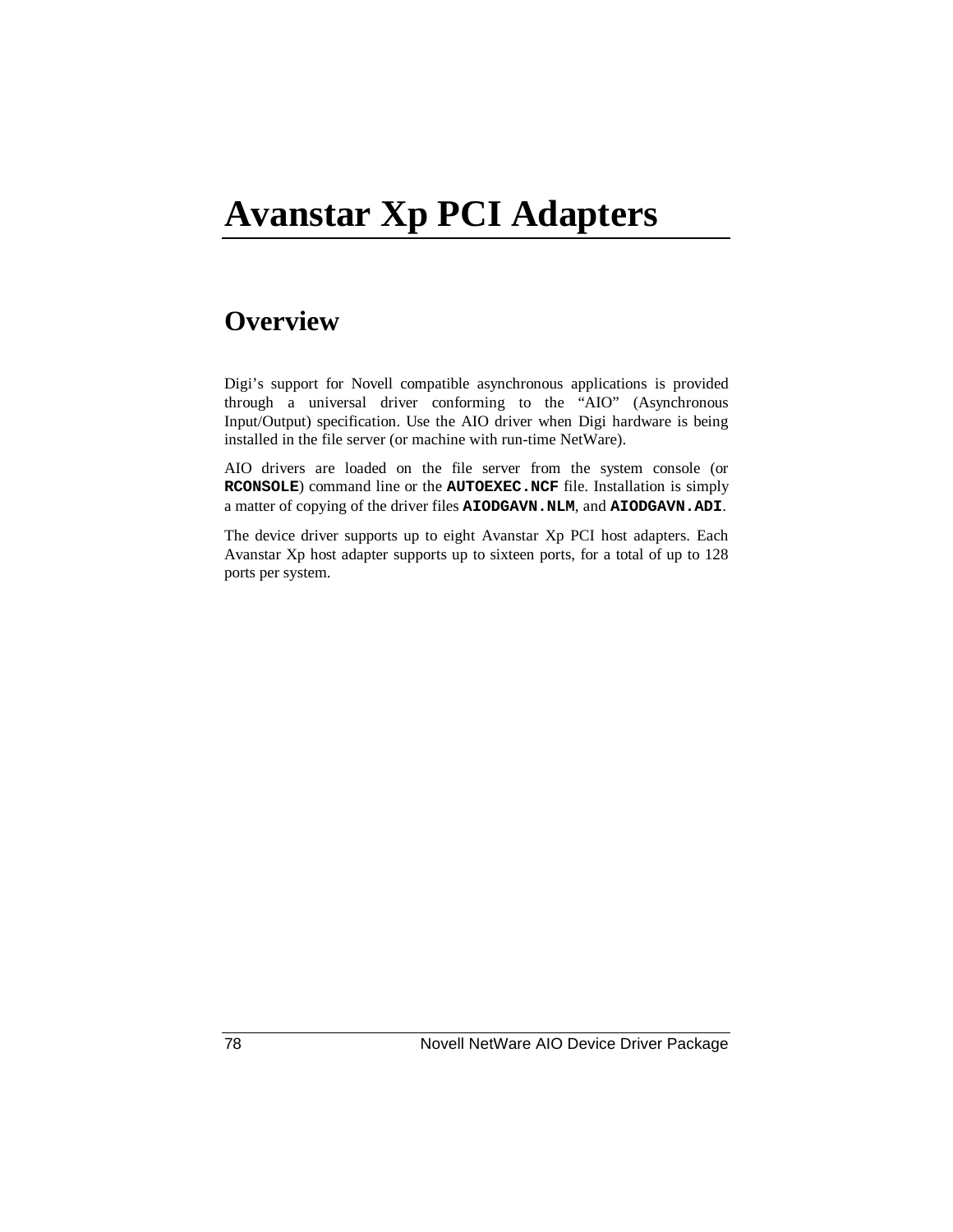# **Installation**

To install the Digi AIO driver, simply copy the relevant files to your file server (although the driver can be loaded from the file server floppy, this will not be a typical way to set-up a system). The Digi AIO driver files (**AIODGAVN.NLM** and **AIODGAVN.ADI**) should be copied to the system directory of the file server, typically called **F:\SYSTEM**. Copy the files from a workstation to the file server with the commands:

```
COPY A:\AVAN\AIODGAVN.NLM F:\SYSTEM
COPY A:\AVAN\AIODGAVN.ADI F:\SYSTEM\AIO
```
### **Loading the Device Driver**

If you are running NetWare Connect 2.0, the driver load command line is configured from within the NetWare Connect Console. See the NetWare Connect 2.0 manual for information on installing AIO device drivers. Note that the **AIODGAVN.NLM** and **AIODGAVN.ADI** files must be in the **SYS:SYSTEM** directory so that Connect 2.0 can select **AIODGAVN.NLM** as a loadable driver.

If you are running NetWare Connect 1.x, you must load the driver by hand. The user supplies information to the driver through a set of command line parameters at load time.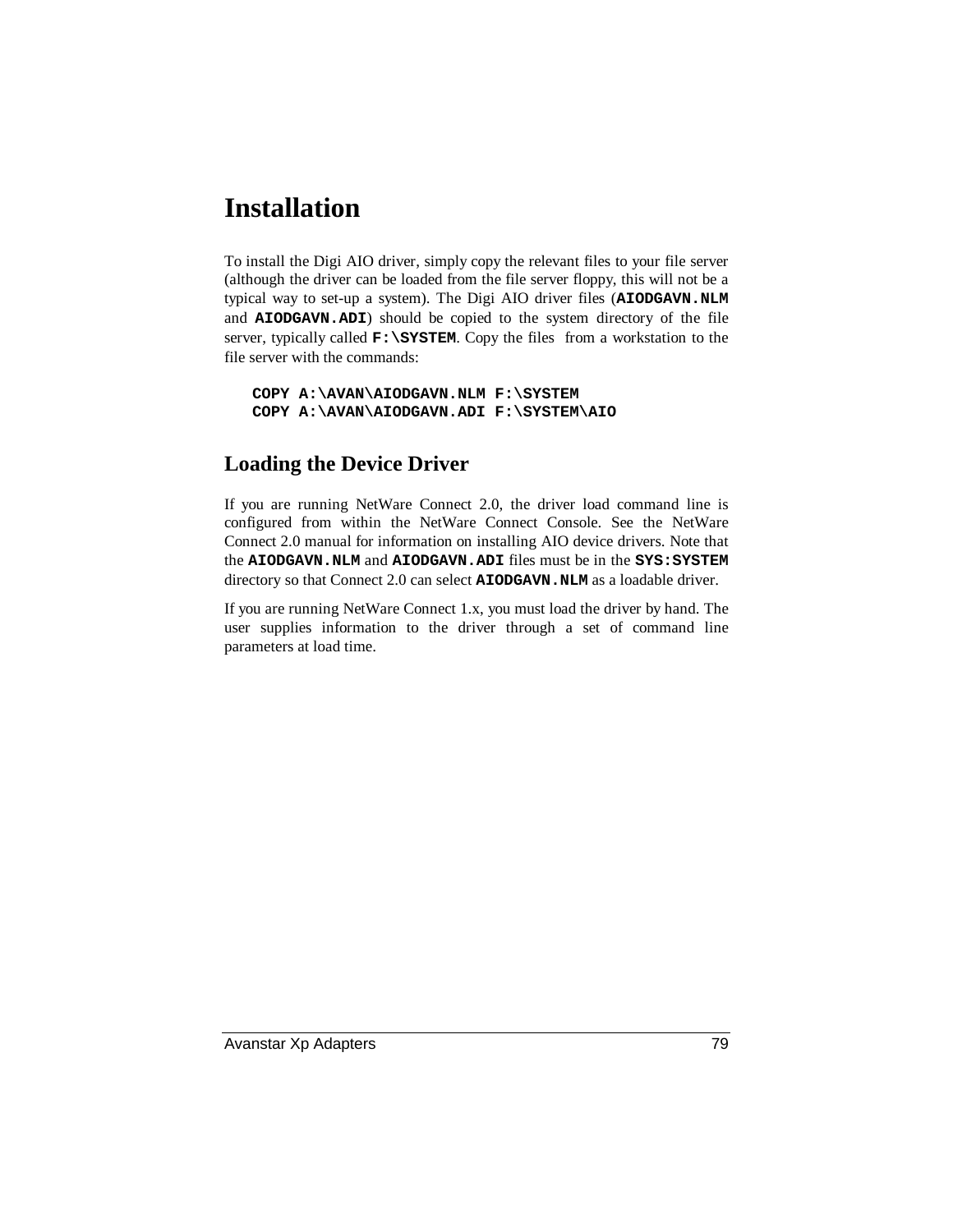The **LOAD** command has the following syntax:

**LOAD AIODGAVN** [**name=***bname*]

**name=***bname*: This parameter is optional and allows you to specify a name stem of up to 10 characters to identify the Avanstar board. *bname* may consist of any combination of alphanumerical characters. If you do not specify a name, the default name, **DigiAvn**, will be assigned by the driver. A two digit board number is appended to the name stem, as shown below:

| <b>Board</b><br><b>Number</b> | <b>Default</b><br><b>Name</b> |
|-------------------------------|-------------------------------|
| 0                             | DigiAvn00                     |
| 1                             | DigiAvn01                     |
| 2                             | DigiAvn02                     |
| 3                             | DigiAvn03                     |
| 4                             | DigiAvn04                     |
| 5                             | DigiAvn05                     |
| 6                             | DigiAvn06                     |
| 7                             | DigiAvn07                     |

Avanstar Xp boards are numbered in the order in which they were found by the PCI BIOS, beginning with 0.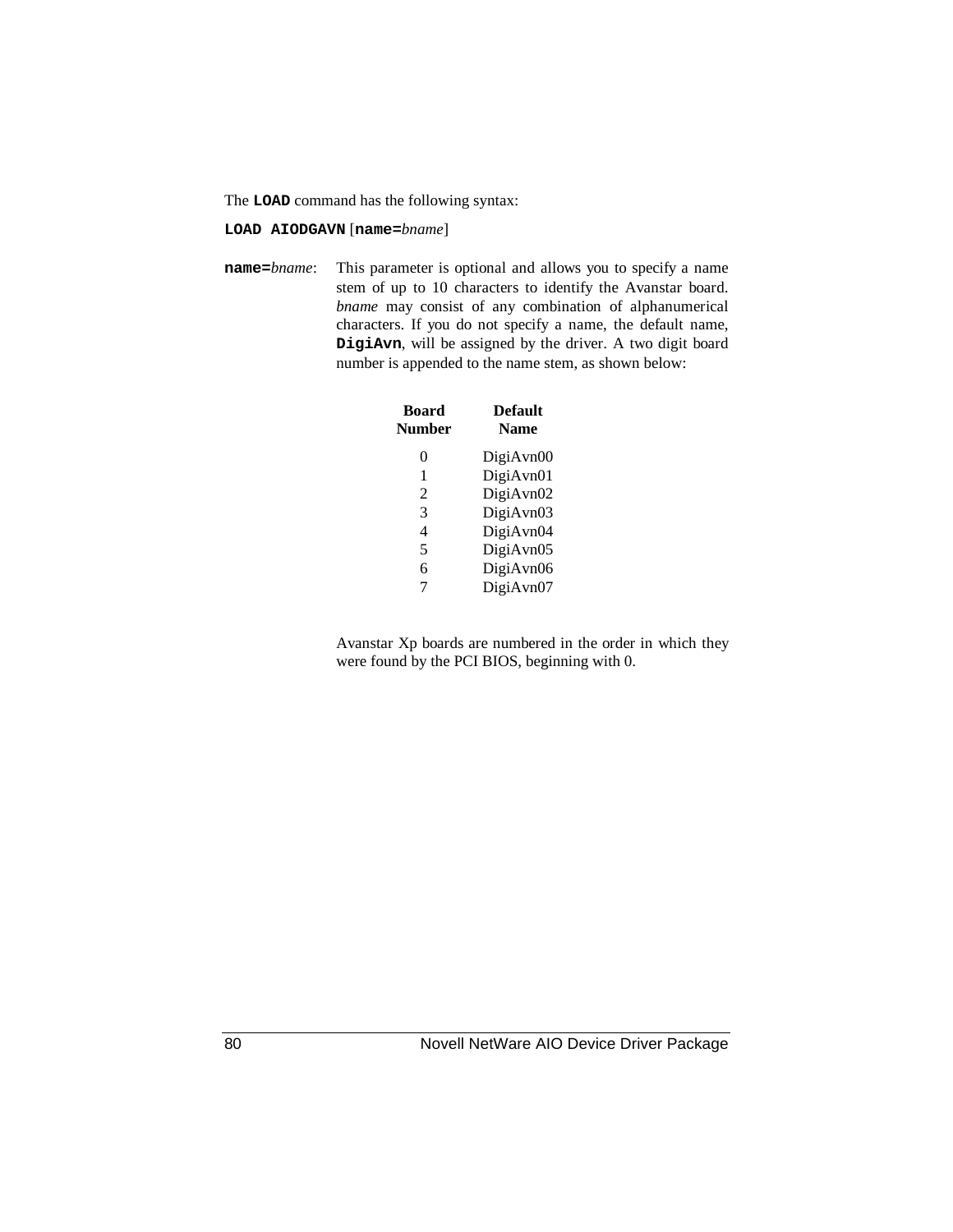# **Error Messages**

The following error messages may occur during driver initialization:

#### **\*Error: AllocateResourceTag failed.**

This message indicates that the driver could not allocate resources from NetWare. Unload unnecessary NLMs and reload the driver.

#### **\*Error: AIORegisterDriverA failed.**

This message indicates that NetWare failed to permit registration of the driver.

#### **\*Error: AllocateSemiPermMemory returns NULL.**

This message indicates that the driver's request to allocate memory failed. Unload unnecessary NLMs and reload the driver.

#### **No usable boards found. / Installed boards already supported.**

This message indicates that the driver is already supporting the board(s) that were found.

#### **\*AIODGAVN Avanstar Xp support has already been loaded.**

You only need to load the driver once to support all Avanstar Xp boards in the system.

#### **\*No PCI BIOS entry point found.**

The driver cannot locate the PCI BIOS. Fatal error.

#### **\*No usable PCI boards found.**

No functioning Avanstar Xp boards were found.